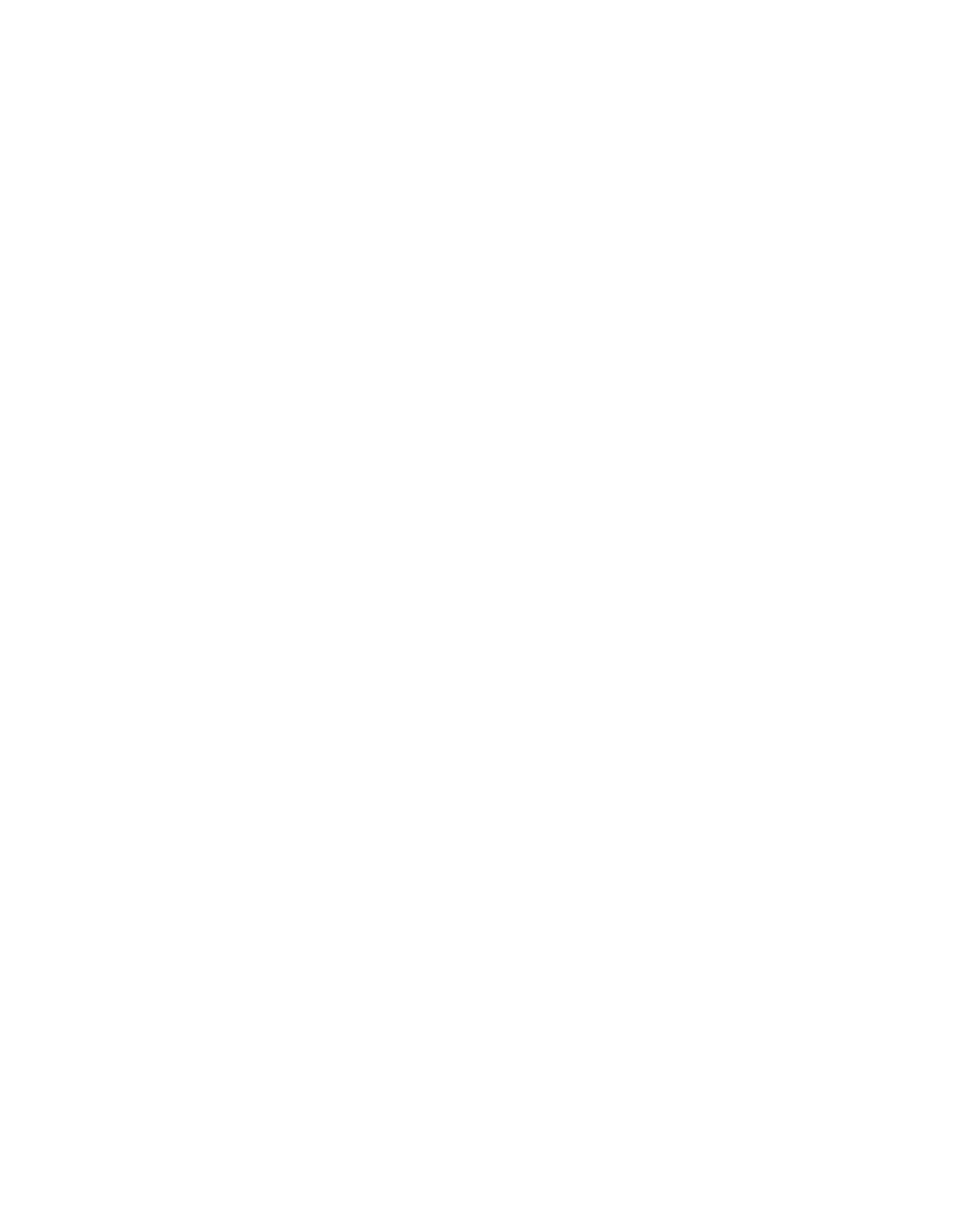### **EXPANDED ANALYSIS OF THE CONDITIONS OF, AND PROSPECTS FOR, THE WORLD'S LEADING COUNTRIES**

<sup>8</sup> I described in my book *Principles for Dealing with the Changing World Order*, I automated my way of looking at the cause/effect relationships that are driving both improvements in and worsenings of countries' conditio of looking at the cause/effect relationships that are driving both improvements in and worsenings of countries' conditions so that data is fed into a computer that analyzes it and writes a summary of the current conditions and the long-term prospects for each country. This is done for the world's 24 leading countries. To understand how it works and how I use it, imagine you are a chess player and that you built a computerized version of your thinking process that analyzes and makes moves next to you while you also think through the moves you'd make. While it reflects your thinking, has perfect memory, and can process vast amounts of data almost instantaneously, the computer has no common sense and isn't able to pick up on subtle, non-quantifiable relationships. Your mind and the computer each bring different strengths and weaknesses that make you together far better than either of you alone. That's what it's like.

In my book I showed the computerized assessment of 11 major powers and promised to share updated versions for 24 countries—those in the G20 plus others that scored as notable global powers—at least annually on economicprinciples.org. That's what I'm now doing.

In this report, I start by showing summary tables of scores of the 18 major determinants across countries (see *Principles for Dealing with the Changing World Order* for more details). After that, I show the computergenerated summaries that describe each country. The text for each country highlights a few of the major gauges and a few of the stats within each gauge that reflect the broad trends I am seeing. Of course there is a great deal more below these summaries that I can delve into, though these summaries are good enough for our purposes.

The overall country power score is created by weighing the outputs of the 18 gauges, each of which is derived as a composite of several stats we aggregate based on relevance, quality, and consistency across countries and time. Because both the size of a country and the strength of the powers matter, I show measures of the total power and the per capita power of each country. For more detail on how I thought about different types of measures (in per capita and absolute terms), please see the table at the end of this report, following the computer-generated country summaries.

To be clear, while these indices aren't perfect because the data through time isn't perfect and not everything can be captured in the data, they do an excellent job of painting the big picture. Additionally, it is worth noting that we have updated and improved the analysis since the book was published, which is why you may notice some figures differ slightly in this report compared to the publication. This system is a never-ending work in progress so you should expect it to evolve and continuously get better. I hope that you will find it as helpful as I find it. I also hope that these objective measures will lead to people objectively assessing policy makers' moves and that that will lead either to better policies or to better policy makers who will make better policies.

[As of April 2022]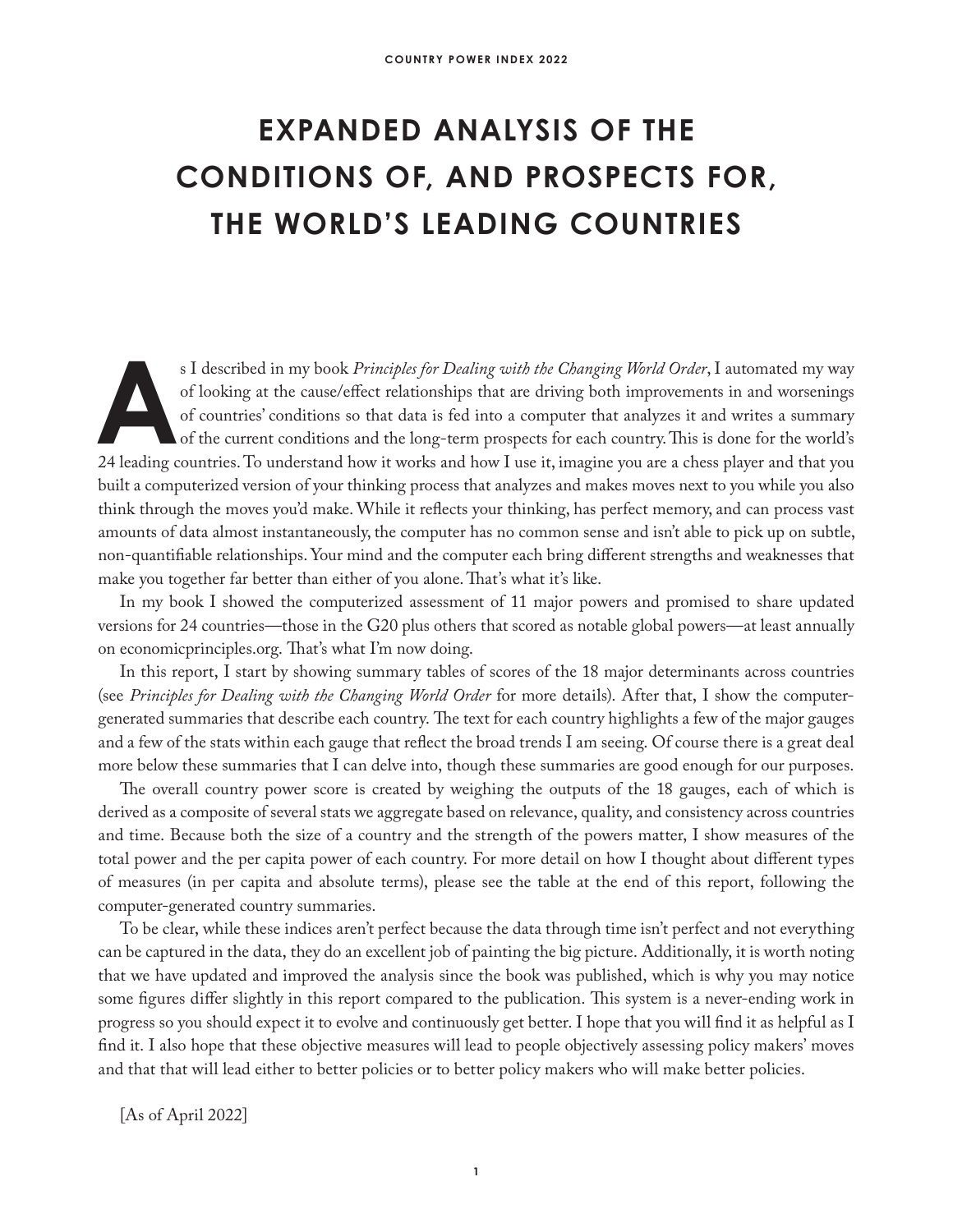#### **ALL THE MAJOR DETERMINANTS ACROSS THE WORLD**

The tables on the following pages paint a rich picture of what's happening and what is likely to happen across an expanded set of 24 major countries. While this table might look like a bunch of numbers and arrows at first glance, when you get into it a clearer picture will emerge. In my book, I discuss the determinants in greater depth in the Determinants Addendum (Chapter 2) and The Future (Chapter 14). The quality of the gauges in representing the concepts varies. In order to convey the reliability of each gauge, we indicate whether it's reliable or so-so. The following page describes how to read the tables.

|                                                             | (Z-Score and 20-Year Change Denoted by Arrows) |            |                          |            |                          |            |                          |            |                  |            |                          |                |                          |
|-------------------------------------------------------------|------------------------------------------------|------------|--------------------------|------------|--------------------------|------------|--------------------------|------------|------------------|------------|--------------------------|----------------|--------------------------|
|                                                             | <b>GAUGE</b><br><b>QUALITY</b>                 | <b>USA</b> |                          | <b>CHN</b> |                          | <b>EUR</b> |                          | <b>DEU</b> |                  | <b>JPN</b> |                          | <b>KOR</b>     |                          |
| <b>EMPIRE SCORE (0-1)</b>                                   |                                                | 0.89       | z                        | 0.76       | ▲                        | 0.58       | z                        | 0.38       | ь                | 0.33       | $\overline{\phantom{0}}$ | 0.31           | ◥                        |
| THE BIG CYCLES                                              |                                                |            |                          |            |                          |            |                          |            |                  |            |                          |                |                          |
| <b>Economic/Financial Position</b>                          | <b>Reliable</b>                                | $-1.5$     | ▼                        | 0.3        | ▼                        | $-0.9$     | Þ                        | $-0.1$     | ◥                | $-1.3$     | ◢                        | 0.1            | ◢                        |
| Debt Burden (Big Economic Cycle)                            | <b>Reliable</b>                                | $-1.9$     | ◢                        | 0.0        | $\blacktriangledown$     | $-0.6$     | Y                        | 0.8        | ▲                | $-1.0$     | ◢                        | 0.5            | Þ                        |
| <b>Expected Growth (Big Economic Cycle)</b>                 | <b>Reliable</b>                                | $-0.6$     | z                        | 0.4        | $\overline{\phantom{0}}$ | $-1.0$     | ь                        | $-1.0$     | У                | $-1.1$     | ь                        | $-0.4$         | ÷                        |
| <b>Internal Order</b>                                       | So-So                                          | $-2.0$     | $\overline{\phantom{0}}$ | 0.2        | ◢                        | 0.2        | ▲                        | 0.8        | N                | 1.1        | ▲                        | ---            | $ -$                     |
| <b>Gaps in Wealth, Opportunity &amp; Values</b>             | So-So                                          | $-1.8$     | $\overline{\phantom{0}}$ | 0.2        | ◢                        | 0.1        | ▲                        | 0.8        | ◢                | 1.0        | ▲                        | 0.0            | $\blacktriangleright$    |
| Internal Conflict <sup>1</sup> (Internal Order; low is bad) | <b>Reliable</b>                                | $-2.2$     | $\overline{\phantom{0}}$ | 0.1        | ◢                        | 0.3        | Y                        | 0.7        | $\blacksquare$   | 1.2        | ▲                        | $\overline{a}$ | $\overline{\phantom{a}}$ |
| External Order <sup>2</sup>                                 | So-So                                          | $-1.3$     | $\overline{\phantom{0}}$ | $-1.3$     | $\blacktriangledown$     | 0.3        | ¥                        | 0.3        | N                | 0.4        | Þ                        | $---$          | $- - -$                  |
| <b>KEY EIGHT MEASURES OF POWER</b>                          |                                                |            |                          |            |                          |            |                          |            |                  |            |                          |                |                          |
| <b>Education</b>                                            | <b>Reliable</b>                                | 2.0        | ◢                        | 1.7        | $\blacktriangle$         | 0.4        | Þ                        | $-0.2$     | N                | 0.1        | Þ                        | 0.1            | Þ                        |
| Innovation & Technology                                     | <b>Reliable</b>                                | 2.1        | $\blacktriangleright$    | 1.6        | ▲                        | 0.2        | ◢                        | $-0.2$     | Þ                | 0.1        | ◢                        | 0.2            | ◥                        |
| <b>Cost Competitiveness</b>                                 | <b>Reliable</b>                                | $-0.4$     | ь                        | 1.1        | ◢                        | $-0.6$     | N                        | $-0.6$     | ь                | $-0.3$     | Þ                        | 0.1            | ь                        |
| <b>Military Strength</b>                                    | <b>Reliable</b>                                | 2.0        | ◢                        | 0.9        | $\blacktriangle$         | 0.4        | $\blacktriangleright$    | $-0.7$     | Y.               | $-0.4$     | $\blacktriangleright$    | $-0.4$         | Þ                        |
| Trade                                                       | <b>Reliable</b>                                | 1.1        | ◢                        | 1.9        | ▲                        | 1.3        | ◢                        | 0.5        | ◢                | $-0.5$     | $\blacktriangledown$     | $-0.7$         | ь                        |
| <b>Economic Output</b>                                      | <b>Reliable</b>                                | 1.7        | Þ.                       | 1.5        | $\blacktriangle$         | 1.0        | $\overline{\phantom{0}}$ | $-0.1$     | ◢                | $-0.1$     | $\overline{\phantom{0}}$ | $-0.9$         | ▲                        |
| <b>Markets &amp; Financial Center</b>                       | <b>Reliable</b>                                | 2.7        | Þ                        | 0.2        | ▲                        | 0.4        | Þ                        | $-0.2$     | ◢                | 0.1        | ◢                        | $-0.6$         | ь                        |
| Reserve Currency Status <sup>3</sup>                        | <b>Reliable</b>                                | 1.9        | ь                        | $-0.6$     | Þ                        | 0.3        | Þ                        | ---        | ---              | $-0.5$     | Þ                        | $-0.7$         | $\overline{a}$           |
| <b>ADDITIONAL MEASURES OF POWER</b>                         |                                                |            |                          |            |                          |            |                          |            |                  |            |                          |                |                          |
| Geology                                                     | <b>Reliable</b>                                | 1.6        | Þ                        | 0.5        | N                        | $-0.6$     | $\blacksquare$           | $-0.7$     | N                | $-1.0$     | Þ                        | $-0.9$         | ◢                        |
| <b>Resource-Allocation Efficiency</b>                       | So-So                                          | 1.4        | ◢                        | 0.8        | N                        | $-0.8$     | Y                        | 1.0        | $\blacktriangle$ | 0.6        | ◢                        | $-0.5$         | ▼                        |
| <b>Acts of Nature</b>                                       | So-So                                          | $-0.2$     | $---$                    | $-0.1$     | ---                      | 0.1        | ---                      | 1.1        | $\overline{a}$   | 1.5        | ---                      | 1.6            | ---                      |
| Infrastructure & Investment                                 | <b>Reliable</b>                                | 0.7        | ◢                        | 2.6        | ▲                        | 0.4        | Þ                        | $-0.3$     | Þ.               | $-0.2$     | $\overline{\phantom{0}}$ | 0.0            | $\blacktriangleright$    |
| Character/Civility/Determination                            | So-So                                          | 1.0        | ь                        | 1.6        | У                        | $-1.0$     | Þ                        | $-0.4$     | N                | 0.4        | ◢                        | 1.0            | $\overline{\phantom{a}}$ |
| Governance/Rule of Law                                      | <b>Reliable</b>                                | 0.7        | ь                        | $-0.6$     | ◥                        | $-0.5$     | $\overline{a}$           | 0.7        | Þ                | 0.8        | Þ                        | $-0.2$         | ◥                        |

**CURRENT READINGS ACROSS MAJOR POWERS**

**1 We are still working to expand our internal and external conflict determinants across all countries.** 

**2 External Order based on external conflict gauge vs the global hegemon (USA) or rising power (CHN) as of April 2022.**

**3 We did not give individual Eurozone countries reserve currency status scores.**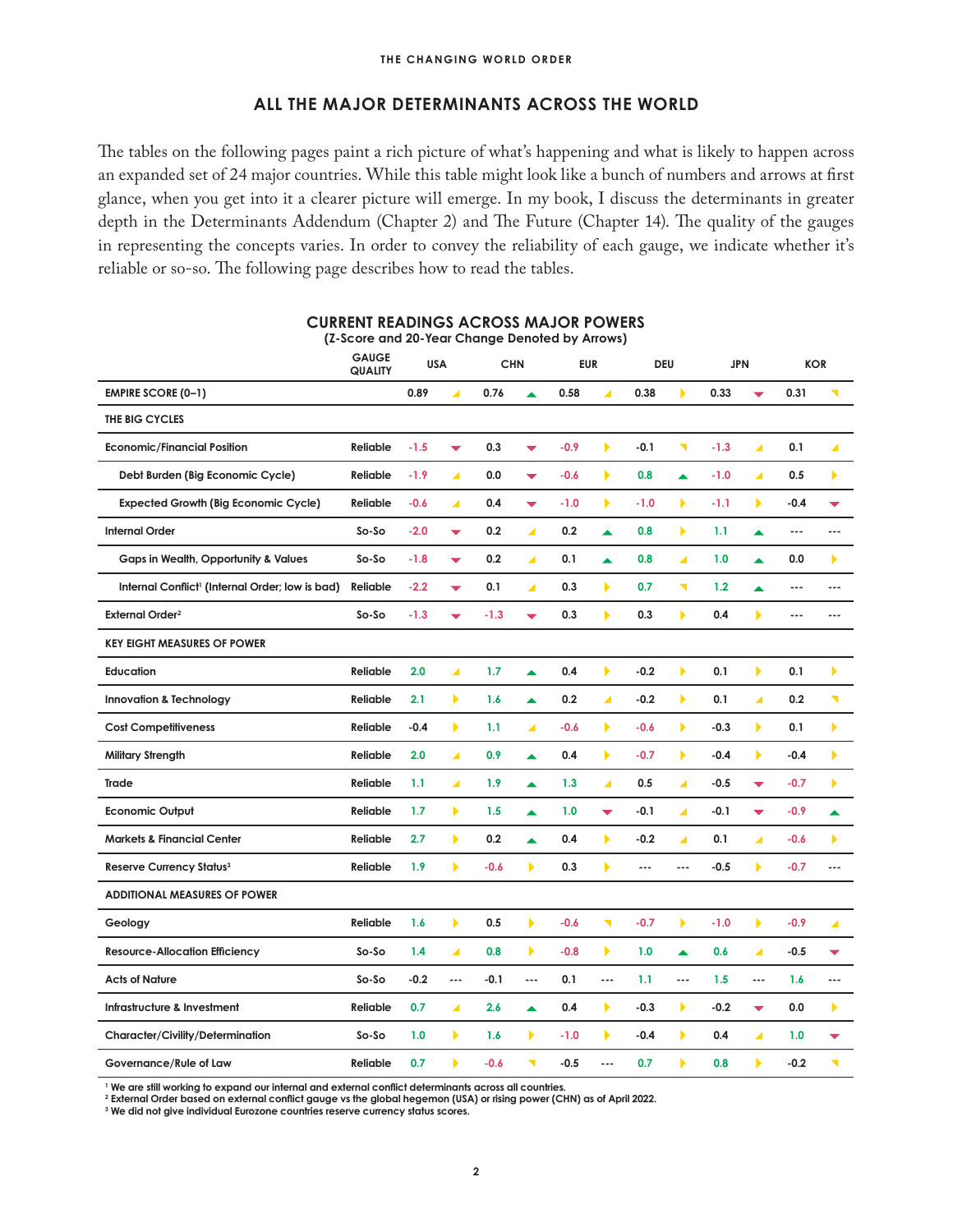The first column shows the determinant being measured. There are other determinants that aren't shown because they are either too subjective or too difficult to quantify (e.g., leadership). The quality of leadership can't be measured as objectively as the amount of economic output (e.g., how can you measure whether Donald Trump was a good leader or a bad one?). The rest of the columns show each country's score on each determinant, as well as the recent trend in that score; where we do not have enough data to make a gauge or enough history to display an arrow, we show dashes to indicate no reading.

|                                                             | <b>GAUGE</b><br><b>QUALITY</b> | <b>IND</b>               |                      | <b>GBR</b> |                          | <b>FRA</b>     |                          | <b>RUS</b> |                          | <b>SGP</b>    |                          | <b>CAN</b> |       |
|-------------------------------------------------------------|--------------------------------|--------------------------|----------------------|------------|--------------------------|----------------|--------------------------|------------|--------------------------|---------------|--------------------------|------------|-------|
| <b>EMPIRE SCORE (0-1)</b>                                   |                                | 0.28                     | ▲                    | 0.27       | ь                        | 0.26           | ь                        | 0.26       | ь                        | 0.22          | $\overline{\phantom{0}}$ | 0.22       | ь     |
| THE BIG CYCLES                                              |                                |                          |                      |            |                          |                |                          |            |                          |               |                          |            |       |
| <b>Economic/Financial Position</b>                          | Reliable                       | 1.1                      | ◢                    | $-1.5$     | ◢                        | $-1.0$         | ◢                        | 0.7        | $\overline{a}$           | 0.8           | ◢                        | $-0.6$     | Þ     |
| Debt Burden (Big Economic Cycle)                            | <b>Reliable</b>                | 0.5                      | ◥                    | $-1.8$     | $\overline{\phantom{0}}$ | $-0.8$         | $\overline{\mathbf{v}}$  | 1.2        | $\blacksquare$           | 1.6           | ▲                        | $-0.3$     | ◥     |
| <b>Expected Growth (Big Economic Cycle)</b>                 | <b>Reliable</b>                | 1.1                      | $\blacktriangledown$ | $-0.7$     | ь                        | $-0.9$         | ×                        | $-0.2$     | $\overline{a}$           | $-0.4$        | ▼                        | $-0.7$     | ◢     |
| <b>Internal Order</b>                                       | So-So                          | $\overline{\phantom{a}}$ | $---$                | $-0.3$     | $\overline{\phantom{0}}$ | 0.5            | ¥                        | $-1.2$     | $\blacksquare$           | $- - -$       | $- - -$                  | $\sim$     | $-$   |
| <b>Gaps in Wealth, Opportunity &amp; Values</b>             | So-So                          | $-0.3$                   | ◢                    | -0.3       | $\overline{\phantom{0}}$ | 1.1            | $\blacksquare$           | $-1.8$     | $\overline{\phantom{0}}$ | $-2.1$        | $\overline{\phantom{0}}$ | $-0.2$     | ◢     |
| Internal Conflict <sup>1</sup> (Internal Order; low is bad) | <b>Reliable</b>                | $---$                    | $- - -$              | $-0.3$     | $\overline{\phantom{0}}$ | $-0.1$         | $\blacktriangleright$    | $-0.5$     | ▲                        | $\sim$ $\sim$ | $\overline{a}$           | $- - -$    | $ -$  |
| External Order <sup>2</sup>                                 | So-So                          | ---                      | ---                  | 0.4        | Þ                        | $\overline{a}$ | ---                      | $-2.1$     |                          |               |                          |            |       |
| <b>KEY EIGHT MEASURES OF POWER</b>                          |                                |                          |                      |            |                          |                |                          |            |                          |               |                          |            |       |
| <b>Education</b>                                            | <b>Reliable</b>                | $-1.1$                   | Þ                    | $-0.3$     | ◢                        | $-0.5$         | Þ                        | $-0.5$     | Þ                        | $-0.5$        | ◥                        | $-0.2$     | Þ     |
| Innovation & Technology                                     | Reliable                       | $-1.1$                   | ◥                    | $-0.3$     | N                        | $-0.5$         | $\blacktriangleright$    | $-0.7$     | Þ.                       | $-0.6$        | ◥                        | $-0.6$     | Þ     |
| <b>Cost Competitiveness</b>                                 | <b>Reliable</b>                | 2.4                      | Þ                    | -0.4       | ▶                        | $-0.6$         | Þ                        | 0.7        | $\overline{a}$           | 0.2           | Þ                        | $-0.5$     | Þ     |
| <b>Military Strength</b>                                    | <b>Reliable</b>                | 0.3                      | $\blacktriangle$     | $-0.2$     | У                        | $-0.1$         | Þ                        | 0.6        | ь                        | $-2.1$        | Þ                        | $-0.9$     | Þ     |
| Trade                                                       | <b>Reliable</b>                | $-0.8$                   | ◥                    | $-0.5$     | У                        | $-0.5$         | Þ                        | $-0.9$     | Þ                        | $-0.7$        | ◥                        | $-0.8$     | ◢     |
| <b>Economic Output</b>                                      | <b>Reliable</b>                | 0.1                      | Þ                    | $-0.6$     | Þ                        | $-0.6$         | ◢                        | $-0.5$     | $\blacktriangleright$    | $-1.5$        | ▲                        | $-1.1$     | ◢     |
| <b>Markets &amp; Financial Center</b>                       | <b>Reliable</b>                | $-0.7$                   | $\blacksquare$       | 0.0        | ◢                        | $-0.3$         | $\blacktriangleright$    | $-1.0$     | $\blacktriangleright$    | $-0.4$        | Þ                        | $-0.4$     | ь     |
| Reserve Currency Status <sup>3</sup>                        | <b>Reliable</b>                | $-0.7$                   | ▶                    | $-0.5$     | Þ                        | $\overline{a}$ | $\overline{a}$           | $-0.7$     | $- - -$                  | $-0.7$        | $\overline{a}$           | $-0.6$     | $---$ |
| <b>ADDITIONAL MEASURES OF POWER</b>                         |                                |                          |                      |            |                          |                |                          |            |                          |               |                          |            |       |
| Geology                                                     | <b>Reliable</b>                | 0.3                      | ◥                    | $-0.8$     | ◢                        | $-0.5$         | $\blacktriangleright$    | 2.1        | $\blacksquare$           | $-0.6$        | ◥                        | 0.7        | ▼     |
| <b>Resource-Allocation Efficiency</b>                       | So-So                          | 0.3                      | $\blacktriangle$     | $-0.3$     | ◢                        | $-1.6$         | $\overline{\phantom{0}}$ | $-0.1$     | $\overline{a}$           | 2.4           | ▲                        | 0.5        | ◢     |
| <b>Acts of Nature</b>                                       | So-So                          | $-2.4$                   | $\overline{a}$       | 0.3        | ---                      | 0.0            |                          | $-0.1$     | $---$                    | $-0.3$        | $\overline{a}$           | 1.2        | $---$ |
| Infrastructure & Investment                                 | <b>Reliable</b>                | $-0.3$                   | ▲                    | $-0.7$     | ◢                        | $-0.2$         | $\blacksquare$           | $-1.0$     | $\overline{\phantom{0}}$ | $-0.2$        | Δ                        | $-0.7$     | ▼     |
| Character/Civility/Determination                            | So-So                          | 1.3                      | Þ                    | -0.3       | N                        | $-1.5$         | $\blacktriangleright$    | 0.2        | $\overline{a}$           | 2.4           | Δ                        | 0.1        | Þ     |
| Governance/Rule of Law                                      | <b>Reliable</b>                | $-1.1$                   | ь                    | 1.2        | Þ                        | 0.3            | Þ                        | $-1.9$     | ь                        | 2.3           | $\blacksquare$           | 0.7        |       |

**CURRENT READINGS ACROSS MAJOR POWERS (Z-Score and 20-Year Change Denoted by Arrows)**

**1 We are still working to expand our internal and external conflict determinants across all countries.** 

**2 External Order based on external conflict gauge vs the global hegemon (USA) or rising power (CHN) as of April 2022.**

**3 We did not give individual Eurozone countries reserve currency status scores.**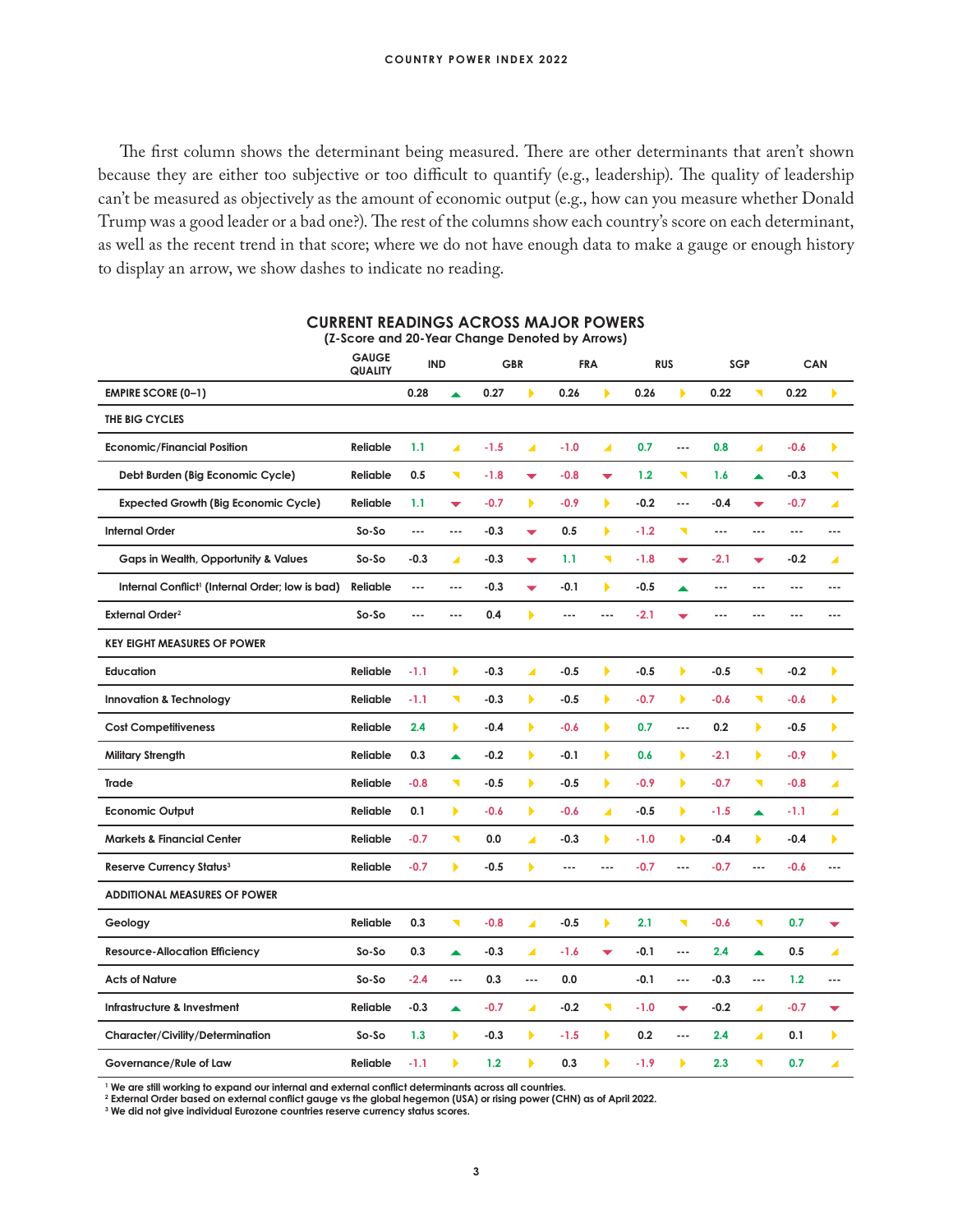#### **THE CHANGING WORLD ORDER**

#### **CURRENT READINGS ACROSS MAJOR POWERS**

**(Z-Score and 20-Year Change Denoted by Arrows)**

|                                                             | <b>GAUGE</b><br><b>QUALITY</b> | <b>AUS</b>     |                          | <b>CHE</b> |                         | <b>TUR</b> |                          | <b>BRZ</b> |                          | <b>ITA</b>     |                          | <b>NLD</b> |                          |
|-------------------------------------------------------------|--------------------------------|----------------|--------------------------|------------|-------------------------|------------|--------------------------|------------|--------------------------|----------------|--------------------------|------------|--------------------------|
| <b>EMPIRE SCORE (0-1)</b>                                   |                                | 0.22           | ◥                        | 0.21       | ◢                       | 0.18       | ◥                        | 0.18       | ◥                        | 0.17           | z                        | 0.16       | ь                        |
| THE BIG CYCLES                                              |                                |                |                          |            |                         |            |                          |            |                          |                |                          |            |                          |
| <b>Economic/Financial Position</b>                          | <b>Reliable</b>                | $-0.6$         | ◢                        | $-0.1$     | $\overline{a}$          | $-0.1$     | z                        | $-0.4$     | z                        | $-1.1$         | ь                        | $-0.5$     | ◥                        |
| Debt Burden (Big Economic Cycle)                            | <b>Reliable</b>                | $-0.7$         | ¥                        | 0.4        | z                       | $-0.5$     | z                        | $-0.2$     | Δ                        | $-0.5$         | ь                        | 0.0        | ▲                        |
| <b>Expected Growth (Big Economic Cycle)</b>                 | <b>Reliable</b>                | $-0.4$         | ◢                        | $-0.7$     | ---                     | 0.2        | z                        | $-0.4$     | $\overline{\mathcal{A}}$ | $-1.3$         | ь                        | $-0.9$     | Þ                        |
| <b>Internal Order</b>                                       | So-So                          | $\overline{a}$ | ---                      | ---        | $- - -$                 | $-$        | $-$                      | ---        | ---                      | $\overline{a}$ | $- - -$                  | 0.9        | ◥                        |
| Gaps in Wealth, Opportunity & Values                        | So-So                          | 0.3            | $\overline{\phantom{0}}$ | 0.0        | ь                       | $-1.1$     | ◢                        | $-2.0$     | ◥                        | 0.9            | ь                        | 0.6        | ◥                        |
| Internal Conflict <sup>1</sup> (Internal Order; low is bad) | <b>Reliable</b>                | ---            | ---                      | ---        | ---                     | ---        | ---                      | ---        | ---                      | ---            | ---                      | 1.3        | ◥                        |
| <b>External Order<sup>2</sup></b>                           | So-So                          | ---            | ---                      | ---        | ---                     | ---        | ---                      | ---        | ---                      | ---            | ---                      | ---        | $\overline{a}$           |
| <b>KEY EIGHT MEASURES OF POWER</b>                          |                                |                |                          |            |                         |            |                          |            |                          |                |                          |            |                          |
| <b>Education</b>                                            | <b>Reliable</b>                | $-0.5$         | Þ                        | $-0.7$     | ¥                       | $-1.7$     | ◥                        | $-1.4$     | ь                        | $-0.9$         | ь                        | $-0.7$     | ь                        |
| Innovation & Technology                                     | <b>Reliable</b>                | $-0.6$         | Þ                        | $-0.2$     | Þ                       | $-1.0$     | ▲                        | $-1.0$     | N                        | $-0.8$         | ◢                        | $-0.3$     | Þ                        |
| <b>Cost Competitiveness</b>                                 | <b>Reliable</b>                | $-0.6$         | ь                        | $-0.6$     | ь                       | 0.9        | ▲                        | 0.6        | ◥                        | $-0.7$         | ь                        | $-0.8$     | Þ                        |
| Military Strength                                           | <b>Reliable</b>                | $-0.9$         | Þ                        | $-1.2$     | z                       | $-0.6$     | ь                        | $-0.5$     | Þ                        | $-0.7$         | ь                        | $-1.8$     | Þ                        |
| Trade                                                       | <b>Reliable</b>                | $-1.0$         | ◥                        | $-0.8$     | ь                       | $-1.2$     | ◥                        | $-1.1$     | ь                        | $-0.7$         | $\overline{\phantom{0}}$ | $-0.6$     | ь                        |
| <b>Economic Output</b>                                      | <b>Reliable</b>                | $-1.3$         | ь                        | $-1.5$     | z                       | $-0.7$     | ◥                        | $-0.7$     | ¥                        | $-0.7$         | $\overline{\phantom{a}}$ | $-1.4$     | ◢                        |
| <b>Markets &amp; Financial Center</b>                       | <b>Reliable</b>                | $-0.4$         | ь                        | $-0.3$     | ◢                       | $-1.0$     | ◢                        | $-1.0$     | ◢                        | $-0.7$         | $\overline{\phantom{a}}$ | $-0.5$     | Þ                        |
| Reserve Currency Status <sup>3</sup>                        | <b>Reliable</b>                | $-0.6$         | ---                      | $-0.7$     | Þ                       | $-0.7$     | ---                      | $-0.7$     | ---                      | ---            | ---                      | ---        | ---                      |
| <b>ADDITIONAL MEASURES OF POWER</b>                         |                                |                |                          |            |                         |            |                          |            |                          |                |                          |            |                          |
| Geology                                                     | <b>Reliable</b>                | 1.9            | ь                        | $-0.5$     | ь                       | $-0.6$     | N                        | 1.6        | ◥                        | $-0.7$         | ь                        | $-0.4$     | $\overline{\phantom{0}}$ |
| <b>Resource-Allocation Efficiency</b>                       | So-So                          | $-0.4$         | $\overline{\phantom{0}}$ | $-0.5$     | $\overline{\mathbf{v}}$ | $-0.2$     | $\overline{\phantom{0}}$ | $-1.3$     | z                        | $-2.4$         | $\overline{\phantom{0}}$ | 0.3        | ▲                        |
| <b>Acts of Nature</b>                                       | So-So                          | 1.4            | ---                      | 1.2        | ---                     | $-0.1$     | $\overline{a}$           | $-2.3$     | $\overline{a}$           | $-0.9$         | $\overline{a}$           | 0.5        | $\overline{a}$           |
| Infrastructure & Investment                                 | <b>Reliable</b>                | $-0.7$         | Þ                        | $-0.1$     | Þ.                      | $-0.5$     | ▲                        | $-1.1$     | ◥                        | $-0.8$         | ◢                        | $-0.4$     | Þ                        |
| Character/Civility/Determination                            | So-So                          | 0.1            | Þ                        | 0.4        | Þ                       | 0.0        | ◢                        | $-0.8$     | ◢                        | $-1.4$         | ◢                        | $-0.3$     | ◥                        |
| Governance/Rule of Law                                      | <b>Reliable</b>                | 0.9            | ь                        | 1.2        | ь                       | $-1.2$     | ь                        | $-2.3$     | $\overline{\phantom{0}}$ | $-1.9$         | ◢                        | 1.0        | ь                        |

<sup>1</sup> We are still working to expand our internal and external conflict determinants across all countries.<br><sup>2</sup> External Order based on external conflict gauge vs the global hegemon (USA) or rising power (CHN) as of April 202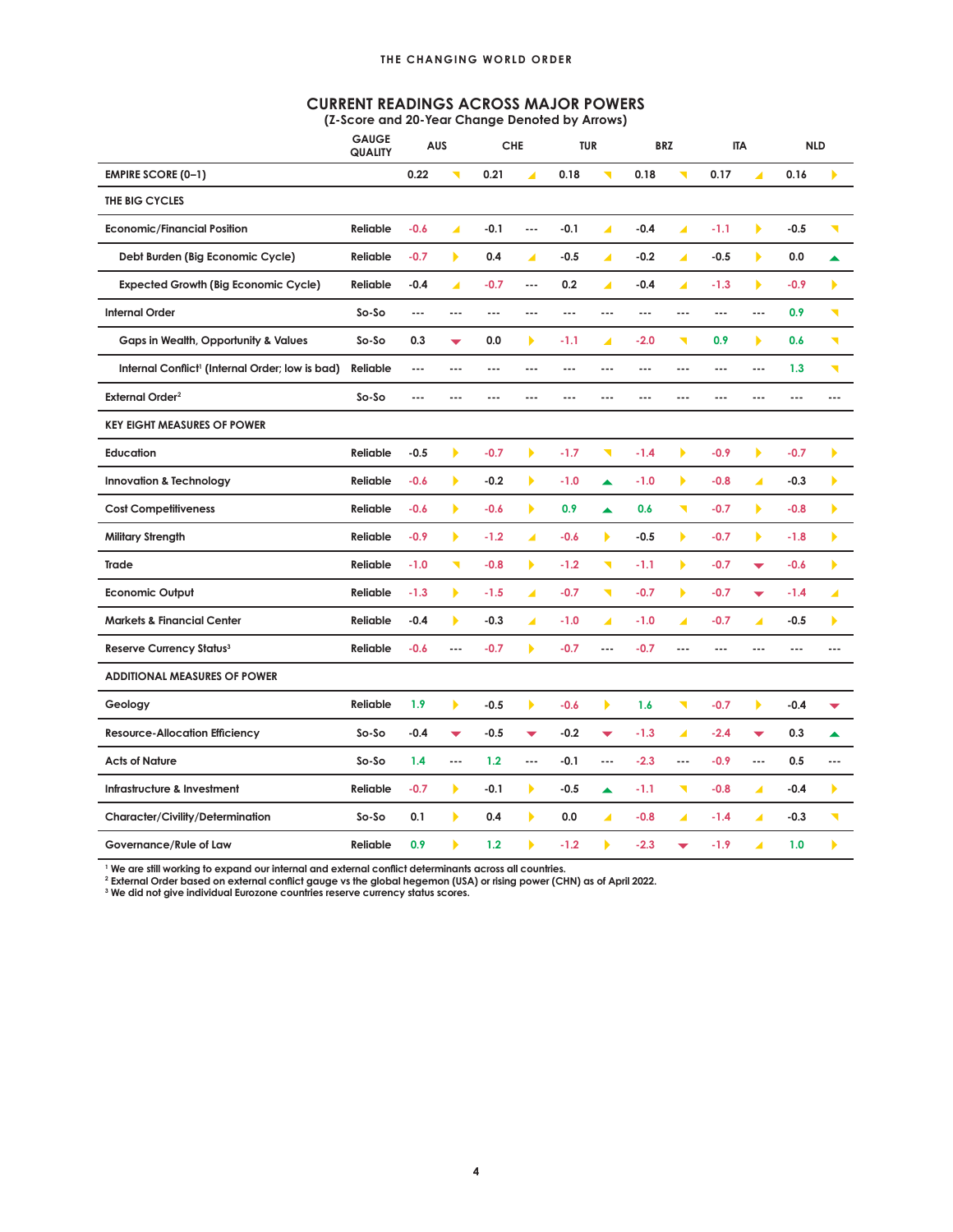#### **CURRENT READINGS ACROSS MAJOR POWERS**

**(Z-Score and 20-Year Change Denoted by Arrows)**

|                                                             | <b>GAUGE</b><br><b>QUALITY</b> | <b>ESP</b>     |                          | <b>IDN</b> |                          |        | SAU                      | <b>MEX</b>     |                          | <b>SAF</b>     |                          | <b>ARG</b> |                          |
|-------------------------------------------------------------|--------------------------------|----------------|--------------------------|------------|--------------------------|--------|--------------------------|----------------|--------------------------|----------------|--------------------------|------------|--------------------------|
| <b>EMPIRE SCORE (0-1)</b>                                   |                                | 0.16           | ь                        | 0.15       | ▲                        | 0.14   | Þ                        | 0.13           | ь                        | 0.09           | ь                        | 0.05       | ◢                        |
| THE BIG CYCLES                                              |                                |                |                          |            |                          |        |                          |                |                          |                |                          |            |                          |
| <b>Economic/Financial Position</b>                          | <b>Reliable</b>                | $-1.3$         | ◢                        | 1.0        | Þ                        | 1.9    | ---                      | 0.3            | ◢                        | 0.2            | z                        | $-1.0$     | $\overline{\phantom{0}}$ |
| Debt Burden (Big Economic Cycle)                            | <b>Reliable</b>                | $-1.1$         | ◢                        | 0.6        | ◥                        | 1.9    | ---                      | 0.3            | ×                        | 0.2            | ь                        | $-0.9$     | $\overline{\phantom{0}}$ |
| <b>Expected Growth (Big Economic Cycle)</b>                 | <b>Reliable</b>                | $-1.1$         | ◢                        | 0.9        | ◢                        | ---    | ---                      | 0.1            | ◢                        | 0.0            | ◢                        | $-0.7$     | ◢                        |
| <b>Internal Order</b>                                       | So-So                          | 0.0            | ь                        | ---        | ---                      | ---    | ---                      | ---            | ---                      | ---            | ---                      | ---        | $- - -$                  |
| <b>Gaps in Wealth, Opportunity &amp; Values</b>             | So-So                          | 0.4            | ь                        | 0.1        | $\overline{\phantom{0}}$ | $-3.0$ | ▲                        | $-1.8$         | Þ.                       | $-2.8$         | Þ                        | 0.1        | ▶                        |
| Internal Conflict <sup>1</sup> (Internal Order; low is bad) | <b>Reliable</b>                | $-0.4$         | z                        |            | $\overline{a}$           | ---    | $\overline{a}$           | $\overline{a}$ | $\overline{a}$           | $\overline{a}$ | ---                      | ---        | $\overline{a}$           |
| <b>External Order<sup>2</sup></b>                           | So-So                          | $\overline{a}$ | ---                      | ---        | ---                      | ---    | ---                      | ---            | ---                      | ---            | ---                      | ---        | ---                      |
| <b>KEY EIGHT MEASURES OF POWER</b>                          |                                |                |                          |            |                          |        |                          |                |                          |                |                          |            |                          |
| <b>Education</b>                                            | <b>Reliable</b>                | $-0.9$         | ь                        | $-1.9$     | ◥                        | $-1.4$ | ◥                        | $-1.3$         | ь                        | $-1.8$         | ь                        | $-1.7$     | ь                        |
| Innovation & Technology                                     | <b>Reliable</b>                | $-1.0$         | $\blacktriangledown$     | $-1.2$     | ◥                        | $-1.4$ | ▲                        | $-1.3$         | N                        | $-1.2$         | ◢                        | $-1.2$     | ◢                        |
| <b>Cost Competitiveness</b>                                 | <b>Reliable</b>                | $-0.6$         | Þ.                       | 2.0        | ▲                        | ---    | ---                      | 0.8            | ▲                        | 0.8            | ▲                        | 0.4        | ◥                        |
| Military Strength                                           | <b>Reliable</b>                | $-0.9$         | ь                        | $-0.8$     | ь                        | $-0.6$ | ◥                        | $-2.1$         | ---                      | $-1.3$         | ◢                        | $-2.1$     | ▶                        |
| Trade                                                       | <b>Reliable</b>                | $-0.9$         | Þ                        | $-1.2$     | ¥                        | $-1.2$ | ¥                        | $-0.9$         | ◥                        | $-1.3$         | Þ                        | $-1.3$     | ь                        |
| <b>Economic Output</b>                                      | <b>Reliable</b>                | $-1.0$         | $\overline{\phantom{0}}$ | $-0.8$     | ь                        | $-1.2$ | $\overline{\mathcal{A}}$ | $-0.8$         | ь                        | $-1.2$         | ь                        | $-1.2$     | Þ                        |
| <b>Markets &amp; Financial Center</b>                       | <b>Reliable</b>                | $-0.7$         | ◢                        | $-1.1$     | ¥                        | $-1.1$ | ◥                        | $-1.0$         | ◢                        | $-1.0$         | $\overline{\mathcal{A}}$ | $-1.3$     | ◢                        |
| Reserve Currency Status <sup>3</sup>                        | <b>Reliable</b>                | ---            | ---                      | $-0.7$     | ---                      | $-0.7$ | $\overline{\phantom{a}}$ | $-0.7$         | $\overline{a}$           | $-0.7$         | $\overline{a}$           | $-0.7$     | ---                      |
| <b>ADDITIONAL MEASURES OF POWER</b>                         |                                |                |                          |            |                          |        |                          |                |                          |                |                          |            |                          |
| Geology                                                     | <b>Reliable</b>                | $-0.5$         | ◥                        | 0.4        | ◥                        | 0.3    | ◥                        | $-0.3$         | ь                        | $-0.2$         | $\overline{\phantom{0}}$ | $-0.3$     | $\overline{\phantom{0}}$ |
| <b>Resource-Allocation Efficiency</b>                       | So-So                          | $-1.5$         | ◢                        | 1.0        | ▲                        | $-0.7$ | ▲                        | $-0.3$         | $\overline{\phantom{0}}$ | $-0.6$         | $\overline{\phantom{0}}$ | $-2.4$     | ◢                        |
| <b>Acts of Nature</b>                                       | So-So                          | $-0.6$         | ---                      | $-2.1$     | ---                      | $-1.9$ | $\overline{a}$           | $-1.1$         | ---                      | $-2.0$         | ---                      | $-2.0$     | $\overline{a}$           |
| Infrastructure & Investment                                 | <b>Reliable</b>                | $-0.6$         | $\overline{\phantom{0}}$ | $-0.6$     | ▲                        | $-0.6$ | ▲                        | $-1.0$         | ▲                        | $-1.1$         | ◥                        | $-1.5$     | Þ                        |
| Character/Civility/Determination                            | So-So                          | $-0.9$         | Þ                        | 1.3        | Þ                        | ---    | ---                      | 1.3            | z                        | $-0.5$         | ---                      | $-0.7$     | $\overline{\phantom{a}}$ |
| Governance/Rule of Law                                      | <b>Reliable</b>                | $-0.7$         | ◢                        | $-1.3$     | ь                        |        | .                        | $-2.3$         | $\overline{\phantom{0}}$ | $-1.5$         | $\overline{\phantom{0}}$ | $-2.3$     | ◢                        |

<sup>1</sup> We are still working to expand our internal and external conflict determinants across all countries.<br><sup>2</sup> External Order based on external conflict gauge vs the global hegemon (USA) or rising power (CHN) as of April 202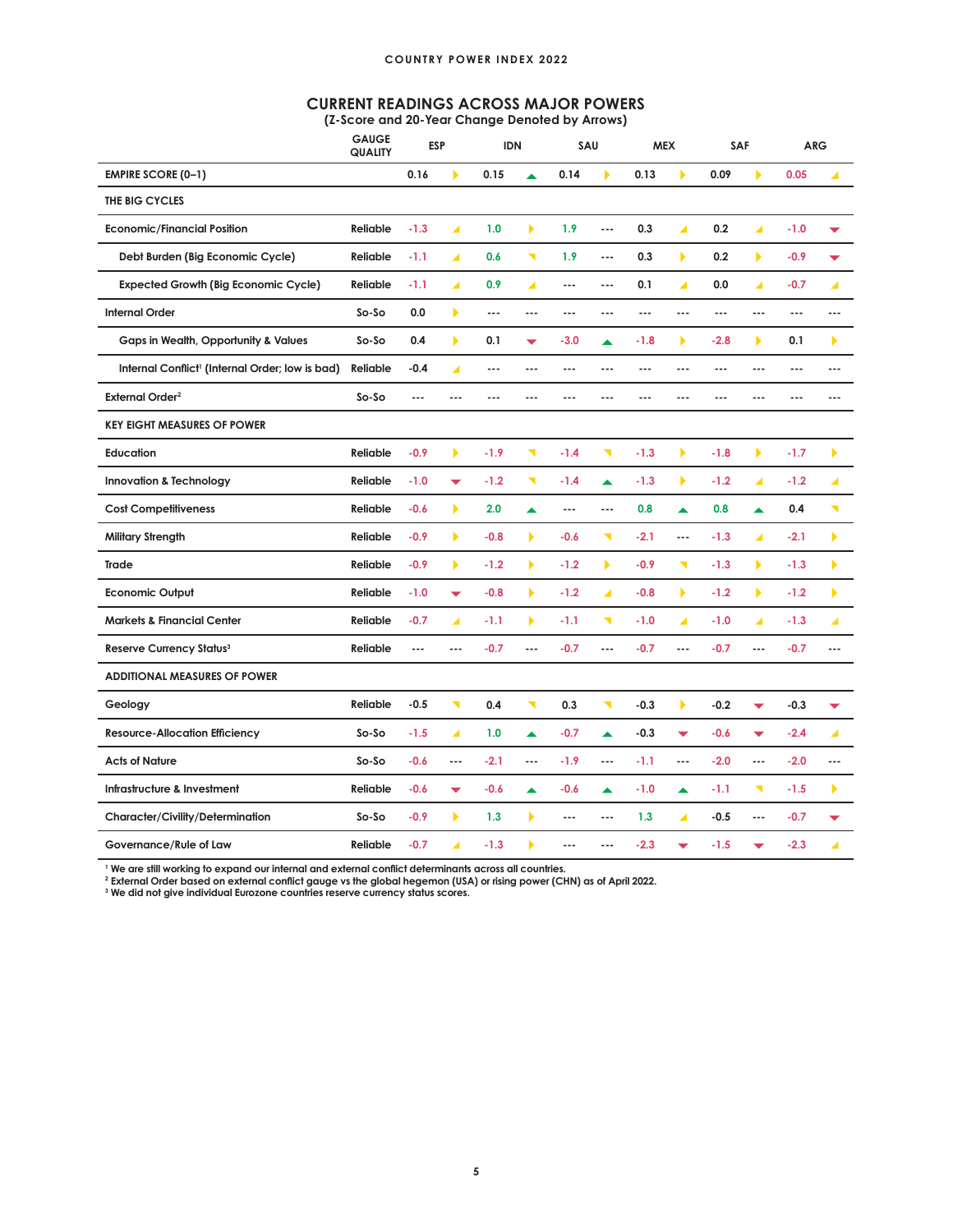#### **THE POWERS AND PROSPECTS OF THE UNITED STATES**

#### **This is our computer generated reading for the United States as of April 2022.**

Based on the latest readings of key indicators, **the United States appears to be a strong power (#1 among major countries today) in gradual decline. As shown in the table below, the key strengths of the United States that put it in this position are its strong capital markets and financial center, its innovation/technology, its strong military, its high level of education, its reserve currency status, its high economic output, and its wealth of natural resources. Its weaknesses are its unfavorable economic/financial position and its large domestic conflicts.** The eight major measures of power are very strong today but are, in aggregate, falling slowly.

The table below shows our aggregate country power gauge and the major drivers, as well as the rank of each measure of power across 24 major countries today and the trajectory over the past 20 years.

To understand a country, we start by looking at **the big cycles**, as well as **measures of power** that both reflect and drive the rise and fall of a country. While we refer to these factors individually, they are not separate; they interact with and reinforce one another to move a country along its cycle.

For the United States, **the big cycles look mostly unfavorable**.

**The United States is in an unfavorable position in its economic and financial cycles**, with a high debt burden and relatively low expected real growth over the next 10 years (1.3% per year). The United States has significantly more foreign debts than foreign assets (net IIP is -68% of GDP). Non-financial debt levels are high (274% of GDP), and government debt levels are high (127% of GDP). The bulk (99%) of these debts are in its own currency, which mitigates its debt risks. The ability to use interest rate cuts to stimulate the economy is low (short rates at 0.1%), and the country is already printing money to monetize debt. That said, being the world's leading reserve currency is a large benefit to the US. If this were to change, it would significantly weaken the US position.

**Internal disorder is a high risk.** Wealth, income, and values gaps are large (relative to countries of similar per capita income levels). Regarding inequality—the top 1% and top 10% in the United States capture 19% and 45% of income (respectively the 8th and 11th highest share across major countries). Our internal conflict gauge is very high. This gauge measures actual conflict events (e.g., protests), political conflict (e.g., partisanship), and general discontent (based on surveys).

**External disorder is a risk.** Most importantly, the United States and China, which is fast-rising and the #2 power (all things considered), are having significant conflict as measured by our external conflict gauge. One example of this is that 79% of Americans today have an unfavorable view of China (up from 45% in 2018).

**Looking in more detail at the eight key measures of power—the United States has the largest capital markets and the strongest financial center among major countries.** Its equity markets are a majority of the world total (59% of total market cap and 66% of volume), and a majority of global transactions happen in USD (55%). **In addition, the United States has the strongest reading on our measures of technology and innovation among major countries.** A moderately large share (14%) of global patent applications, a large share (27%) of global R&D spending, and a large share (27%) of global researchers are in the United States. **The United**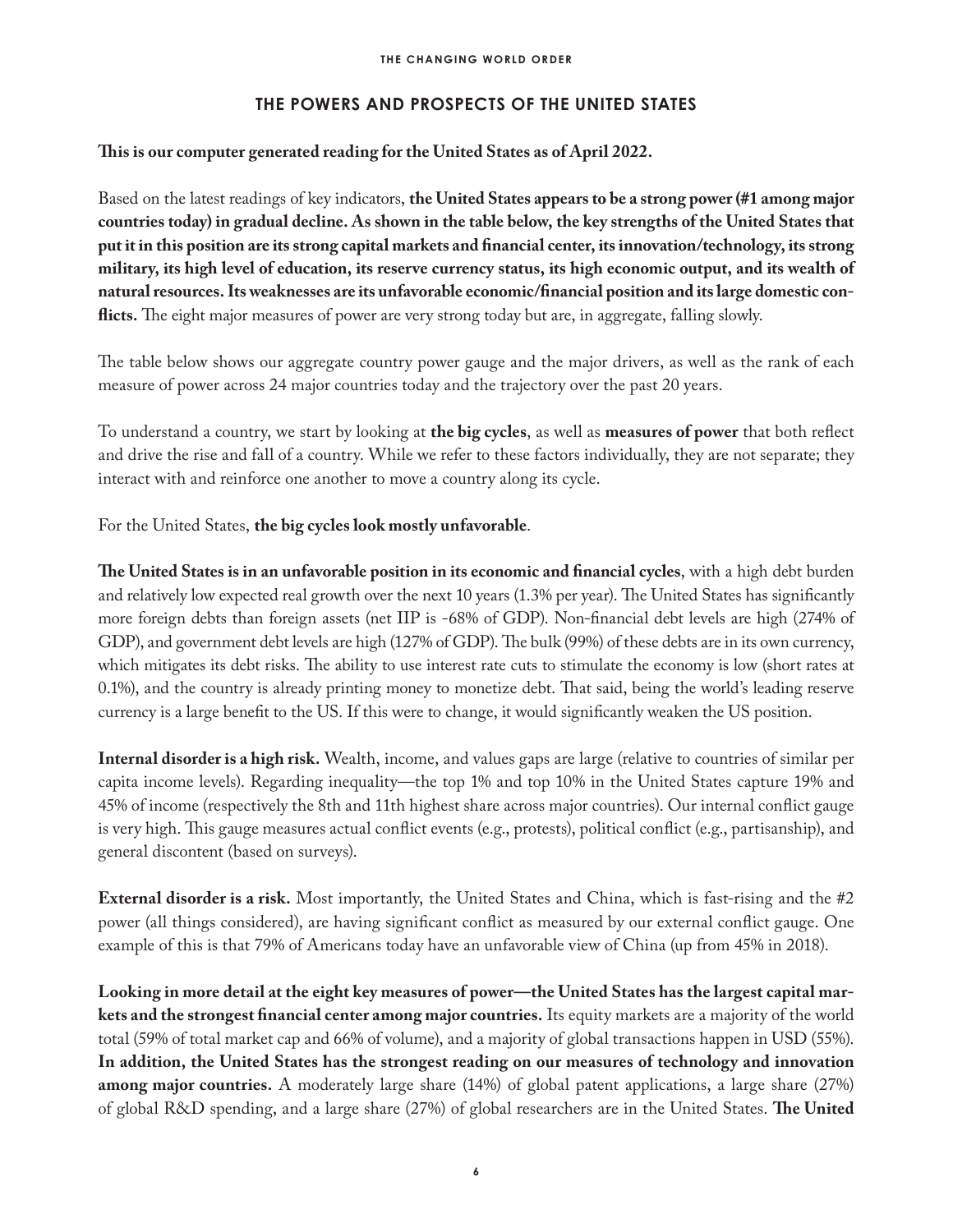**States also has the strongest military among major countries.** A large share (40%) of global military spending is by the United States, and it has a moderate share (7%) of the world's military personnel. The United States also has a mix of other strengths, detailed in the table above.

*Note: With this page, I am calling out a few of the major gauges and a few of the stats within each gauge that reflect the broad trends we are seeing. The aggregate gauges and final country power score I am showing include hundreds of individual stats that we aggregate based on relevance, quality, and consistency across countries and time. To best capture the overall strength of a country, I gave considerations to both quantity and quality but structured things to best capture who would win in a competition or war.*

| Overall Empire Score (0-1)          | Level: 0.89      |         | Rank: 1        | ⋊                     |
|-------------------------------------|------------------|---------|----------------|-----------------------|
| The Big Cycles                      | Level            | Z-Score | Rank           | Trajectory            |
| Economic/Financial Position         | Unfavorable      | $-1.5$  | 23             | ×                     |
| Debt Burden                         | <b>High Debt</b> | $-1.9$  | 24             | Я                     |
| <b>Expected Growth</b>              | 1.3%             | $-0.6$  | 12             | ×                     |
| Internal Order                      | <b>High Risk</b> | $-2.0$  | 10             | Я                     |
| Wealth/Opportunity/Values Gap       | Large            | $-1.8$  | 19             | Я                     |
| Internal Conflict                   | Very High        | $-2.2$  | 10             | Я                     |
| <b>External Order</b>               | At Risk          | $-1.3$  |                | $\blacktriangleright$ |
| <b>Eight Key Measures of Power</b>  |                  |         |                |                       |
| Markets & Financial Center          | Very Strong      | 2.7     | 1              | $\rightarrow$         |
| Innovation & Technology             | Very Strong      | 2.1     | 1              | →                     |
| Military Strength                   | Very Strong      | 2.0     | 1              | М                     |
| Education                           | Very Strong      | 2.0     | $\mathbf{1}$   | Я                     |
| Reserve Currency Status             | Very Strong      | 1.9     | 1              | $\rightarrow$         |
| Economic Output                     | Very Strong      | 1.7     | 1              | $\rightarrow$         |
| Trade                               | Strong           | 1.1     | $\mathbf{3}$   | Я                     |
| <b>Cost Competitiveness</b>         | Average          | $-0.4$  | 14             | →                     |
| <b>Additional Measures of Power</b> |                  |         |                |                       |
| Resource-Allocation Efficiency      | Strong           | 1.4     | 1              | М                     |
| Infrastructure & Investment         | Strong           | 0.7     | $\overline{2}$ | ×                     |
| Geology                             | Strong           | 1.6     | 4              | $\rightarrow$         |
| Character/Determination/Civility    | Strong           | 1.0     | 6              | →                     |
| Governance/Rule of Law              | Strong           | 0.7     | 9              | $\rightarrow$         |
| <b>Acts of Nature</b>               | Average          | $-0.2$  | 14             | ٠                     |

#### **UNITED STATES—KEY DRIVERS OF OUR COUNTRY POWER SCORE**

**A** Getting better **M** Getting worse  $\rightarrow$  Flat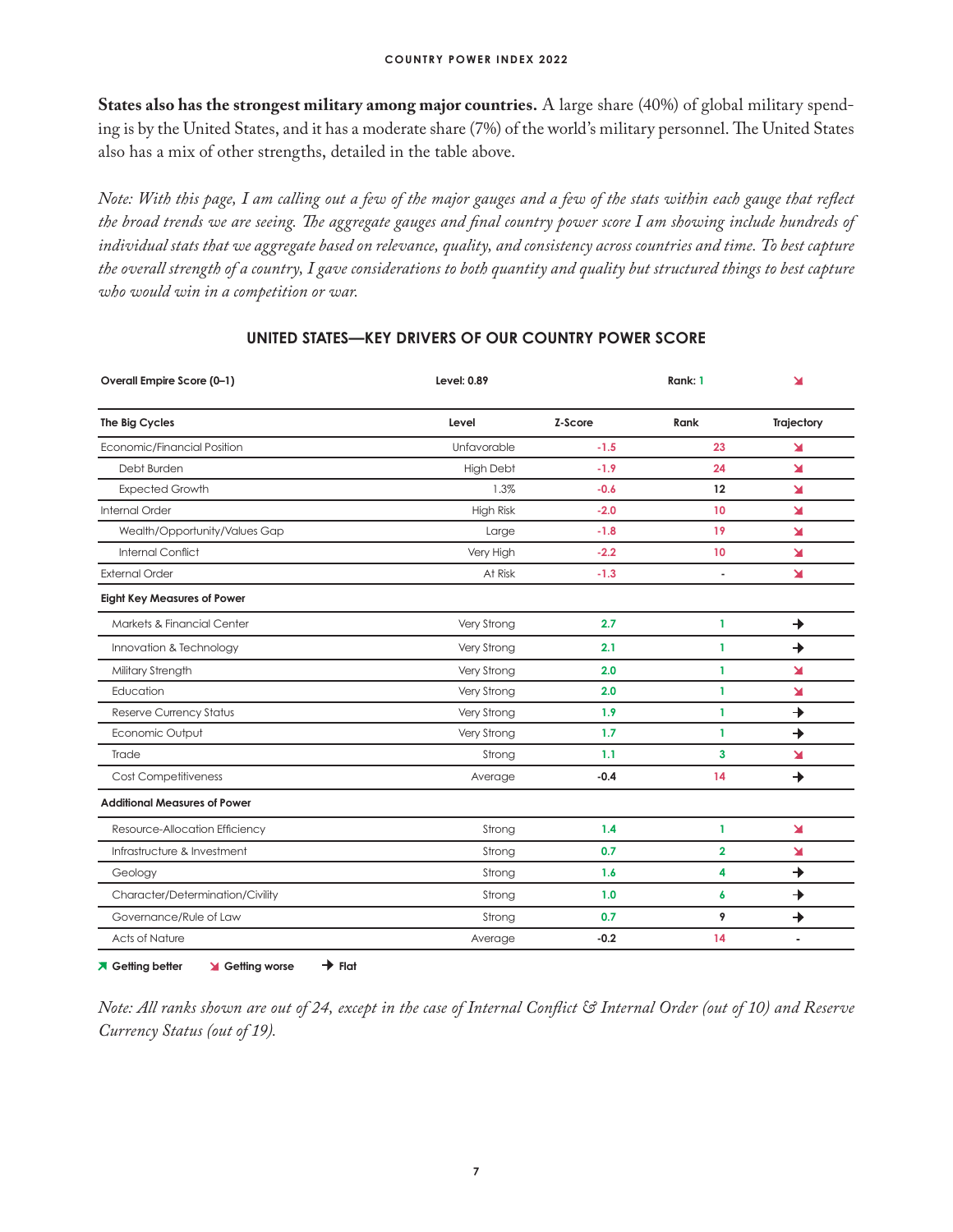#### **THE POWERS AND PROSPECTS OF CHINA**

#### **This is our computer generated reading for China as of April 2022.**

Based on the latest readings of key indicators, **China appears to be a strong power (#2 among major countries today) in rapid ascent. As shown in the table below, the key strengths of China that put it in this position are its infrastructure and investment, its importance to global trade, its high level of education, its innovation/technology, its people's self-sufficiency and strong work ethic, and its strong military**. The eight major measures of power are somewhat strong today and are, in aggregate, rising rapidly. In particular, China's importance to global trade, its innovation and technology, and its importance as a financial center are increasing.

The table below shows our aggregate country power gauge and the major drivers, as well as the rank of each measure of power across 24 major countries today and the trajectory over the past 20 years.

To understand a country, we start by looking at **the big cycles**, as well as **measures of power** that both reflect and drive the rise and fall of a country. While we refer to these factors individually, they are not separate; they interact with and reinforce one another to move a country along its cycle.

#### For China, **the big cycles look somewhat favorable**.

**China is in a somewhat favorable position in its economic and financial cycles**, with a moderately low debt burden and relatively high expected real growth over the next 10 years (4.3% per year). China has slightly more foreign assets than foreign debts (net IIP is 11% of GDP). Non-financial debt levels are high (267% of GDP), though government debt levels are typical for major countries today (49% of GDP). The bulk (97%) of these debts are in its own currency, which mitigates its debt risks. The ability to use interest rate cuts to stimulate the economy is modest (short rates at 2.1%).

**Internal disorder is a low risk.** Wealth, income, and values gaps are typical (relative to countries of similar per capita income levels). Regarding inequality—the top 1% and top 10% in China capture 14% and 42% of income (respectively the 14th and 13th highest share across major countries). Our internal conflict gauge is average. This gauge measures actual conflict events (e.g., protests), political conflict (e.g., partisanship), and general discontent (based on surveys).

**External disorder is a risk.** Most importantly, China and the United States, which is declining but remains the #1 power (all things considered), are having significant conflict as measured by our external conflict gauge.

**Looking in more detail at the eight key measures of power—China is the largest exporter among major countries.** It exports 14% of global exports. **In addition, China has the second strongest position in education among major countries.** China has a large share of the world's bachelor's degrees (20%). **China also has the second strongest reading on our measures of technology and innovation among major countries.** A majority (58%) of global patent applications, a large share (23%) of global R&D spending, and a large share (23%) of global researchers are in China. China also has a mix of other strengths, detailed in the table above.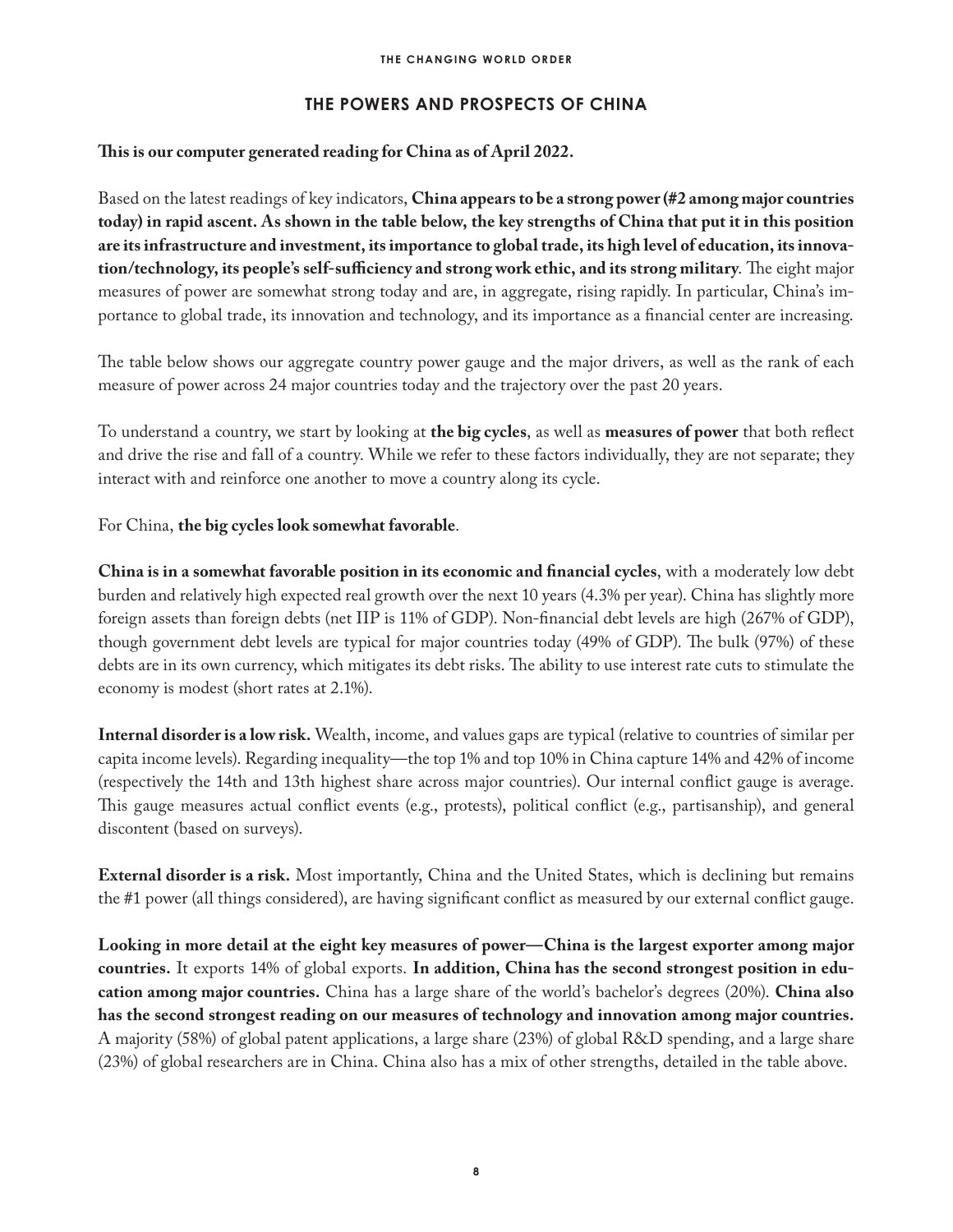*Note: With this page, I am calling out a few of the major gauges and a few of the stats within each gauge that reflect the broad trends we are seeing. The aggregate gauges and final country power score I am showing include hundreds of individual stats that we aggregate based on relevance, quality, and consistency across countries and time. To best capture the overall strength of a country, I gave considerations to both quantity and quality but structured things to best capture who would win in a competition or war.*

| Overall Empire Score (0-1)          | Level: 0.76         |         | Rank: 2                 | Χ                     |
|-------------------------------------|---------------------|---------|-------------------------|-----------------------|
| The Big Cycles                      | Level               | Z-Score | Rank                    | Trajectory            |
| Economic/Financial Position         | Somewhat Favorable  | 0.3     | $\overline{7}$          | $\blacktriangleright$ |
| Debt Burden                         | Moderately Low Debt | $-0.0$  | 11                      | $\blacktriangleright$ |
| <b>Expected Growth</b>              | 4.3%                | 0.4     | 3                       | $\blacktriangleright$ |
| Internal Order                      | Low Risk            | 0.2     | 6                       | $\blacktriangleright$ |
| Wealth/Opportunity/Values Gap       | Typical             | 0.2     | 8                       | $\blacktriangleright$ |
| Internal Conflict                   | Average             | 0.1     | 5                       | $\blacktriangleright$ |
| <b>External Order</b>               | At Risk             | $-1.3$  | ٠                       | $\blacktriangleright$ |
| <b>Eight Key Measures of Power</b>  |                     |         |                         |                       |
| Trade                               | Very Strong         | 1.9     | 1                       | $\blacktriangleright$ |
| Education                           | Very Strong         | 1.7     | $\overline{2}$          | $\blacktriangleright$ |
| Innovation & Technology             | Strong              | 1.6     | $\overline{2}$          | $\blacktriangleright$ |
| Economic Output                     | Strong              | 1.5     | $\overline{\mathbf{2}}$ | $\blacktriangleright$ |
| Military Strength                   | Strong              | 0.9     | $\overline{2}$          | $\blacktriangleright$ |
| <b>Cost Competitiveness</b>         | Strong              | 1.1     | 3                       | $\blacktriangleright$ |
| Markets & Financial Center          | Average             | 0.2     | 3                       | Х                     |
| Reserve Currency Status             | Weak                | $-0.6$  | 5                       | $\rightarrow$         |
| <b>Additional Measures of Power</b> |                     |         |                         |                       |
| Infrastructure & Investment         | Very Strong         | 2.6     | 1                       | $\blacktriangleright$ |
| Character/Determination/Civility    | Strong              | 1.6     | $\overline{\mathbf{2}}$ | $\rightarrow$         |
| Resource-Allocation Efficiency      | Strong              | 0.8     | 3                       | $\rightarrow$         |
| Geology                             | Strong              | 0.5     | 6                       | $\rightarrow$         |
| Governance/Rule of Law              | Weak                | $-0.6$  | 13                      | $\blacktriangleright$ |
| <b>Acts of Nature</b>               | Average             | $-0.1$  | 12                      | ٠                     |

#### **CHINA—KEY DRIVERS OF OUR COUNTRY POWER SCORE**

**A** Getting better **M** Getting worse  $\rightarrow$  Flat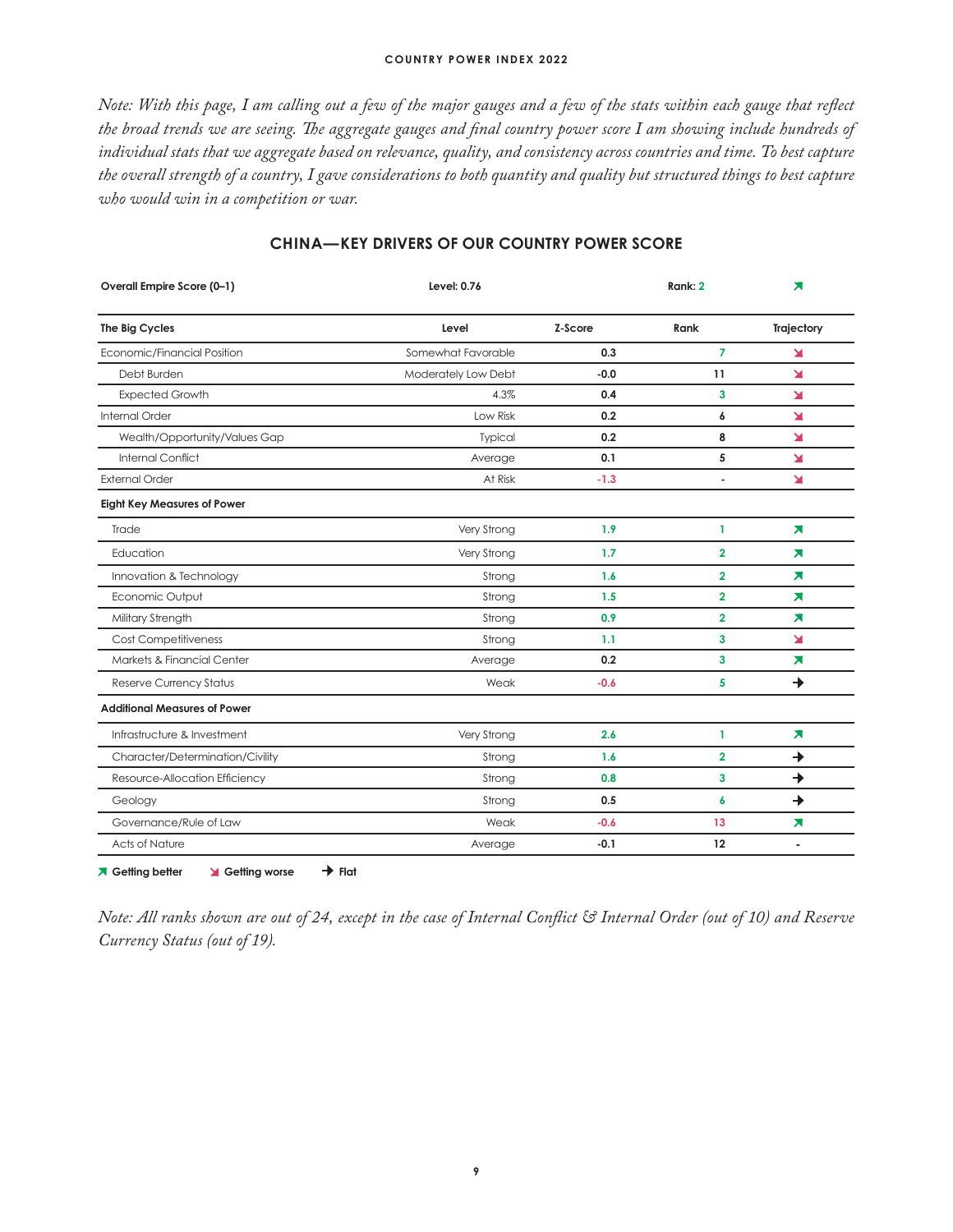#### **THE POWERS AND PROSPECTS OF THE EUROZONE**

#### **This is our computer generated reading for Eurozone as of April 2022.**

Based on the latest readings of key indicators, **Eurozone appears to be a strong power (#3 among major countries today) in gradual decline. As shown in the table below, the key strengths of Eurozone are its importance to global trade, its strong capital markets and financial center, and its reserve currency status. Its weaknesses are its people's lower than average work ethic and low self-sufficiency and its relatively poor allocation of labor and capital.** The eight major measures of power are somewhat strong today but are, in aggregate, falling slowly.

The table below shows our aggregate country power gauge and the major drivers, as well as the rank of each measure of power across 24 major countries today and the trajectory over the past 20 years.

To understand a country, we start by looking at **the big cycles**, as well as **measures of power** that both reflect and drive the rise and fall of a country. While we refer to these factors individually, they are not separate; they interact with and reinforce one another to move a country along its cycle.

For Eurozone, **the big cycles look somewhat unfavorable**.

**The Eurozone is in a moderately unfavorable position in its economic and financial cycles**, with a moderately high debt burden and very low expected real growth over the next 10 years (0.3% per year). The Eurozone has similar levels of foreign debts and foreign assets (net IIP is 0% of GDP). Non-financial debt levels are typical for major countries today (239% of GDP), though government debt levels are high (103% of GDP). The ability to use interest rate cuts to stimulate the economy is very low (short rates at -0.6%), and the country is already printing money to monetize debt.

**Internal disorder is a low risk.** Wealth, income, and values gaps are typical (relative to countries of similar per capita income levels). Regarding inequality—the top 1% and top 10% in the Eurozone capture 11% and 35% of income (respectively the 21st and 18th highest share across major countries). Our internal conflict gauge is average. This gauge measures actual conflict events (e.g., protests), political conflict (e.g., partisanship), and general discontent (based on surveys).

**Looking in more detail at the eight key measures of power—the Eurozone is the second largest exporter among major countries.** It exports 12% of global exports. **In addition, the Eurozone has the second largest capital markets and the second strongest financial center among major countries.** Its equity markets are a moderate share of the world total (8% of total market cap and 4% of volume), and a large share of global transactions happen in EUR (30%). **The Eurozone also has the second strongest reserve currency among major countries.** A large share of global currency reserves is in EUR (21%), and a large share of global debt is denominated in EUR (17%).

*This summary reflects our estimate of the power of the Eurozone in aggregate. For most stats, we're using an aggregate across the eight major countries in the Eurozone.*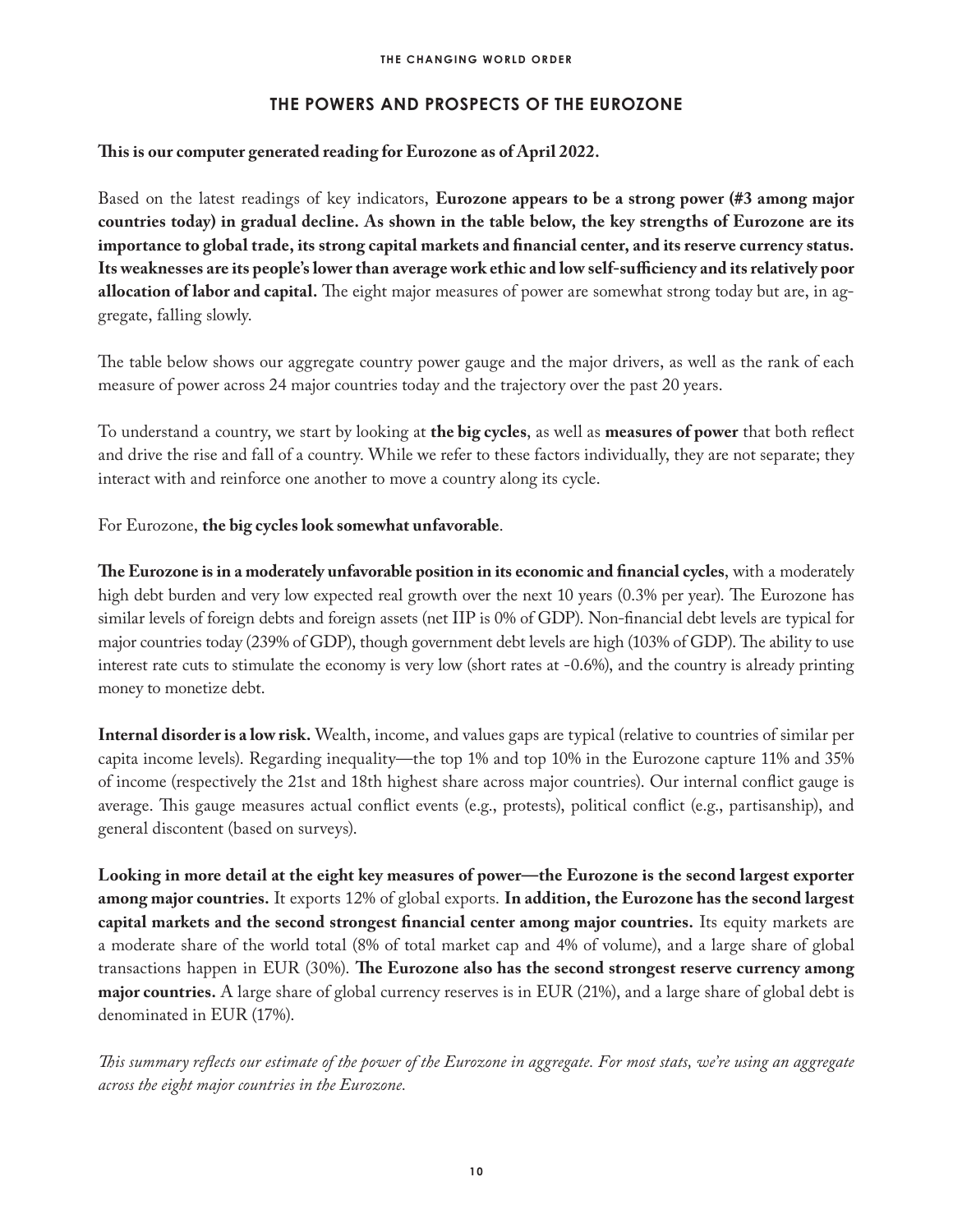*Note: With this page, I am calling out a few of the major gauges and a few of the stats within each gauge that reflect the broad trends we are seeing. The aggregate gauges and final country power score I am showing include hundreds of individual stats that we aggregate based on relevance, quality, and consistency across countries and time. To best capture the overall strength of a country, I gave considerations to both quantity and quality but structured things to best capture who would win in a competition or war.*

| Overall Empire Score (0-1)          | Level: 0.58            |         | Rank: 3        | У                     |
|-------------------------------------|------------------------|---------|----------------|-----------------------|
| The Big Cycles                      | Level                  | Z-Score | Rank           | Trajectory            |
| Economic/Financial Position         | Moderately Unfavorable | $-0.9$  | 17             | $\rightarrow$         |
| Debt Burden                         | Moderately High Debt   | $-0.6$  | 17             | $\rightarrow$         |
| <b>Expected Growth</b>              | 0.3%                   | $-1.0$  | 20             | →                     |
| <b>Internal Order</b>               | Low Risk               | 0.2     | 5              | $\blacktriangleright$ |
| Wealth/Opportunity/Values Gap       | Typical                | 0.1     | 9              | $\blacktriangleright$ |
| <b>Internal Conflict</b>            | Average                | 0.3     | 4              | $\rightarrow$         |
| <b>External Order</b>               | At Risk                | 0.3     | ÷              | $\rightarrow$         |
| <b>Eight Key Measures of Power</b>  |                        |         |                |                       |
| Trade                               | Strong                 | 1.3     | $\overline{2}$ | М                     |
| Markets & Financial Center          | Average                | 0.4     | $\overline{2}$ | $\rightarrow$         |
| Reserve Currency Status             | Average                | 0.3     | $\overline{2}$ | $\rightarrow$         |
| Economic Output                     | Strong                 | 1.0     | 3              | $\blacktriangleright$ |
| Education                           | Average                | 0.4     | 3              | $\rightarrow$         |
| Innovation & Technology             | Average                | 0.2     | 3              | М                     |
| Military Strength                   | Average                | 0.4     | 4              | $\rightarrow$         |
| <b>Cost Competitiveness</b>         | Weak                   | $-0.6$  | 19             | $\rightarrow$         |
| <b>Additional Measures of Power</b> |                        |         |                |                       |
| Infrastructure & Investment         | Average                | 0.4     | 3              | $\rightarrow$         |
| Governance/Rule of Law              | Average                | $-0.5$  | 12             | $\blacksquare$        |
| Resource-Allocation Efficiency      | Weak                   | $-0.8$  | 18             | $\rightarrow$         |
| Geology                             | Weak                   | $-0.6$  | 19             | Χ                     |
| Character/Determination/Civility    | Weak                   | $-1.0$  | 21             | $\rightarrow$         |
| <b>Acts of Nature</b>               | Average                | 0.1     | 9              | ٠                     |

#### **EUROZONE—KEY DRIVERS OF OUR COUNTRY POWER SCORE**

 **A** Getting better ▲ Getting worse → Flat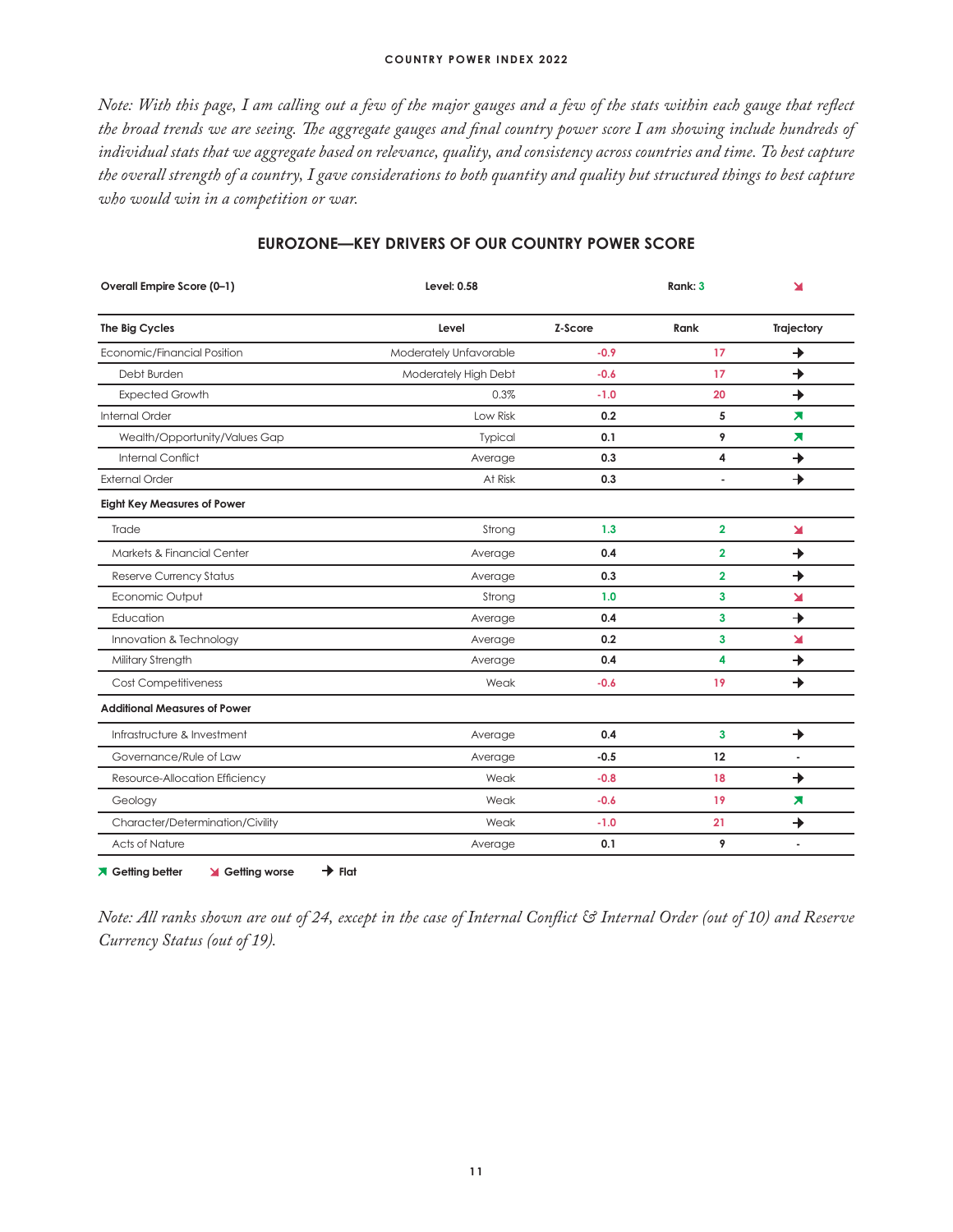#### **THE POWERS AND PROSPECTS OF GERMANY**

#### **This is our computer generated reading for Germany as of April 2022.**

Based on the latest readings of key indicators, **Germany appears to be a middle-of-the-pack power (#4 among major countries today) on a flat trajectory. As shown in the table below, the key strengths of Germany are its high internal order and its effective allocation of labor and capital**. The eight major measures of power are mixed today but are, in aggregate, moving sideways.

The table below shows our aggregate country power gauge and the major drivers, as well as the rank of each measure of power across 24 major countries today and the trajectory over the past 20 years.

To understand a country, we start by looking at **the big cycles**, as well as **measures of power** that both reflect and drive the rise and fall of a country. While we refer to these factors individually, they are not separate; they interact with and reinforce one another to move a country along its cycle.

For Germany, **the big cycles look somewhat favorable**.

**Germany is in a moderately unfavorable position in its economic and financial cycles**, with a low debt burden but very low expected real growth over the next 10 years (0.3% per year). Germany has significantly more foreign assets than foreign debts (net IIP is 71% of GDP). Non-financial debt levels are typical for major countries today (184% of GDP), and government debt levels are typical for major countries today (69% of GDP). Germany's debts are largely in euros, which increases Germany's debt risks, since this is not a currency that Germany directly controls. The ability to use interest rate cuts to stimulate the economy is low for the Eurozone (short rates at -0.6%), and Europe is already printing money to monetize debt.

**Internal disorder is a low risk.** Wealth, income, and values gaps are narrow (relative to countries of similar per capita income levels). Regarding inequality—the top 1% and top 10% in Germany capture 13% and 37% of income (both the 16th highest share across major countries). Our internal conflict gauge is low. This gauge measures actual conflict events (e.g., protests), political conflict (e.g., partisanship), and general discontent (based on surveys).

#### **On the eight key measures of power, Germany looks mixed in aggregate. It has no particularly prominent strengths or weaknesses that I will call out.**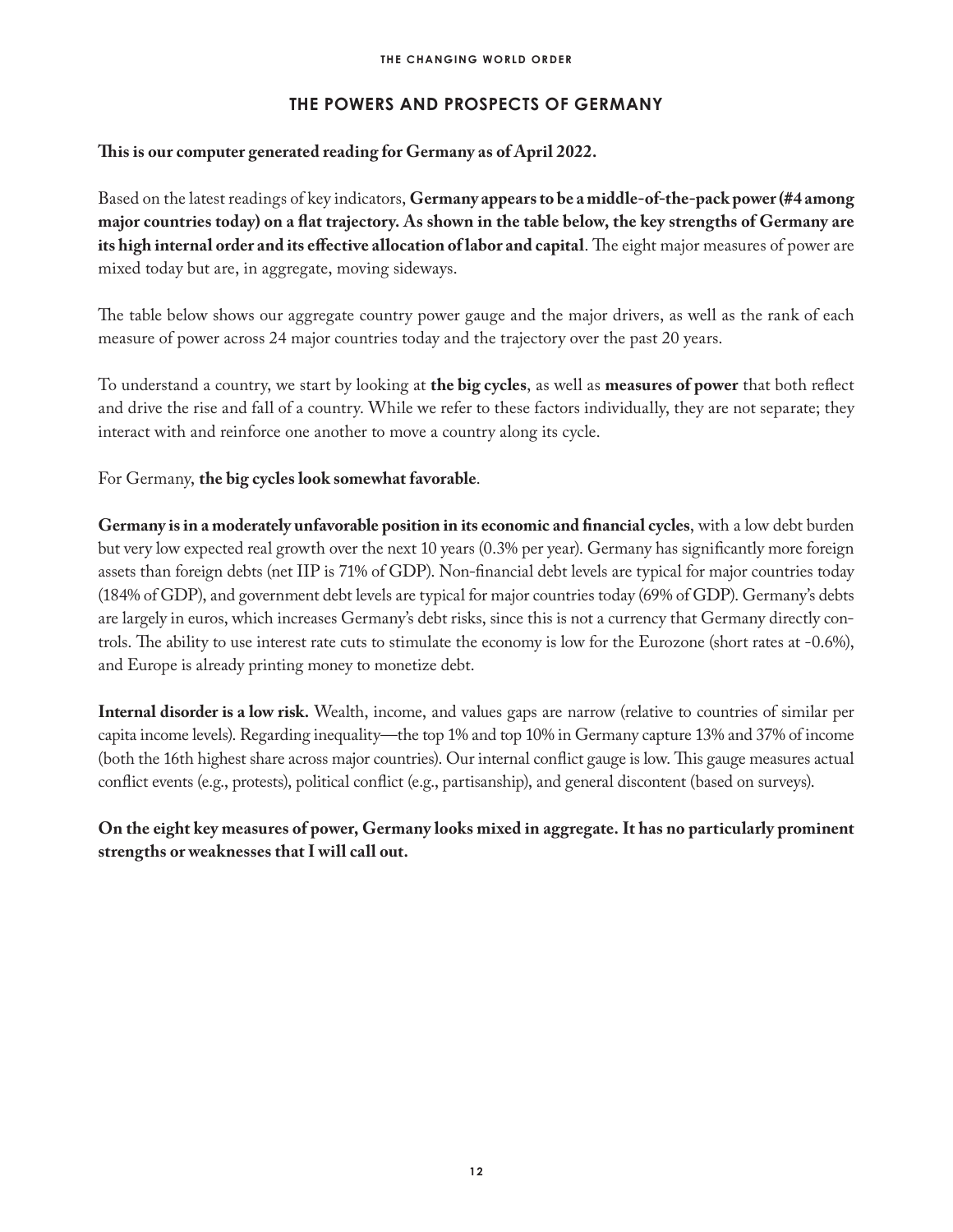*Note: With this page, I am calling out a few of the major gauges and a few of the stats within each gauge that reflect the broad trends we are seeing. The aggregate gauges and final country power score I am showing include hundreds of individual stats that we aggregate based on relevance, quality, and consistency across countries and time. To best capture the overall strength of a country, I gave considerations to both quantity and quality but structured things to best capture who would win in a competition or war.*

| Overall Empire Score (0-1)          | Level: 0.38              |                          | Rank: 4        |                          |
|-------------------------------------|--------------------------|--------------------------|----------------|--------------------------|
| The Big Cycles                      | Level                    | Z-Score                  | Rank           | <b>Trajectory</b>        |
| Economic/Financial Position         | Moderately Unfavorable   | $-0.1$                   | 11             | $\blacktriangleright$    |
| Debt Burden                         | Low Debt                 | 0.8                      | 4              | $\blacktriangleright$    |
| <b>Expected Growth</b>              | 0.3%                     | $-1.0$                   | 19             | $\rightarrow$            |
| Internal Order                      | Low Risk                 | 0.8                      | 3              | $\rightarrow$            |
| Wealth/Opportunity/Values Gap       | Narrow                   | 0.8                      | 4              | $\blacktriangleright$    |
| Internal Conflict                   | Low                      | 0.7                      | 3              | $\blacktriangleright$    |
| <b>External Order</b>               | At Risk                  | 0.3                      | ÷,             | →                        |
| <b>Eight Key Measures of Power</b>  |                          |                          |                |                          |
| Trade                               | Strong                   | 0.5                      | 4              | $\blacktriangleright$    |
| Economic Output                     | Average                  | $-0.1$                   | 6              | ⋊                        |
| Education                           | Average                  | $-0.2$                   | 6              | $\rightarrow$            |
| Innovation & Technology             | Average                  | $-0.2$                   | 6              | $\rightarrow$            |
| Markets & Financial Center          | Average                  | $-0.2$                   | 6              | $\blacktriangleright$    |
| Military Strength                   | Weak                     | $-0.7$                   | 14             | $\rightarrow$            |
| <b>Cost Competitiveness</b>         | Weak                     | $-0.6$                   | 20             | $\rightarrow$            |
| Reserve Currency Status             | $\overline{\phantom{a}}$ | $\overline{\phantom{a}}$ | $\overline{a}$ | $\overline{\phantom{a}}$ |
| <b>Additional Measures of Power</b> |                          |                          |                |                          |
| Resource-Allocation Efficiency      | Strong                   | 1.0                      | $\overline{2}$ | $\blacktriangleright$    |
| Governance/Rule of Law              | Strong                   | 0.7                      | 8              | $\rightarrow$            |
| Infrastructure & Investment         | Average                  | $-0.3$                   | 10             | $\rightarrow$            |
| Character/Determination/Civility    | Average                  | $-0.4$                   | 16             | $\rightarrow$            |
| Geology                             | Weak                     | $-0.7$                   | 21             | $\rightarrow$            |
| Acts of Nature                      | Strong                   | 1.1                      | 6              | ٠                        |

#### **GERMANY—KEY DRIVERS OF OUR COUNTRY POWER SCORE**

 **A** Getting better **M** Getting worse **→** Flat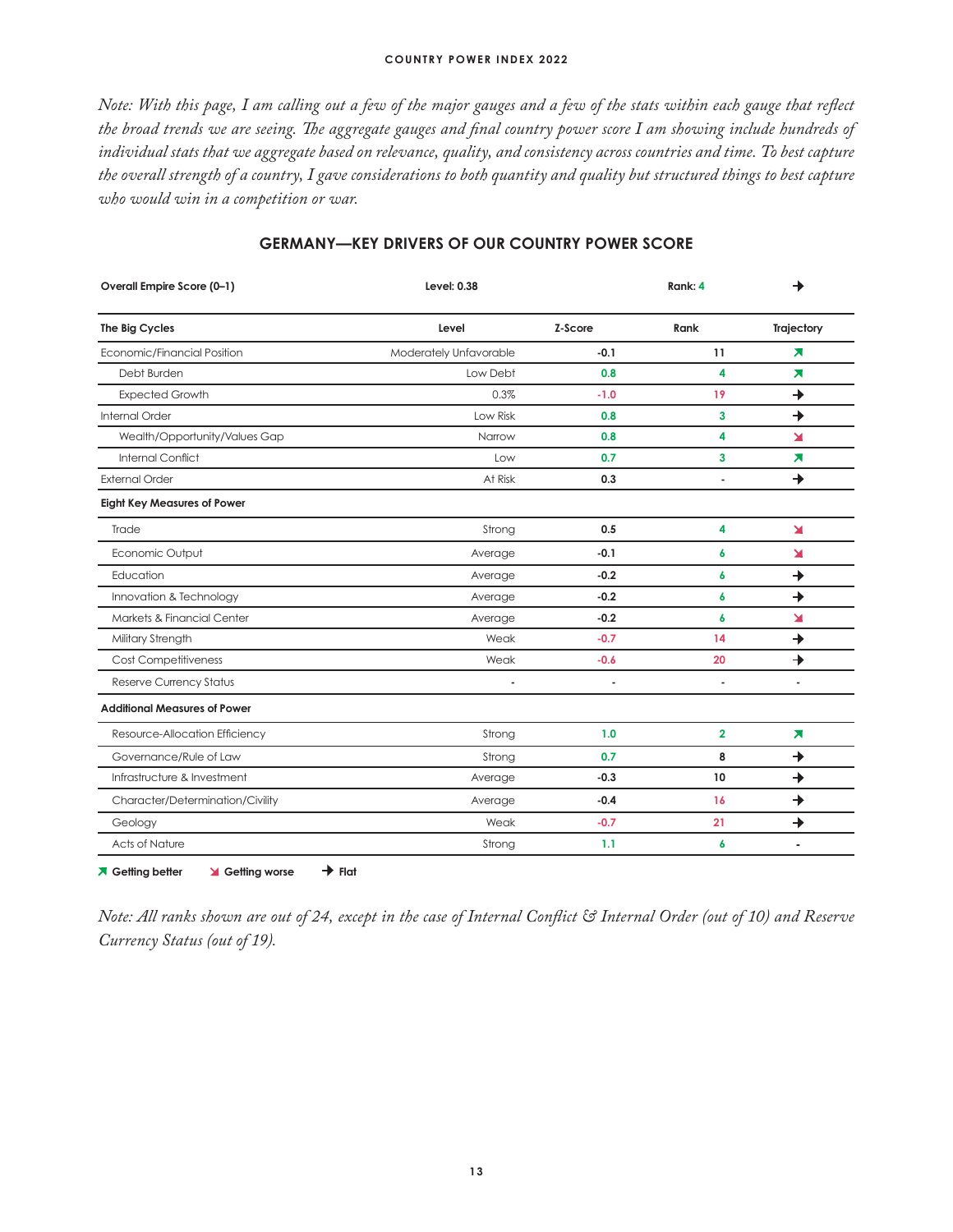#### **THE POWERS AND PROSPECTS OF JAPAN**

#### **This is our computer generated reading for Japan as of April 2022.**

Based on the latest readings of key indicators, **Japan appears to be a middle-of-the-pack power (#5 among major countries today) in decline. As shown in the table below, the key strength of Japan is its high internal order. Its weaknesses are its unfavorable economic/financial position and its relative lack of natural resources**. The eight major measures of power are mixed today but are, in aggregate, falling. In particular, Japan's share of global output, its importance to global trade, and its innovation and technology are declining.

The table below shows our aggregate country power gauge and the major drivers, as well as the rank of each measure of power across 24 major countries today and the trajectory over the past 20 years.

To understand a country, we start by looking at **the big cycles**, as well as **measures of power** that both reflect and drive the rise and fall of a country. While we refer to these factors individually, they are not separate; they interact with and reinforce one another to move a country along its cycle.

For Japan, **the big cycles look mixed**.

**Japan is in an unfavorable position in its economic and financial cycles**, with a high debt burden and very low expected real growth over the next 10 years (0% per year). Japan has significantly more foreign assets than foreign debts (net IIP is 70% of GDP). Non-financial debt levels are very high (403% of GDP), and government debt levels are very high (240% of GDP). The bulk (99%) of these debts are in its own currency, which mitigates its debt risks. The ability to use interest rate cuts to stimulate the economy is very low (short rates at -0.1%), and the country is already printing money to monetize debt.

**Internal disorder is a low risk.** Wealth, income, and values gaps are narrow (relative to countries of similar per capita income levels). Regarding inequality—the top 1% and top 10% in Japan capture 13% and 45% of income (respectively the 15th and 12th highest share across major countries). Our internal conflict gauge is low. This gauge measures actual conflict events (e.g., protests), political conflict (e.g., partisanship), and general discontent (based on surveys).

**On the eight key measures of power, Japan looks mixed in aggregate. It has no particularly prominent strengths or weaknesses that I will call out.**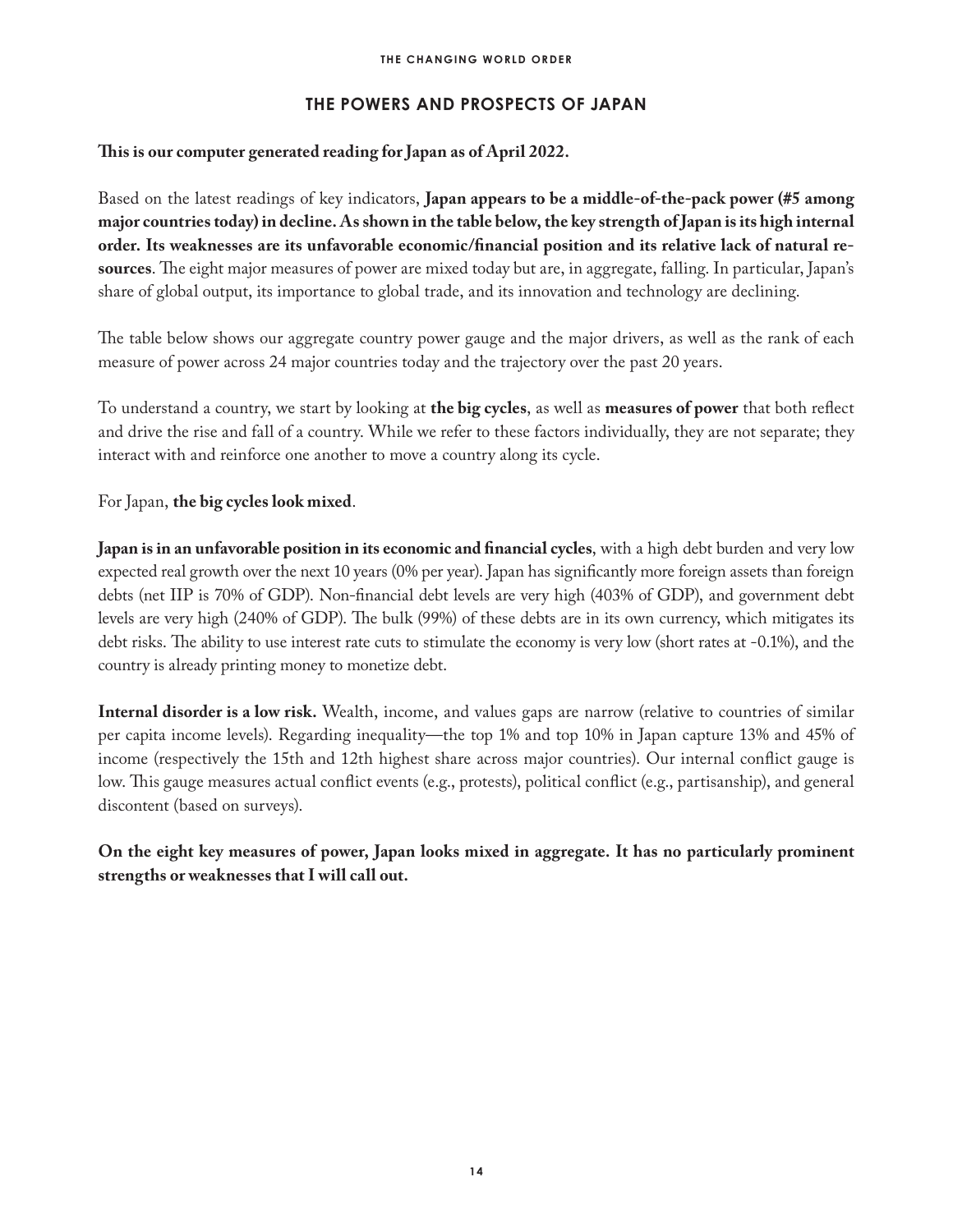*Note: With this page, I am calling out a few of the major gauges and a few of the stats within each gauge that reflect the broad trends we are seeing. The aggregate gauges and final country power score I am showing include hundreds of individual stats that we aggregate based on relevance, quality, and consistency across countries and time. To best capture the overall strength of a country, I gave considerations to both quantity and quality but structured things to best capture who would win in a competition or war.*

| Overall Empire Score (0-1)          | Level: 0.33      |         | Rank: 5                 | м                     |
|-------------------------------------|------------------|---------|-------------------------|-----------------------|
| The Big Cycles                      | Level            | Z-Score | Rank                    | <b>Trajectory</b>     |
| Economic/Financial Position         | Unfavorable      | $-1.3$  | 21                      | $\blacktriangleright$ |
| Debt Burden                         | <b>High Debt</b> | $-1.0$  | 20                      | Я                     |
| <b>Expected Growth</b>              | 0.0%             | $-1.1$  | 22                      | $\rightarrow$         |
| <b>Internal Order</b>               | Low Risk         | 1.1     | 1                       | $\blacktriangleright$ |
| Wealth/Opportunity/Values Gap       | Narrow           | 1.0     | $\overline{\mathbf{2}}$ | $\blacktriangleright$ |
| Internal Conflict                   | Low              | 1.2     | $\overline{2}$          | $\blacktriangleright$ |
| <b>External Order</b>               | At Risk          | 0.4     |                         | $\rightarrow$         |
| <b>Eight Key Measures of Power</b>  |                  |         |                         |                       |
| Reserve Currency Status             | Average          | $-0.5$  | 3                       | $\rightarrow$         |
| Education                           | Average          | 0.1     | 4                       | $\rightarrow$         |
| Markets & Financial Center          | Average          | 0.1     | 4                       | м                     |
| Innovation & Technology             | Average          | 0.1     | 5                       | $\blacktriangleright$ |
| Economic Output                     | Average          | $-0.1$  | 5                       | М                     |
| Trade                               | Average          | $-0.5$  | 5                       | $\blacktriangleright$ |
| Military Strength                   | Average          | $-0.4$  | 8                       | $\rightarrow$         |
| <b>Cost Competitiveness</b>         | Average          | $-0.3$  | 12                      | $\rightarrow$         |
| <b>Additional Measures of Power</b> |                  |         |                         |                       |
| Resource-Allocation Efficiency      | Strong           | 0.6     | 5                       | $\blacktriangleright$ |
| Governance/Rule of Law              | Strong           | 0.8     | 6                       | $\rightarrow$         |
| Infrastructure & Investment         | Average          | $-0.2$  | 6                       | М                     |
| Character/Determination/Civility    | Average          | 0.4     | 9                       | $\blacktriangleright$ |
| Geology                             | Weak             | $-1.0$  | 24                      | $\rightarrow$         |
| <b>Acts of Nature</b>               | Strong           | 1.5     | $\overline{2}$          | ä,                    |

#### **JAPAN—KEY DRIVERS OF OUR COUNTRY POWER SCORE**

**A** Getting better  $\rightarrow$  Getting worse  $\rightarrow$  Flat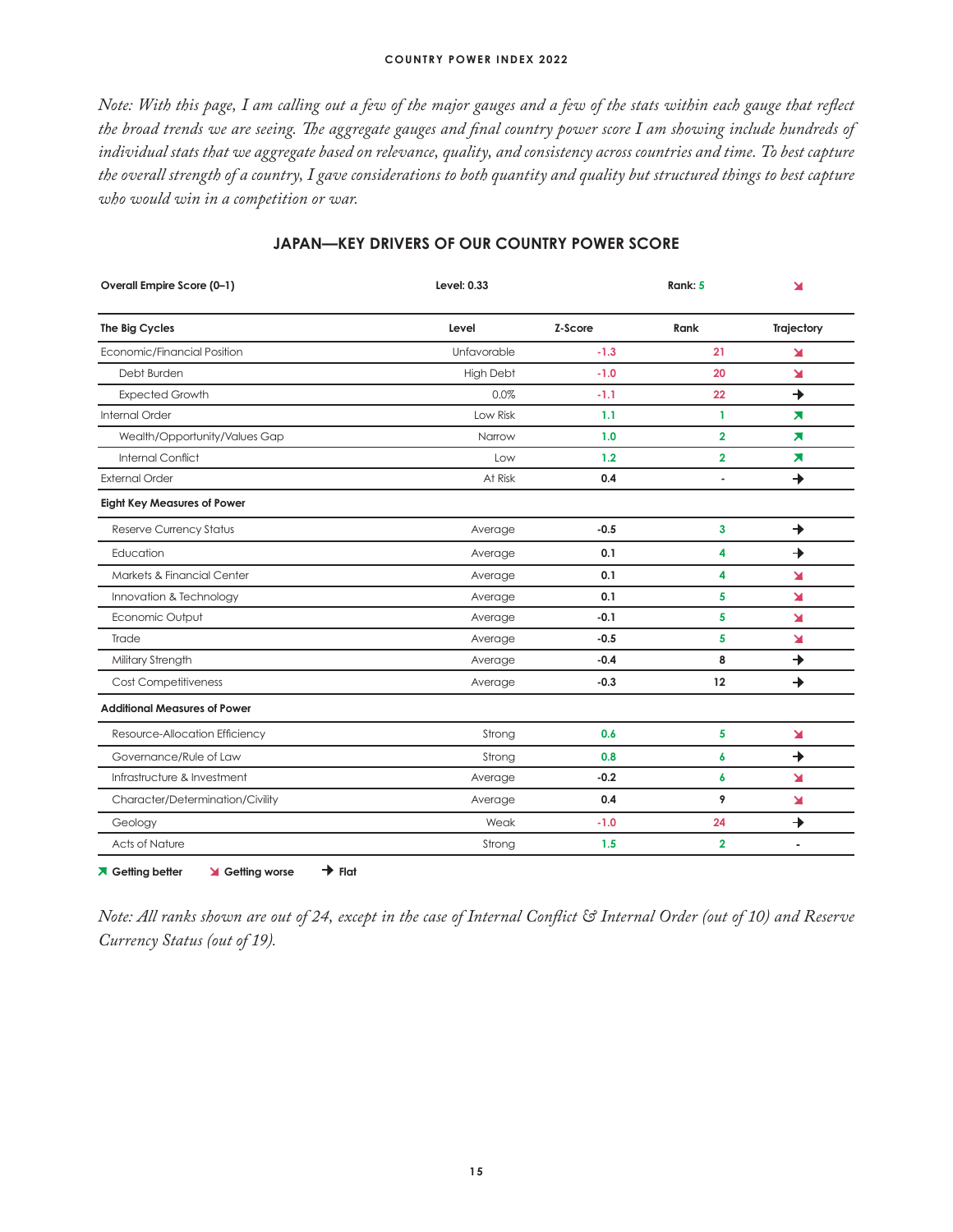#### **THE POWERS AND PROSPECTS OF KOREA**

#### **This is our computer generated reading for Korea as of April 2022.**

Based on the latest readings of key indicators, **Korea appears to be a middle-of-the-pack power (#6 among major countries today) in gradual ascent. As shown in the table below, the key weaknesses of Korea are its relative lack of natural resources and its relatively small economy**. The eight major measures of power are somewhat weak today but are, in aggregate, rising slowly. In particular, Korea's share of global output, its innovation and technology, and its relative military strength are increasing.

The table below shows our aggregate country power gauge and the major drivers, as well as the rank of each measure of power across 24 major countries today and the trajectory over the past 20 years.

To understand a country, we start by looking at **the big cycles**, as well as **measures of power** that both reflect and drive the rise and fall of a country. While we refer to these factors individually, they are not separate; they interact with and reinforce one another to move a country along its cycle.

For Korea, **the big cycles look mixed**.

**Korea is in a somewhat favorable position in its economic and financial cycles**, with a low debt burden but relatively low expected real growth over the next 10 years (1.9% per year). Korea has modestly more foreign assets than foreign debts (net IIP is 27% of GDP). Non-financial debt levels are high (280% of GDP), though government debt levels are typical for major countries today (44% of GDP). The bulk (97%) of these debts are in its own currency, which mitigates its debt risks. The ability to use interest rate cuts to stimulate the economy is modest (short rates at 1.2%).

At this time, we do not have a read on internal disorder for Korea because we do not have an internal conflict gauge. Wealth, income, and values gaps are relatively large (relative to countries of similar per capita income levels). Regarding inequality—the top 1% and top 10% in Korea capture 15% and 47% of income (respectively the 12th and 8th highest share across major countries).

#### **Looking in more detail at the eight key measures of power, I would call out its relatively small economy.**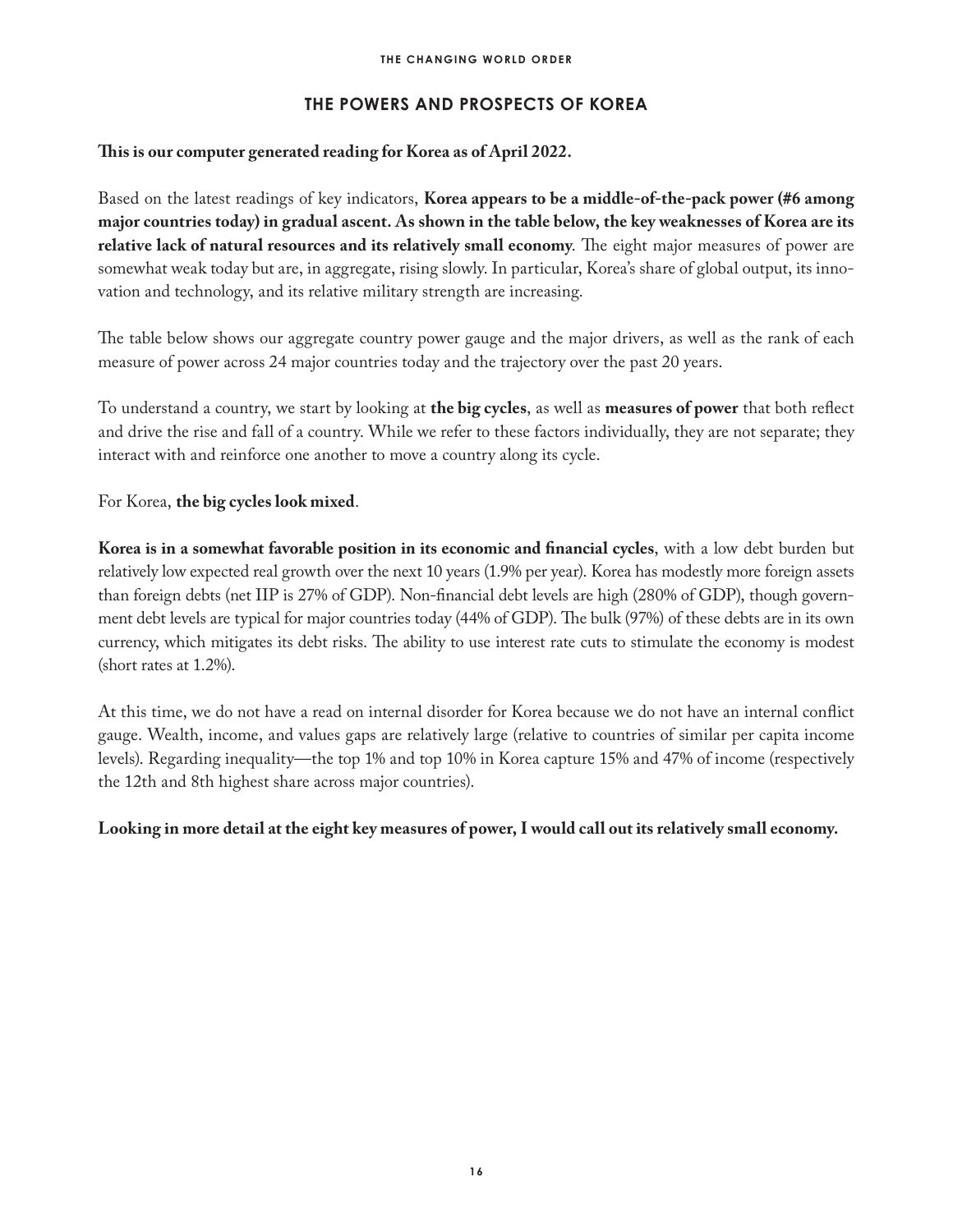*Note: With this page, I am calling out a few of the major gauges and a few of the stats within each gauge that reflect the broad trends we are seeing. The aggregate gauges and final country power score I am showing include hundreds of individual stats that we aggregate based on relevance, quality, and consistency across countries and time. To best capture the overall strength of a country, I gave considerations to both quantity and quality but structured things to best capture who would win in a competition or war.*

| Overall Empire Score (0-1)          | Level: 0.31             |                          | Rank: 6        | Χ                     |
|-------------------------------------|-------------------------|--------------------------|----------------|-----------------------|
| The Big Cycles                      | Level                   | Z-Score                  | Rank           | Trajectory            |
| Economic/Financial Position         | Somewhat Favorable      | 0.1                      | 9              | $\blacktriangleright$ |
| Debt Burden                         | Low debt                | 0.5                      | 7              | $\rightarrow$         |
| <b>Expected Growth</b>              | 1.9%                    | $-0.4$                   | 10             | ⊻                     |
| Internal Order                      |                         | $\overline{\phantom{a}}$ |                | $\blacksquare$        |
| Wealth/Opportunity/Values Gap       | <b>Relatively Large</b> | 0.0                      | 12             | →                     |
| Internal Conflict                   |                         | $\blacksquare$           |                |                       |
| <b>External Order</b>               | At Risk                 | $\overline{\phantom{a}}$ | $\blacksquare$ | $\blacksquare$        |
| <b>Eight Key Measures of Power</b>  |                         |                          |                |                       |
| Innovation & Technology             | Average                 | 0.2                      | 4              | $\blacktriangleright$ |
| Education                           | Average                 | 0.1                      | 5              | $\rightarrow$         |
| Military Strength                   | Average                 | $-0.4$                   | 9              | $\rightarrow$         |
| Trade                               | Weak                    | $-0.7$                   | 9              | $\rightarrow$         |
| <b>Cost Competitiveness</b>         | Average                 | 0.1                      | 11             | $\rightarrow$         |
| Markets & Financial Center          | Weak                    | $-0.6$                   | 13             | $\rightarrow$         |
| Reserve Currency Status             | Weak                    | $-0.7$                   | 15             | ÷                     |
| Economic Output                     | Weak                    | $-0.9$                   | 15             | $\blacktriangleright$ |
| <b>Additional Measures of Power</b> |                         |                          |                |                       |
| Infrastructure & Investment         | Average                 | 0.0                      | 4              | $\rightarrow$         |
| Character/Determination/Civility    | Strong                  | 1.0                      | $\overline{7}$ | $\blacktriangleright$ |
| Governance/Rule of Law              | Average                 | $-0.2$                   | 11             | $\blacktriangleright$ |
| Resource-Allocation Efficiency      | Average                 | $-0.5$                   | 16             | $\blacktriangleright$ |
| Geology                             | Weak                    | $-0.9$                   | 21             | $\blacktriangleright$ |
| Acts of Nature                      | Strong                  | 1.6                      | 1              | ٠                     |

#### **KOREA—KEY DRIVERS OF OUR COUNTRY POWER SCORE**

 **A** Getting better ▲ Getting worse → Flat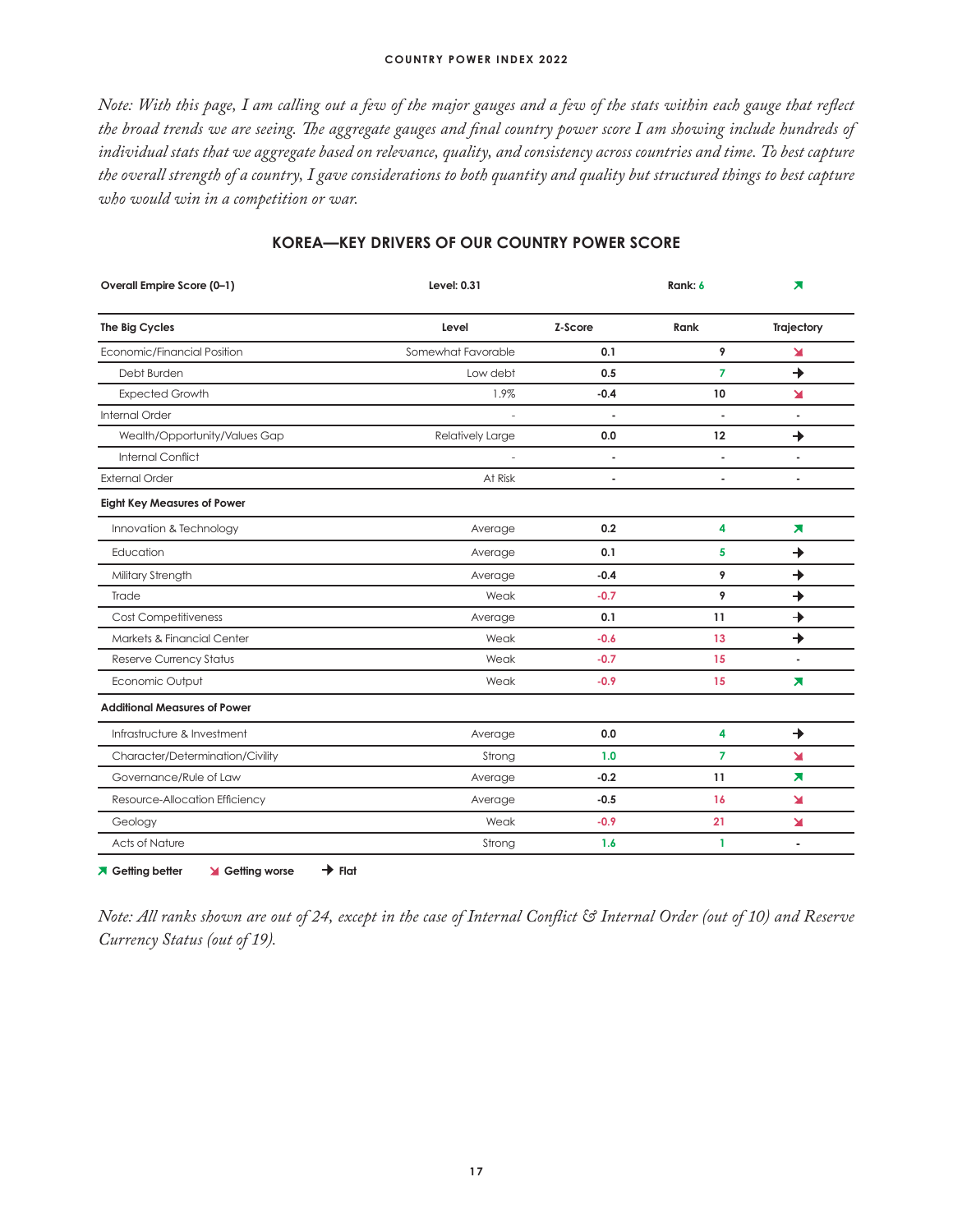#### **THE POWERS AND PROSPECTS OF INDIA**

#### **This is our computer generated reading for India as of April 2022.**

Based on the latest readings of key indicators, **India appears to be a middle-of-the-pack power (#7 among major countries today) in ascent. As shown in the table below, the key strengths of India are its strong economic and financial position and its cost-competitive labor (on a quality-adjusted basis). Its weaknesses are its poor innovation and technology for its population size, its weak relative position in education, and its corruption and inconsistent rule of law**. The eight major measures of power are mixed today but are, in aggregate, rising. In particular, India's relative military strength, its innovation and technology, and its importance as a financial center are increasing.

The table below shows our aggregate country power gauge and the major drivers, as well as the rank of each measure of power across 24 major countries today and the trajectory over the past 20 years.

To understand a country, we start by looking at **the big cycles**, as well as **measures of power** that both reflect and drive the rise and fall of a country. While we refer to these factors individually, they are not separate; they interact with and reinforce one another to move a country along its cycle.

For India, **the big cycles look somewhat favorable, though we have a limited read**.

**India is in a highly favorable position in its economic and financial cycles**, with a low debt burden and high expected real growth over the next 10 years (6.4% per year). India has slightly more foreign debts than foreign assets (net IIP is -12% of GDP). Non-financial debt levels are low (122% of GDP), though government debt levels are typical for major countries today (75% of GDP). The bulk (94%) of these debts are in its own currency, which mitigates its debt risks.

At this time, we do not have a read on internal disorder for India because we do not have an internal conflict gauge. Wealth, income, and values gaps are relatively large (relative to countries of similar per capita income levels). Regarding inequality—the top 1% and top 10% in India capture 22% and 57% of income (respectively the 3rd and 4th highest share across major countries). However, a wide wealth gap is less concerning in a fast-growing country like India because the fast growth can create rising prosperity for all.

**Looking in more detail at the eight key measures of power—India has the cheapest labor among major countries.** Adjusted for worker quality, labor is significantly cheaper than the global average.

**We net this against its bad reading on innovation and technology and its weak relative position in education.** With innovation and technology—a small share (less than 1%) of global patent applications, a small share (3%) of global R&D spending, and a moderate share (3%) of global researchers are in India. On years of education, India is bad—students have on average 5.9 years of education versus 11.5 in the average major country. PISA scores, which measure the proficiency of 15-year-old students across countries, are bad—336 versus 483 in the average major country.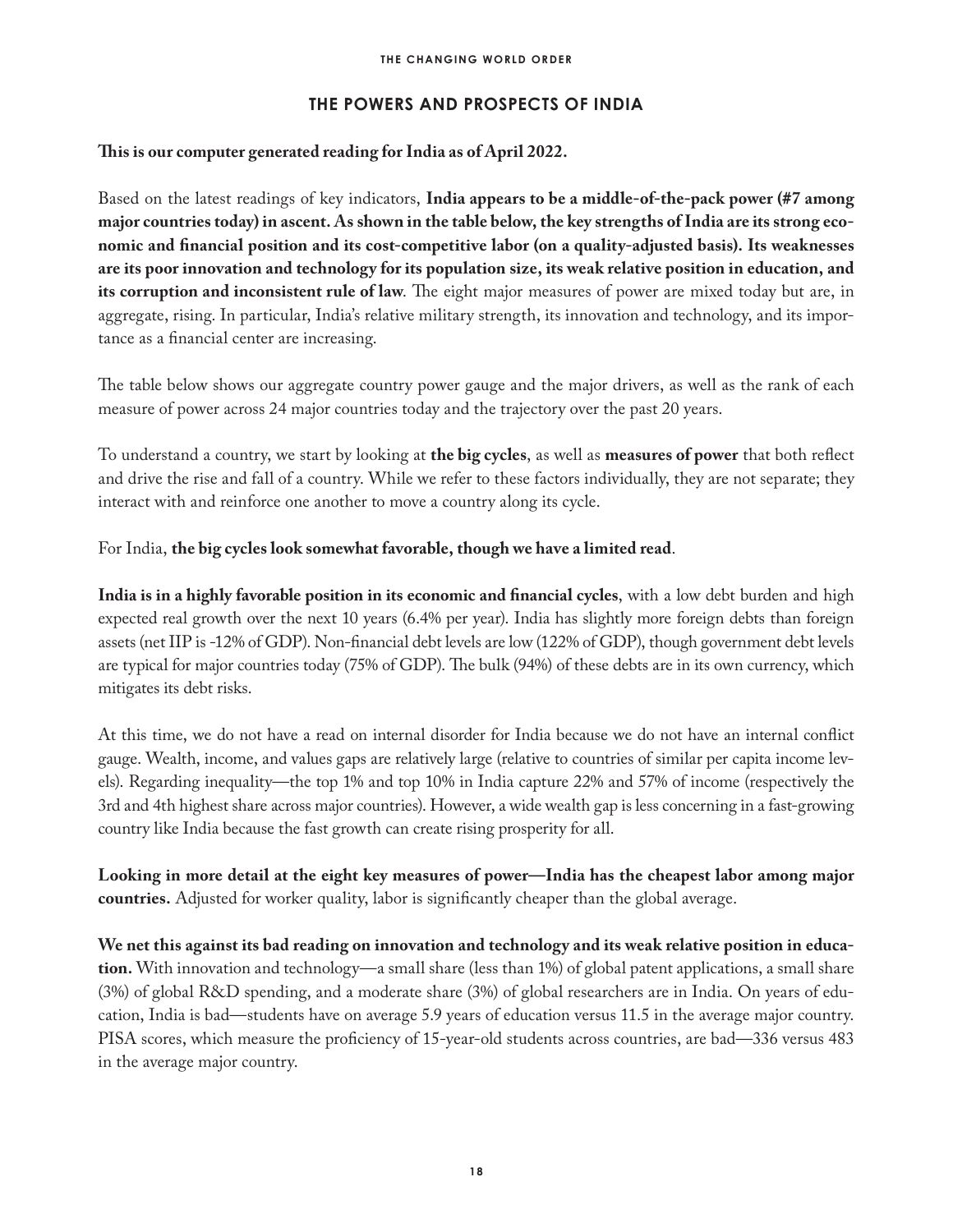*Note: With this page, I am calling out a few of the major gauges and a few of the stats within each gauge that reflect the broad trends we are seeing. The aggregate gauges and final country power score I am showing include hundreds of individual stats that we aggregate based on relevance, quality, and consistency across countries and time. To best capture the overall strength of a country, I gave considerations to both quantity and quality but structured things to best capture who would win in a competition or war.*

| Overall Empire Score (0-1)          | Level: 0.28             |                          | Rank: 7        | Χ                        |
|-------------------------------------|-------------------------|--------------------------|----------------|--------------------------|
| The Big Cycles                      | Level                   | Z-Score                  | Rank           | Trajectory               |
| Economic/Financial Position         | <b>Highly Favorable</b> | 1.1                      | $\overline{2}$ | $\blacktriangleright$    |
| Debt Burden                         | Low Debt                | 0.5                      | 6              | $\blacktriangleright$    |
| <b>Expected Growth</b>              | 6.4%                    | 1.1                      | 1              | М                        |
| Internal Order                      |                         |                          |                | $\blacksquare$           |
| Wealth/Opportunity/Values Gap       | <b>Relatively Large</b> | $-0.3$                   | 16             | $\blacktriangleright$    |
| Internal Conflict                   |                         | $\overline{a}$           |                | $\blacksquare$           |
| <b>External Order</b>               | At Risk                 | $\overline{\phantom{a}}$ | $\overline{a}$ | $\overline{\phantom{a}}$ |
| <b>Eight Key Measures of Power</b>  |                         |                          |                |                          |
| <b>Cost Competitiveness</b>         | Very Strong             | 2.4                      | 1              | →                        |
| Economic Output                     | Average                 | 0.1                      | 4              | →                        |
| Military Strength                   | Average                 | 0.3                      | 5              | $\blacktriangleright$    |
| Trade                               | Weak                    | $-0.8$                   | 12             | $\blacktriangleright$    |
| Markets & Financial Center          | Weak                    | $-0.7$                   | 16             | $\blacktriangleright$    |
| Education                           | Weak                    | $-1.1$                   | 17             | $\rightarrow$            |
| Reserve Currency Status             | Weak                    | $-0.7$                   | 19             | →                        |
| Innovation & Technology             | Weak                    | $-1.1$                   | 19             | $\blacktriangleright$    |
| <b>Additional Measures of Power</b> |                         |                          |                |                          |
| Character/Determination/Civility    | Strong                  | 1.3                      | 3              | $\rightarrow$            |
| Resource-Allocation Efficiency      | Average                 | 0.3                      | 8              | $\blacktriangleright$    |
| Geology                             | Average                 | 0.3                      | 9              | $\blacktriangleright$    |
| Infrastructure & Investment         | Average                 | $-0.3$                   | 9              | Х                        |
| Governance/Rule of Law              | Weak                    | $-1.1$                   | 15             | $\rightarrow$            |
| <b>Acts of Nature</b>               | Very Weak               | $-2.4$                   | 24             | ٠                        |

#### **INDIA—KEY DRIVERS OF OUR COUNTRY POWER SCORE**

 **A** Getting better **M** Getting worse **→** Flat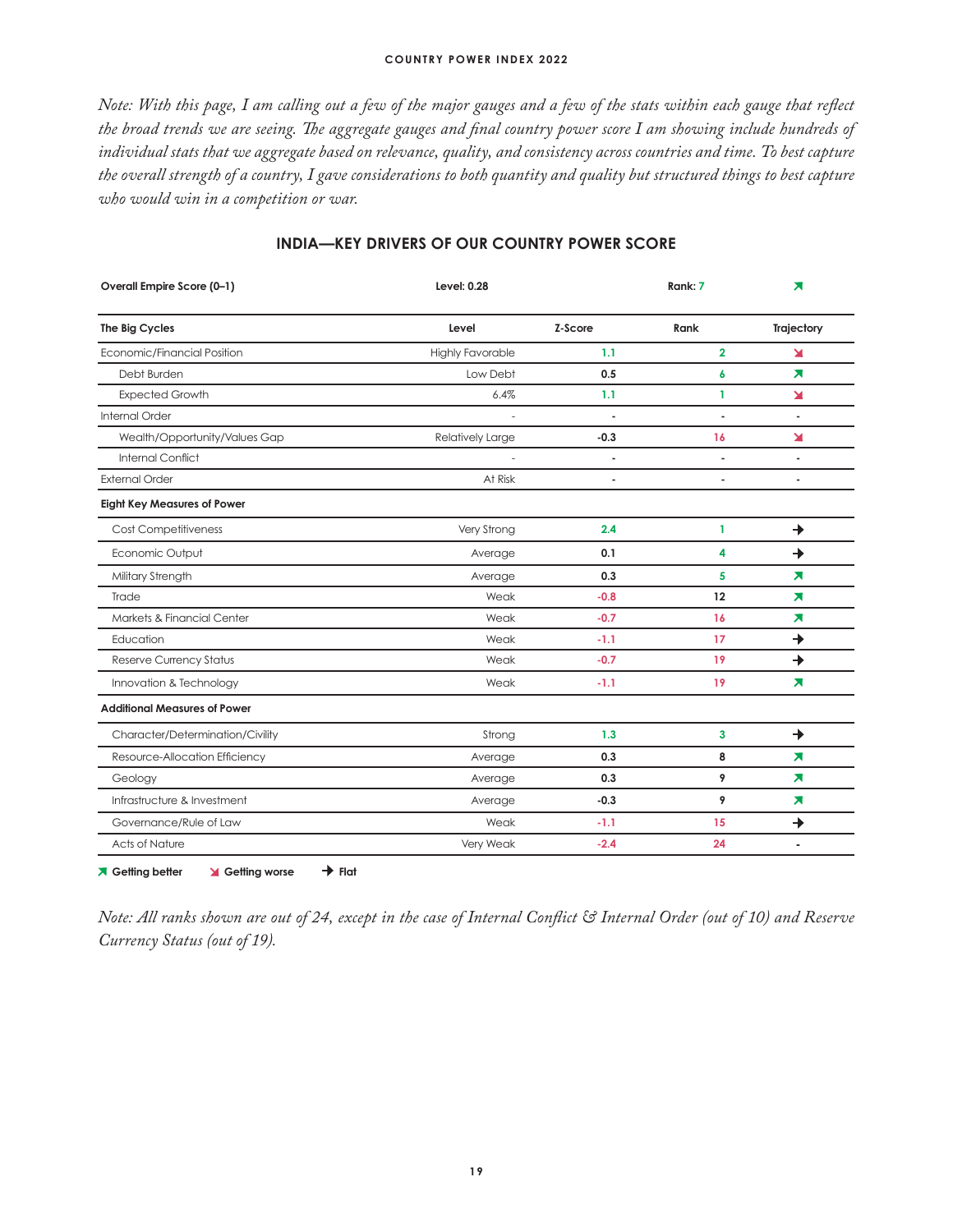#### **THE POWERS AND PROSPECTS OF THE UNITED KINGDOM**

#### **This is our computer generated reading for the United Kingdom as of April 2022.**

Based on the latest readings of key indicators, **the United Kingdom appears to be a middle-of-the-pack power (#8 among major countries today) on a flat trajectory. As shown in the table below, the key weaknesses of the United Kingdom are its unfavorable economic/financial position and its relative lack of natural resources**. The eight major measures of power are somewhat weak today but are, in aggregate, moving sideways.

The table below shows our aggregate country power gauge and the major drivers, as well as the rank of each measure of power across 24 major countries today and the trajectory over the past 20 years.

To understand a country, we start by looking at **the big cycles**, as well as **measures of power** that both reflect and drive the rise and fall of a country. While we refer to these factors individually, they are not separate; they interact with and reinforce one another to move a country along its cycle.

For the United Kingdom, **the big cycles look somewhat unfavorable**.

**The UK is in an unfavorable position in its economic and financial cycles**, with a high debt burden and relatively low expected real growth over the next 10 years (1.2% per year). The UK has slightly more foreign debts than foreign assets (net IIP is -24% of GDP). Non-financial debt levels are high (262% of GDP), and government debt levels are high (109% of GDP). The bulk (93%) of these debts are in its own currency, which mitigates its debt risks. The ability to use interest rate cuts to stimulate the economy is low (short rates at 0.4%), and the country is already printing money to monetize debt.

**Internal disorder is a moderate risk.** Wealth, income, and values gaps are relatively large (relative to countries of similar per capita income levels). Regarding inequality—the top 1% and top 10% in the United Kingdom capture 13% and 36% of income (respectively the 18th and 17th highest share across major countries). Our internal conflict gauge is average. This gauge measures actual conflict events (e.g., protests), political conflict (e.g., partisanship), and general discontent (based on surveys).

**On the eight key measures of power, the United Kingdom looks somewhat weak in aggregate. It has no particularly prominent strengths or weaknesses that I will call out.**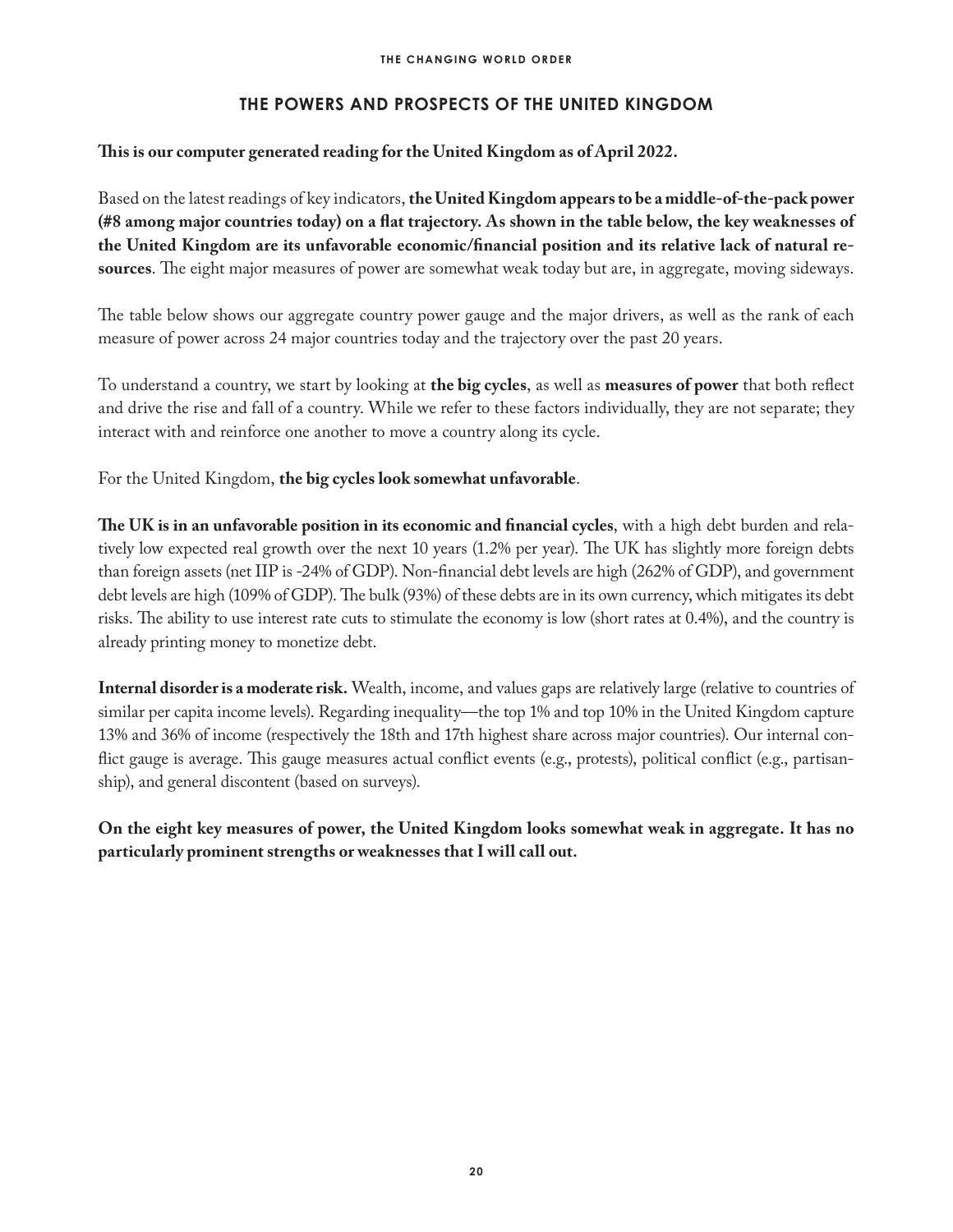*Note: With this page, I am calling out a few of the major gauges and a few of the stats within each gauge that reflect the broad trends we are seeing. The aggregate gauges and final country power score I am showing include hundreds of individual stats that we aggregate based on relevance, quality, and consistency across countries and time. To best capture the overall strength of a country, I gave considerations to both quantity and quality but structured things to best capture who would win in a competition or war.*

| Overall Empire Score (0-1)          | Level: 0.27             |         | Rank: 8        |                         |
|-------------------------------------|-------------------------|---------|----------------|-------------------------|
| The Big Cycles                      | Level                   | Z-Score | Rank           | Trajectory              |
| Economic/Financial Position         | Unfavorable             | $-1.5$  | 24             | $\blacktriangleright$   |
| Debt Burden                         | <b>High Debt</b>        | $-1.8$  | 23             | $\overline{\mathbf{M}}$ |
| <b>Expected Growth</b>              | 1.2%                    | $-0.7$  | 13             | $\rightarrow$           |
| Internal Order                      | Moderate Risk           | $-0.3$  | 8              | $\blacktriangleright$   |
| Wealth/Opportunity/Values Gap       | <b>Relatively Large</b> | $-0.3$  | 15             | М                       |
| <b>Internal Conflict</b>            | Average                 | $-0.3$  | 7              | М                       |
| <b>External Order</b>               | At Risk                 | 0.4     | $\blacksquare$ | $\rightarrow$           |
| <b>Eight Key Measures of Power</b>  |                         |         |                |                         |
| Reserve Currency Status             | Average                 | $-0.5$  | 4              | $\rightarrow$           |
| Markets & Financial Center          | Average                 | 0.0     | 5              | Σ                       |
| Trade                               | Weak                    | $-0.5$  | 6              | $\rightarrow$           |
| Military Strength                   | Average                 | $-0.2$  | 7              | →                       |
| Education                           | Average                 | $-0.3$  | 8              | М                       |
| Innovation & Technology             | Average                 | $-0.3$  | 8              | $\rightarrow$           |
| Economic Output                     | Weak                    | $-0.6$  | 8              | $\rightarrow$           |
| Cost Competitiveness                | Average                 | $-0.4$  | 13             | $\rightarrow$           |
| <b>Additional Measures of Power</b> |                         |         |                |                         |
| Governance/Rule of Law              | Strong                  | 1.2     | 3              | $\rightarrow$           |
| Resource-Allocation Efficiency      | Average                 | $-0.3$  | 13             | М                       |
| Character/Determination/Civility    | Average                 | $-0.3$  | 15             | $\rightarrow$           |
| Infrastructure & Investment         | Weak                    | $-0.7$  | 16             | $\blacktriangleright$   |
| Geology                             | Weak                    | $-0.8$  | 22             | М                       |
| <b>Acts of Nature</b>               | Average                 | 0.3     | 8              | ٠                       |

#### **UNITED KINGDOM—KEY DRIVERS OF OUR COUNTRY POWER SCORE**

 **A** Getting better ▲ Getting worse → Flat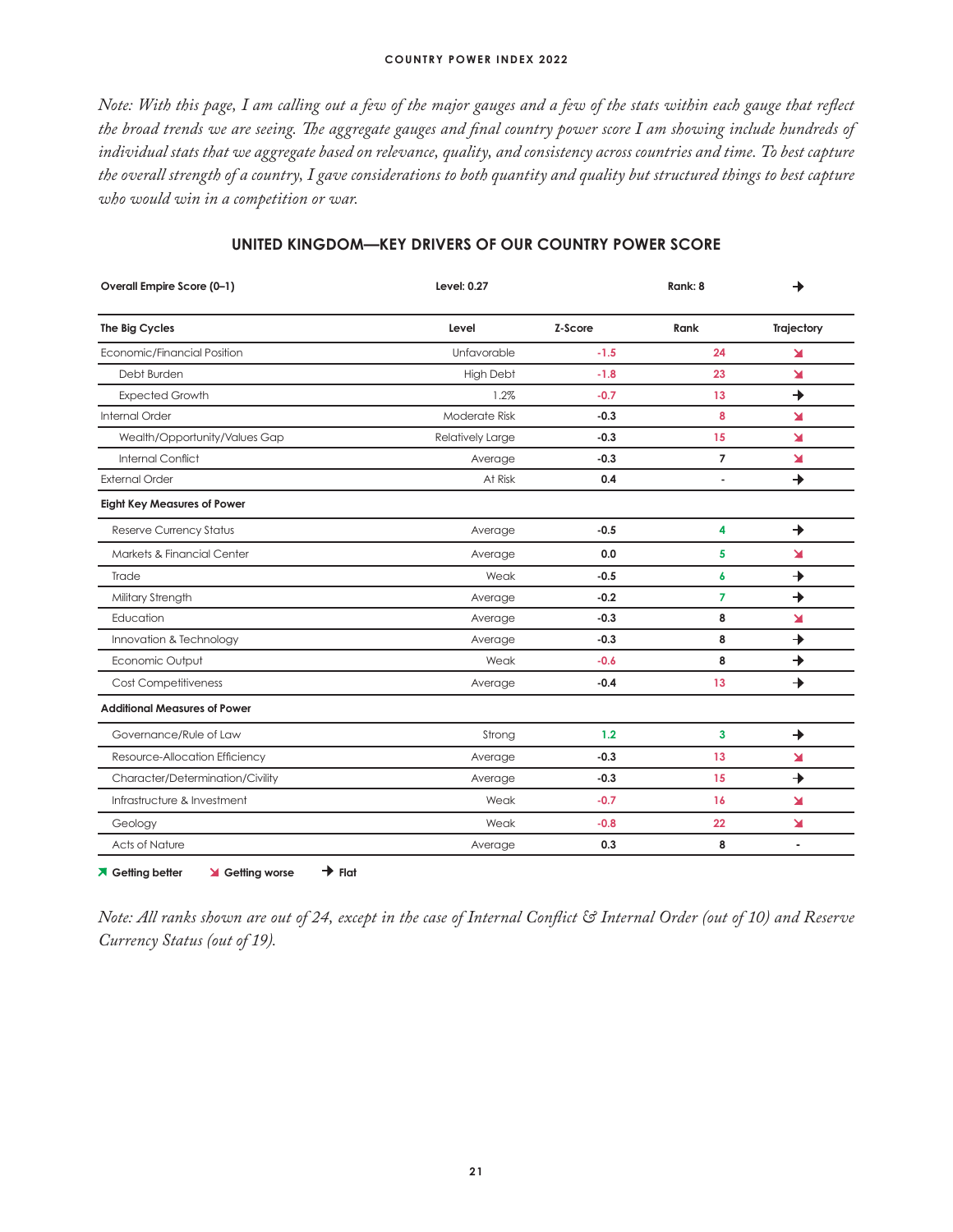#### **THE POWERS AND PROSPECTS OF FRANCE**

#### **This is our computer generated reading for France as of April 2022.**

Based on the latest readings of key indicators, **France appears to be a modest power (in the middle third of countries we rank) on a flat trajectory. As shown in the table below, the key weaknesses of France are its unfavorable economic/financial position, its people's lower than average work ethic and low self-sufficiency, and its relatively poor allocation of labor and capital**. The eight major measures of power are somewhat weak today but are, in aggregate, moving sideways.

The table below shows our aggregate country power gauge and the major drivers, as well as the rank of each measure of power across 24 major countries today and the trajectory over the past 20 years.

To understand a country, we start by looking at **the big cycles**, as well as **measures of power** that both reflect and drive the rise and fall of a country. While we refer to these factors individually, they are not separate; they interact with and reinforce one another to move a country along its cycle.

For France, **the big cycles look mixed**.

**France is in an unfavorable position in its economic and financial cycles**, with a moderately high debt burden and relatively low expected real growth over the next 10 years (0.5% per year). France has modestly more foreign debts than foreign assets (net IIP is -25% of GDP). Non-financial debt levels are high (269% of GDP), and government debt levels are high (109% of GDP). France's debts are largely in euros, which increases France's debt risks, since this is not a currency that France directly controls. The ability to use interest rate cuts to stimulate the economy is low for the Eurozone (short rates at -0.6%), and Europe is already printing money to monetize debt.

**Internal disorder is a low risk.** Wealth, income, and values gaps are narrow (relative to countries of similar per capita income levels). Regarding inequality—the top 1% and top 10% in France capture 10% and 32% of income (respectively the 22nd and 23rd highest share across major countries). Our internal conflict gauge is average. This gauge measures actual conflict events (e.g., protests), political conflict (e.g., partisanship), and general discontent (based on surveys).

**On the eight key measures of power, France looks somewhat weak in aggregate. It has no particularly prominent strengths or weaknesses that I will call out.**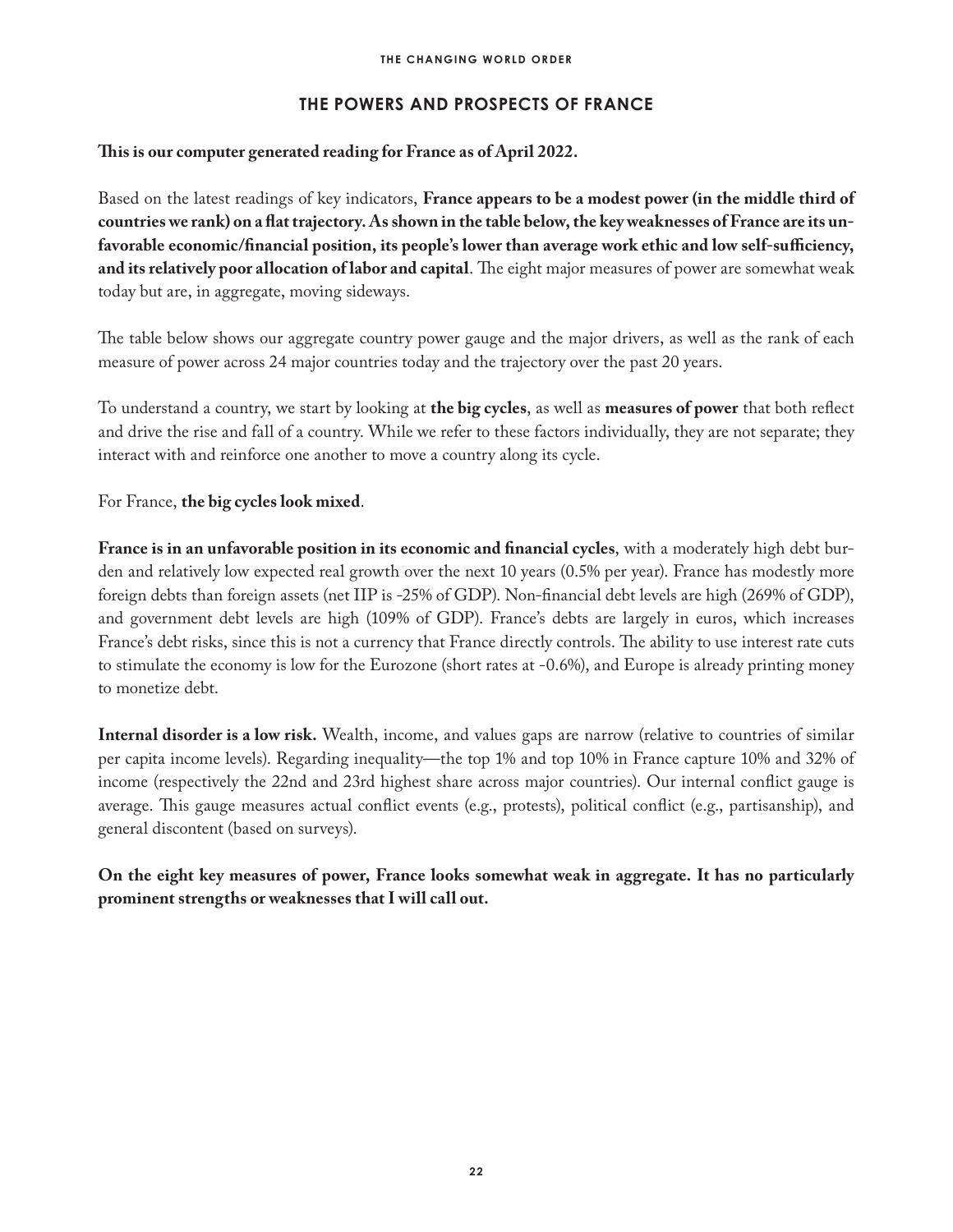*Note: With this page, I am calling out a few of the major gauges and a few of the stats within each gauge that reflect the broad trends we are seeing. The aggregate gauges and final country power score I am showing include hundreds of individual stats that we aggregate based on relevance, quality, and consistency across countries and time. To best capture the overall strength of a country, I gave considerations to both quantity and quality but structured things to best capture who would win in a competition or war.*

| Overall Empire Score (0-1)          | Level: 0.26              |                          | Rank: 9        |                       |
|-------------------------------------|--------------------------|--------------------------|----------------|-----------------------|
| The Big Cycles                      | Level                    | Z-Score                  | Rank           | <b>Trajectory</b>     |
| Economic/Financial Position         | Unfavorable              | $-1.0$                   | 19             | М                     |
| Debt Burden                         | Moderately High Debt     | $-0.8$                   | 19             | М                     |
| <b>Expected Growth</b>              | 0.5%                     | $-0.9$                   | 18             | →                     |
| <b>Internal Order</b>               | Low Risk                 | 0.5                      | 4              | $\rightarrow$         |
| Wealth/Opportunity/Values Gap       | Narrow                   | 1.1                      | 1              | $\blacktriangleright$ |
| <b>Internal Conflict</b>            | Average                  | $-0.1$                   | 6              | $\rightarrow$         |
| <b>External Order</b>               | At Risk                  | $\overline{a}$           | $\blacksquare$ | $\blacksquare$        |
| <b>Eight Key Measures of Power</b>  |                          |                          |                |                       |
| Military Strength                   | Average                  | $-0.1$                   | 6              | $\rightarrow$         |
| Markets & Financial Center          | Average                  | $-0.3$                   | $\overline{7}$ | →                     |
| Trade                               | Weak                     | $-0.5$                   | 7              | $\rightarrow$         |
| Economic Output                     | Weak                     | $-0.6$                   | 9              | М                     |
| Innovation & Technology             | Average                  | $-0.5$                   | 10             | $\rightarrow$         |
| Education                           | Weak                     | $-0.5$                   | 11             | $\rightarrow$         |
| <b>Cost Competitiveness</b>         | Weak                     | $-0.6$                   | 21             | $\rightarrow$         |
| Reserve Currency Status             | $\overline{\phantom{a}}$ | $\overline{\phantom{a}}$ | ÷              | $\blacksquare$        |
| <b>Additional Measures of Power</b> |                          |                          |                |                       |
| Infrastructure & Investment         | Average                  | $-0.2$                   | 8              | $\blacktriangleright$ |
| Governance/Rule of Law              | Average                  | 0.3                      | 10             | $\rightarrow$         |
| Geology                             | Average                  | $-0.5$                   | 14             | $\rightarrow$         |
| Resource-Allocation Efficiency      | Weak                     | $-1.6$                   | 22             | ⋊                     |
| Character/Determination/Civility    | Weak                     | $-1.5$                   | 23             | $\rightarrow$         |
| <b>Acts of Nature</b>               | Average                  | 0.0                      | 10             |                       |

#### **FRANCE—KEY DRIVERS OF OUR COUNTRY POWER SCORE**

 **★ Getting better ▲ Getting worse → Flat**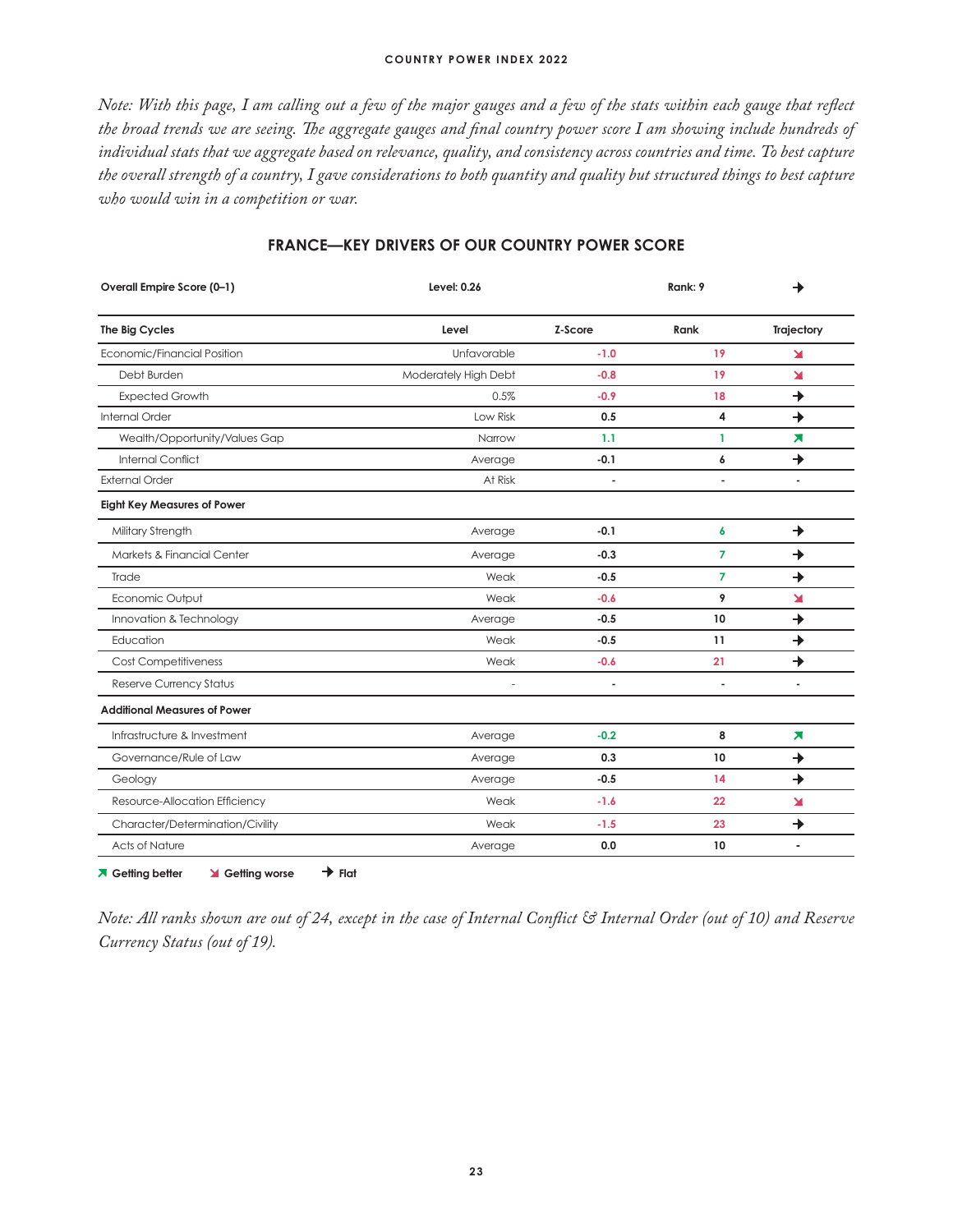#### **THE POWERS AND PROSPECTS OF RUSSIA**

#### **This is our computer generated reading for Russia as of April 2022.**

Based on the latest readings of key indicators, **Russia appears to be a modest power (in the middle third of countries we rank) on a flat trajectory. As shown in the table below, the key strengths of Russia are its strong economic and financial position, its wealth of natural resources, and its strong military. Its weaknesses are its corruption and inconsistent rule of law, its poor infrastructure and low investment, and its relative unimportance as a global financial center**. The eight major measures of power are somewhat weak today but are, in aggregate, moving sideways.

The table below shows our aggregate country power gauge and the major drivers, as well as the rank of each measure of power across 24 major countries today and the trajectory over the past 20 years.

To understand a country, we start by looking at **the big cycles**, as well as **measures of power** that both reflect and drive the rise and fall of a country. While we refer to these factors individually, they are not separate; they interact with and reinforce one another to move a country along its cycle.

For Russia, **the big cycles look mixed**.

**Russia is in a somewhat favorable position in its economic and financial cycles**, with a low debt burden and modest expected real growth over the next 10 years (2.6% per year). Russia has modestly more foreign assets than foreign debts (net IIP is 33% of GDP). Non-financial debt levels are low (99% of GDP), and government debt levels are low (15% of GDP). A significant share (24%) of Russia's debt is denominated in foreign currencies, which increases its debt risks.

**Internal disorder is a moderate risk.** Wealth, income, and values gaps are large (relative to countries of similar per capita income levels). Regarding inequality—the top 1% and top 10% in Russia capture 21% and 46% of income (respectively the 4th and 10th highest share across major countries). Our internal conflict gauge is high. This gauge measures actual conflict events (e.g., protests), political conflict (e.g., partisanship), and general discontent (based on surveys).

**External disorder is a risk.** Most importantly, Russia and the United States, which is declining but remains the #1 power (all things considered), are having significant conflict as measured by our external conflict gauge.

**Looking in more detail at the eight key measures of power—Russia has a relatively strong military.** A moderate share (5%) of global military spending is by Russia, and it has a moderate share (8%) of the world's military personnel.

**We net this against its relative unimportance as a global financial center.** Its equity markets are a small share of the world total (less than 1% of total market cap and less than 1% of volume), and a small share of global transactions happen in RUB (1%).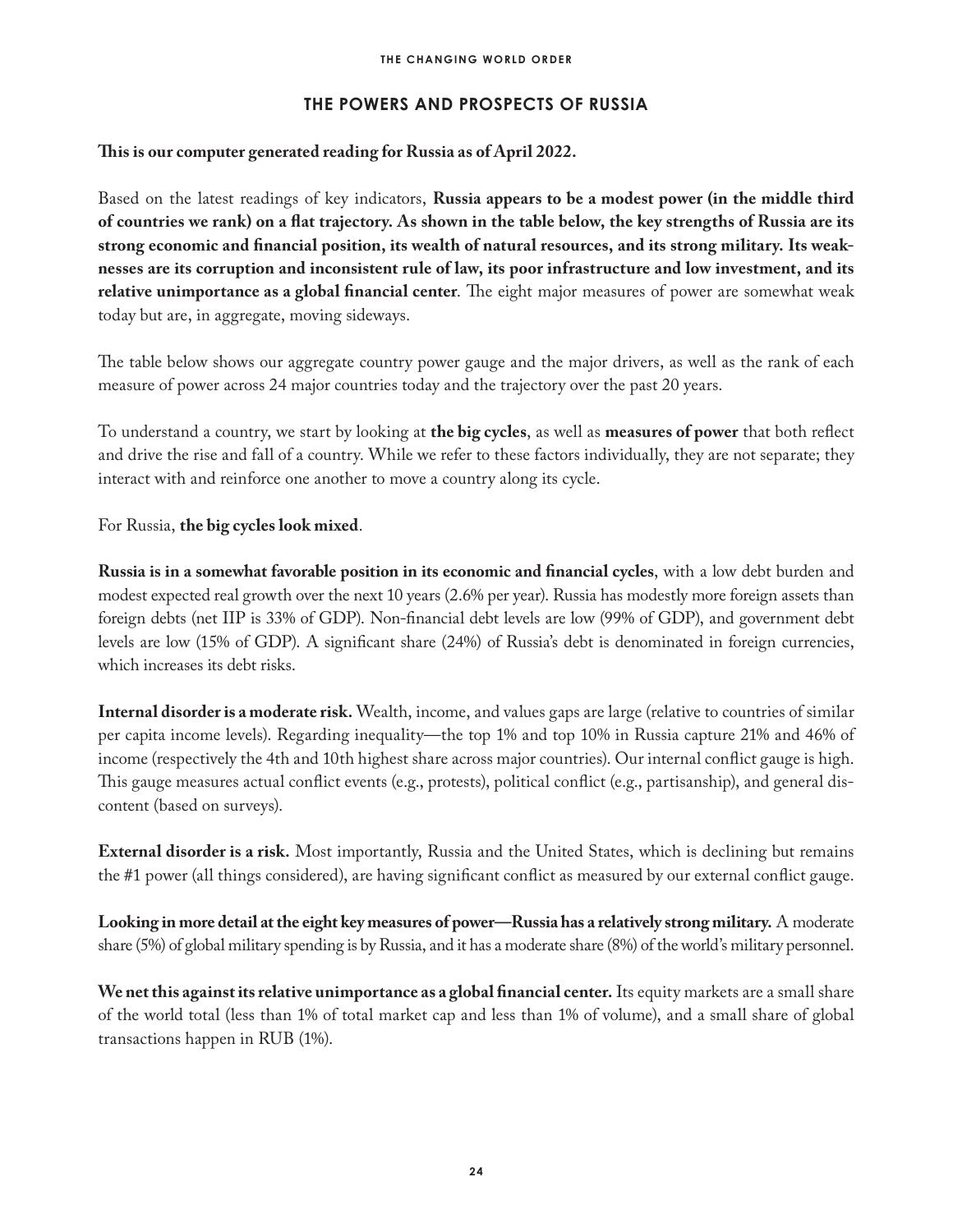*Note: With this page, I am calling out a few of the major gauges and a few of the stats within each gauge that reflect the broad trends we are seeing. The aggregate gauges and final country power score I am showing include hundreds of individual stats that we aggregate based on relevance, quality, and consistency across countries and time. To best capture the overall strength of a country, I gave considerations to both quantity and quality but structured things to best capture who would win in a competition or war.*

| Overall Empire Score (0-1)          | Level: 0.26        |         | <b>Rank: 10</b> |                          |
|-------------------------------------|--------------------|---------|-----------------|--------------------------|
| The Big Cycles                      | Level              | Z-Score | Rank            | Trajectory               |
| Economic/Financial Position         | Somewhat Favorable | 0.7     | 5               | $\blacksquare$           |
| Debt Burden                         | Low Debt           | 1.2     | 3               | $\blacktriangleright$    |
| <b>Expected Growth</b>              | 2.6%               | $-0.2$  | 7               | $\blacksquare$           |
| Internal Order                      | Moderate Risk      | $-1.2$  | 9               | $\blacktriangleright$    |
| Wealth/Opportunity/Values Gap       | Large              | $-1.8$  | 18              | $\blacktriangleright$    |
| Internal Conflict                   | High               | $-0.5$  | 9               | $\blacktriangleright$    |
| <b>External Order</b>               | At Risk            | $-2.1$  | ٠               | $\blacktriangleright$    |
| <b>Eight Key Measures of Power</b>  |                    |         |                 |                          |
| Military Strength                   | Strong             | 0.6     | 3               | →                        |
| <b>Cost Competitiveness</b>         | Strong             | 0.7     | $\overline{7}$  | $\blacksquare$           |
| Economic Output                     | Average            | $-0.5$  | 7               | $\rightarrow$            |
| Reserve Currency Status             | Weak               | $-0.7$  | 8               | $\overline{\phantom{a}}$ |
| Education                           | Average            | $-0.5$  | 9               | $\rightarrow$            |
| Innovation & Technology             | Weak               | $-0.7$  | 14              | $\rightarrow$            |
| Trade                               | Weak               | $-0.9$  | 17              | $\rightarrow$            |
| Markets & Financial Center          | Weak               | $-1.0$  | 17              | $\rightarrow$            |
| <b>Additional Measures of Power</b> |                    |         |                 |                          |
| Geology                             | Very Strong        | 2.1     | 1               | $\blacktriangleright$    |
| Resource-Allocation Efficiency      | Average            | $-0.1$  | 9               | $\blacksquare$           |
| Character/Determination/Civility    | Average            | 0.2     | 10              | $\blacksquare$           |
| Governance/Rule of Law              | Very Weak          | $-1.9$  | 20              | $\rightarrow$            |
| Infrastructure & Investment         | Weak               | $-1.0$  | 21              | $\blacktriangleright$    |
| <b>Acts of Nature</b>               | Average            | $-0.1$  | 11              | ٠                        |

#### **RUSSIA—KEY DRIVERS OF OUR COUNTRY POWER SCORE**

 **A** Getting better **M** Getting worse **→** Flat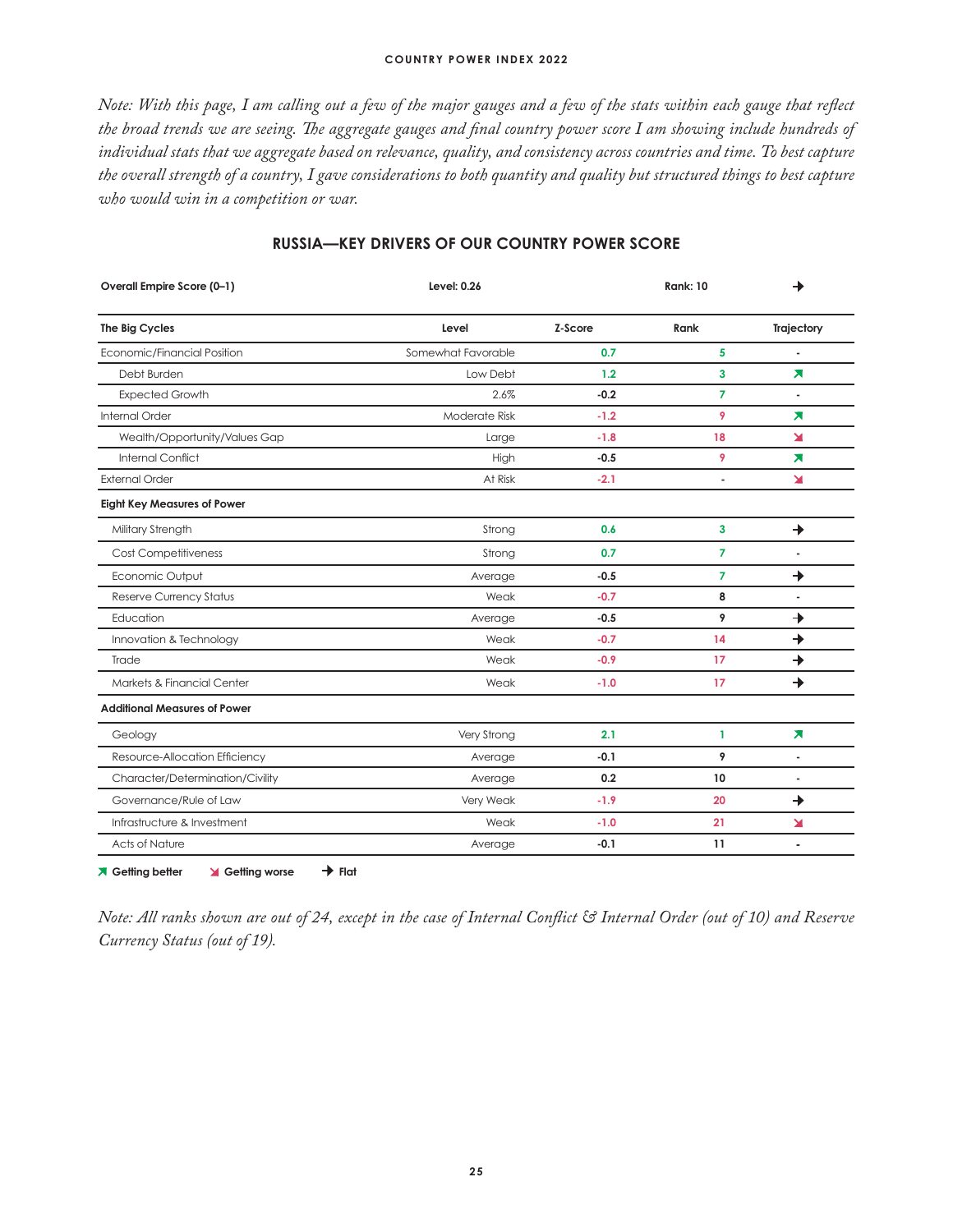#### **THE POWERS AND PROSPECTS OF SINGAPORE**

#### **This is our computer generated reading for Singapore as of April 2022.**

Based on the latest readings of key indicators, **Singapore appears to be a modest power (in the middle third of countries we rank) in gradual ascent. As shown in the table below, the key strengths of Singapore are its strong economic and financial position, its people's self-sufficiency and strong work ethic, its strong rule of law/low corruption, and its effective allocation of labor and capital. Its weaknesses are its relatively weak military and its relatively small economy**. The eight major measures of power are somewhat weak today but are, in aggregate, rising slowly.

The table below shows our aggregate country power gauge and the major drivers, as well as the rank of each measure of power across 24 major countries today and the trajectory over the past 20 years.

To understand a country, we start by looking at **the big cycles**, as well as **measures of power** that both reflect and drive the rise and fall of a country. While we refer to these factors individually, they are not separate; they interact with and reinforce one another to move a country along its cycle.

For Singapore, **the big cycles look somewhat favorable, though we have a limited read**.

**Singapore is in a highly favorable position in its economic and financial cycles**, with a low debt burden but relatively low expected real growth over the next 10 years (1.9% per year). Singapore has significantly more foreign assets than foreign debts (net IIP is 275% of GDP). Non-financial debt levels are high (319% of GDP), and government debt levels are high (107% of GDP). A significant share (38%) of Singapore's debt is denominated in foreign currencies, which increases its debt risks. The ability to use interest rate cuts to stimulate the economy is low (short rates at 0.4%).

At this time, we do not have a read on internal disorder for Singapore because we do not have an internal conflict gauge. Wealth, income, and values gaps are large (relative to countries of similar per capita income levels). Regarding inequality—the top 1% and top 10% in Singapore capture 14% and 46% of income (respectively the 13th and 9th highest share across major countries).

**Looking in more detail at the eight key measures of power, we would call out its relatively weak military and its relatively small economy.** A small share (less than 1%) of global military spending is by Singapore, and it has a small share (less than 1%) of the world's military personnel.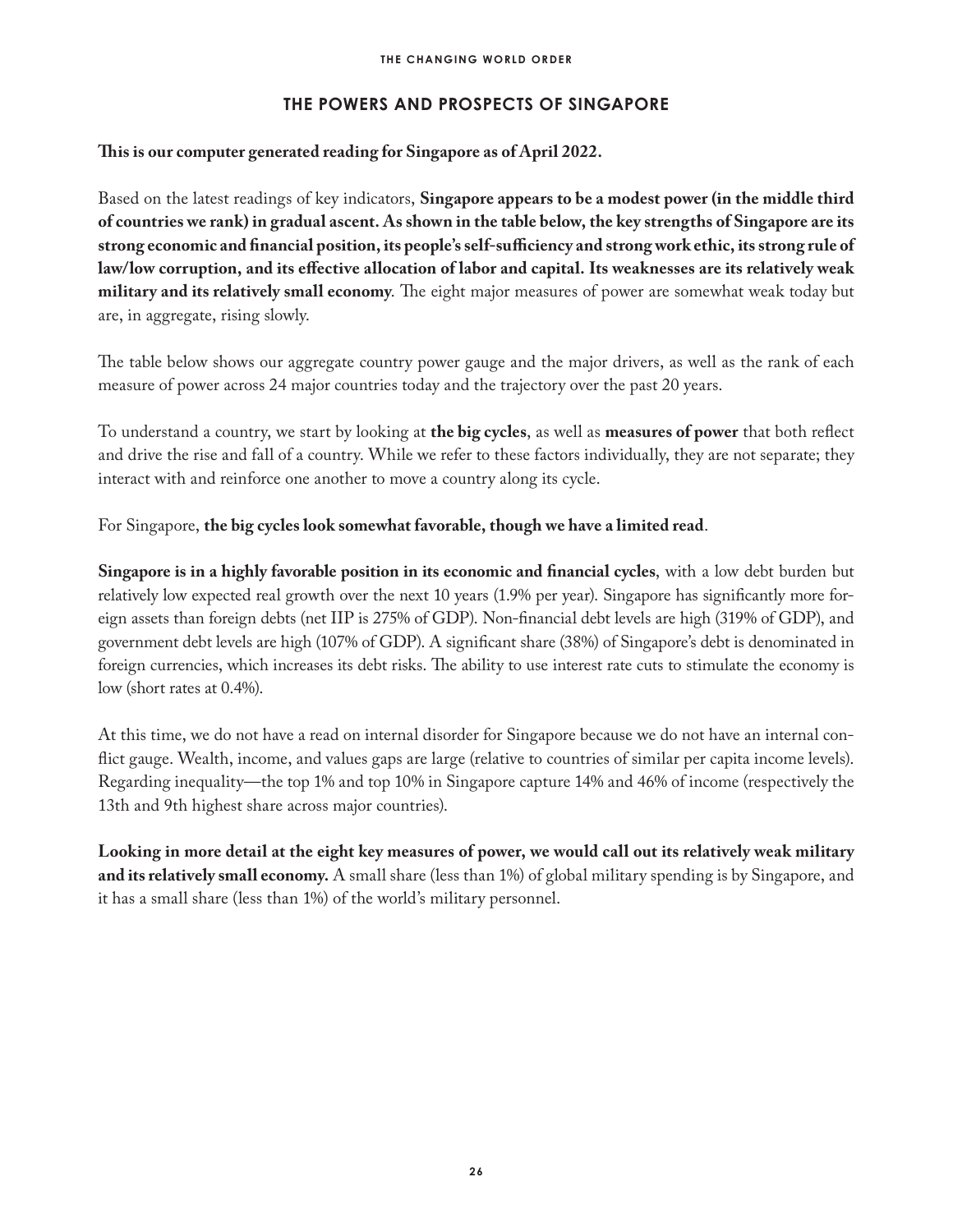*Note: With this page, I am calling out a few of the major gauges and a few of the stats within each gauge that reflect the broad trends we are seeing. The aggregate gauges and final country power score I am showing include hundreds of individual stats that we aggregate based on relevance, quality, and consistency across countries and time. To best capture the overall strength of a country, I gave considerations to both quantity and quality but structured things to best capture who would win in a competition or war.*

| Overall Empire Score (0-1)          | Level: 0.22             |                          | Rank: 11                 | Χ                        |
|-------------------------------------|-------------------------|--------------------------|--------------------------|--------------------------|
| The Big Cycles                      | Level                   | Z-Score                  | Rank                     | <b>Trajectory</b>        |
| Economic/Financial Position         | <b>Highly Favorable</b> | 0.8                      | 4                        | $\blacktriangleright$    |
| Debt Burden                         | Low Debt                | 1.6                      | $\overline{2}$           | $\blacktriangleright$    |
| <b>Expected Growth</b>              | 1.9%                    | $-0.4$                   | 9                        | $\blacktriangleright$    |
| <b>Internal Order</b>               | Ĭ.                      | $\overline{a}$           |                          | $\blacksquare$           |
| Wealth/Opportunity/Values Gap       | Large                   | $-2.1$                   | 22                       | М                        |
| <b>Internal Conflict</b>            | $\overline{a}$          | $\blacksquare$           | ٠                        | $\blacksquare$           |
| <b>External Order</b>               | At Risk                 | $\overline{\phantom{a}}$ | $\overline{\phantom{a}}$ | $\overline{\phantom{a}}$ |
| <b>Eight Key Measures of Power</b>  |                         |                          |                          |                          |
| Markets & Financial Center          | Average                 | $-0.4$                   | 9                        | $\rightarrow$            |
| Cost Competitiveness                | Average                 | 0.2                      | 10                       | →                        |
| Reserve Currency Status             | Weak                    | $-0.7$                   | 10                       | $\blacksquare$           |
| Trade                               | Weak                    | $-0.7$                   | 10                       | $\blacktriangleright$    |
| Innovation & Technology             | Weak                    | $-0.6$                   | 11                       | $\blacktriangleright$    |
| Education                           | Weak                    | $-0.5$                   | 12                       | $\blacktriangleright$    |
| Military Strength                   | Very Weak               | $-2.1$                   | 23                       | $\rightarrow$            |
| Economic Output                     | Weak                    | $-1.5$                   | 24                       | $\blacktriangleright$    |
| <b>Additional Measures of Power</b> |                         |                          |                          |                          |
| Character/Determination/Civility    | Very Strong             | 2.4                      | 1                        | $\blacktriangleright$    |
| Governance/Rule of Law              | Very Strong             | 2.3                      | 1                        | $\blacktriangleright$    |
| Infrastructure & Investment         | Average                 | $-0.2$                   | 7                        | $\blacktriangleright$    |
| Resource-Allocation Efficiency      | Very Strong             | 2.4                      | 10                       | $\blacktriangleright$    |
| Geology                             | Weak                    | $-0.6$                   | 17                       | $\blacktriangleright$    |
| <b>Acts of Nature</b>               | Average                 | $-0.3$                   | 15                       | $\blacksquare$           |

#### **SINGAPORE—KEY DRIVERS OF OUR COUNTRY POWER SCORE**

 **A** Getting better ▲ Getting worse → Flat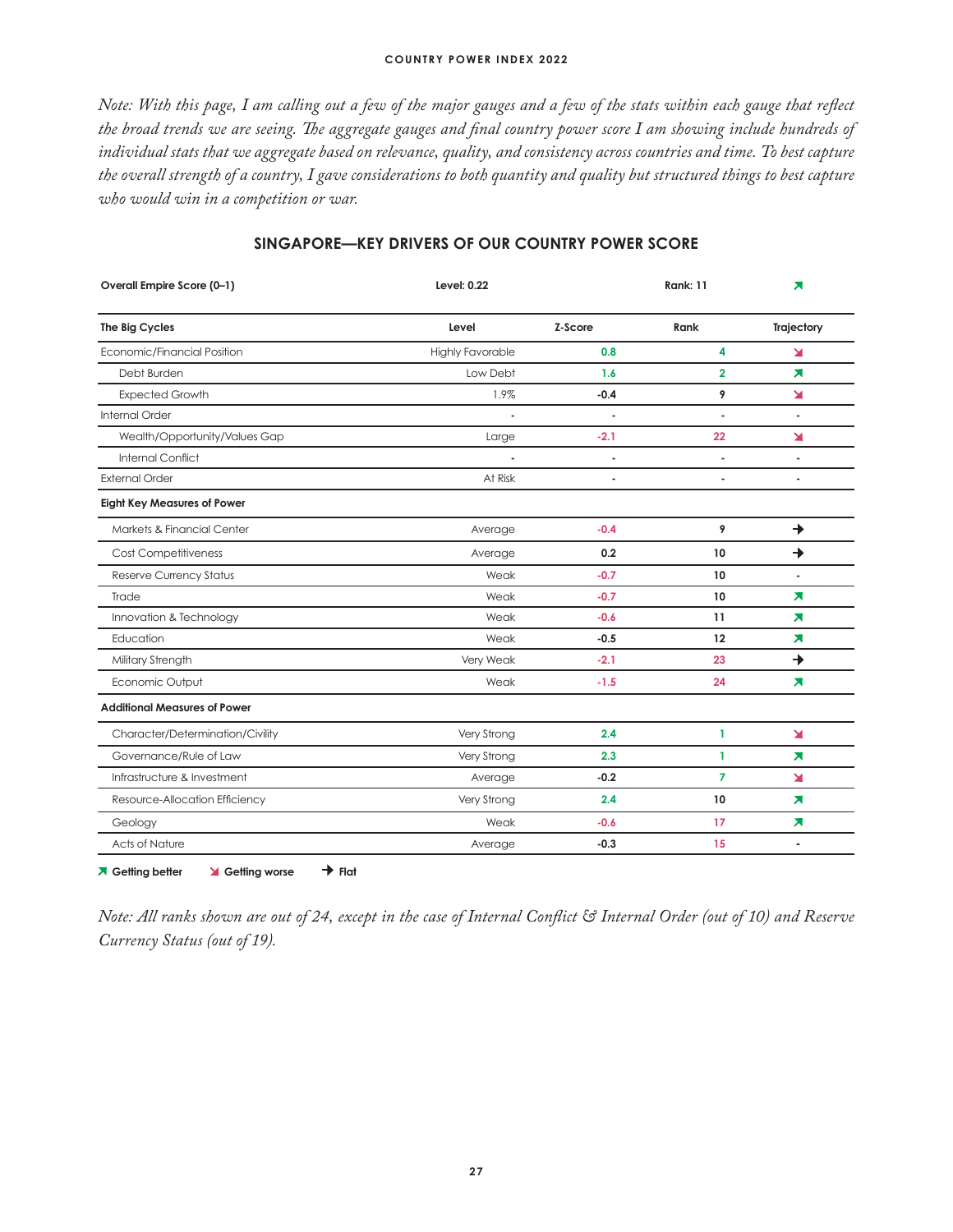#### **THE POWERS AND PROSPECTS OF CANADA**

#### **This is our computer generated reading for Canada as of April 2022.**

Based on the latest readings of key indicators, **Canada appears to be a modest power (in the middle third of countries we rank) on a flat trajectory. As shown in the table below, the key weaknesses of Canada that put it in this position are its relatively weak military, its relatively small economy, and its relative unimportance to global trade**. The eight major measures of power are somewhat weak today and are, in aggregate, moving sideways.

The table below shows our aggregate country power gauge and the major drivers, as well as the rank of each measure of power across 24 major countries today and the trajectory over the past 20 years.

To understand a country, we start by looking at **the big cycles**, as well as **measures of power** that both reflect and drive the rise and fall of a country. While we refer to these factors individually, they are not separate; they interact with and reinforce one another to move a country along its cycle.

For Canada, **the big cycles look somewhat unfavorable, though we have a limited read**.

**Canada is in a moderately unfavorable position in its economic and financial cycles**, with a moderately high debt burden and relatively low expected real growth over the next 10 years (1.2% per year). Canada has significantly more foreign assets than foreign debts (net IIP is 60% of GDP). Non-financial debt levels are high (281% of GDP), and government debt levels are high (99% of GDP). The bulk (91%) of these debts are in its own currency, which mitigates its debt risks. The ability to use interest rate cuts to stimulate the economy is low (short rates at 0.3%).

At this time, we do not have a read on internal disorder for Canada because we do not have an internal conflict gauge. Wealth, income, and values gaps are relatively large (relative to countries of similar per capita income levels). Regarding inequality—the top 1% and top 10% in Canada capture 15% and 41% of income (respectively the 11th and 15th highest share across major countries).

**Looking in more detail at the eight key measures of power, we would call out its relatively weak military, its relatively small economy, and its relative unimportance to global trade.** A small share (1%) of global military spending is by Canada, and it has a small share (less than 1%) of the world's military personnel. Canada exports just 3% of global exports.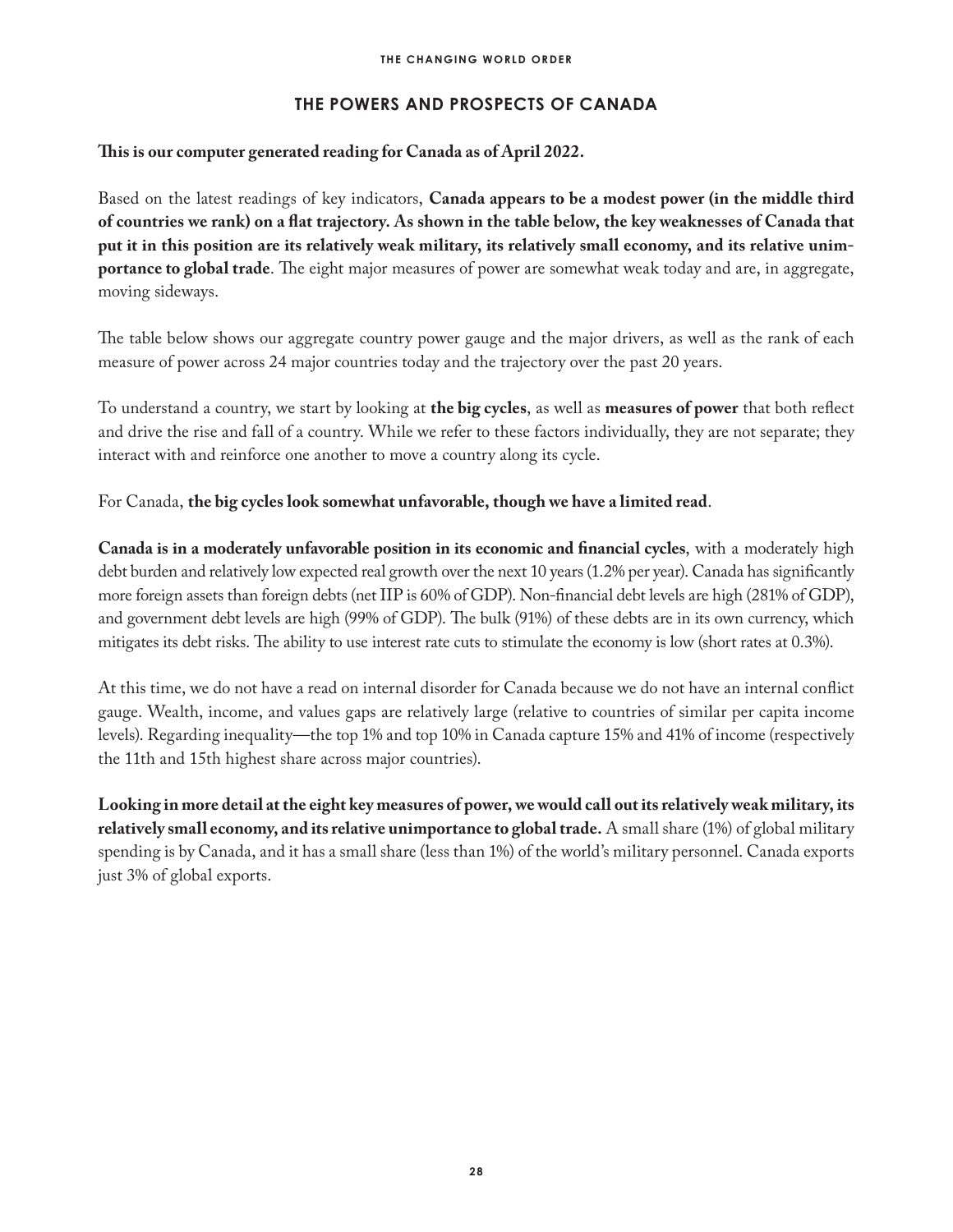*Note: With this page, I am calling out a few of the major gauges and a few of the stats within each gauge that reflect the broad trends we are seeing. The aggregate gauges and final country power score I am showing include hundreds of individual stats that we aggregate based on relevance, quality, and consistency across countries and time. To best capture the overall strength of a country, I gave considerations to both quantity and quality but structured things to best capture who would win in a competition or war.*

| Overall Empire Score (0-1)          | Level: 0.22             |                | <b>Rank: 12</b> |                          |
|-------------------------------------|-------------------------|----------------|-----------------|--------------------------|
| The Big Cycles                      | Level                   | Z-Score        | Rank            | <b>Trajectory</b>        |
| Economic/Financial Position         | Moderately Unfavorable  | $-0.6$         | 15              | →                        |
| Debt Burden                         | Moderately High Debt    | $-0.3$         | 14              | $\blacktriangleright$    |
| <b>Expected Growth</b>              | 1.2%                    | $-0.7$         | 14              | м                        |
| Internal Order                      |                         |                |                 | $\blacksquare$           |
| Wealth/Opportunity/Values Gap       | <b>Relatively Large</b> | $-0.2$         | 14              | $\blacktriangleright$    |
| Internal Conflict                   | $\overline{a}$          | $\overline{a}$ |                 |                          |
| <b>External Order</b>               | At Risk                 | $\overline{a}$ | $\blacksquare$  | $\blacksquare$           |
| <b>Eight Key Measures of Power</b>  |                         |                |                 |                          |
| Education                           | Average                 | $-0.2$         | $\overline{7}$  | $\rightarrow$            |
| Reserve Currency Status             | Weak                    | $-0.6$         | $\overline{7}$  | $\overline{\phantom{a}}$ |
| Markets & Financial Center          | Average                 | $-0.4$         | 10              | $\rightarrow$            |
| Innovation & Technology             | Weak                    | $-0.6$         | 13              | $\rightarrow$            |
| Trade                               | Weak                    | $-0.8$         | 13              | $\overline{\mathbf{M}}$  |
| <b>Cost Competitiveness</b>         | Average                 | $-0.5$         | 15              | $\rightarrow$            |
| Economic Output                     | Weak                    | $-1.1$         | 17              | $\blacktriangleright$    |
| Military Strength                   | Weak                    | $-0.9$         | 18              | $\rightarrow$            |
| <b>Additional Measures of Power</b> |                         |                |                 |                          |
| Geology                             | Strong                  | 0.7            | 5               | $\blacktriangleright$    |
| Resource-Allocation Efficiency      | Strong                  | 0.5            | 6               | М                        |
| Governance/Rule of Law              | Strong                  | 0.7            | 7               | $\blacktriangleright$    |
| Character/Determination/Civility    | Average                 | 0.1            | 11              | →                        |
| Infrastructure & Investment         | Weak                    | $-0.7$         | 18              | м                        |
| <b>Acts of Nature</b>               | Strong                  | 1.2            | 4               | $\blacksquare$           |

#### **CANADA—KEY DRIVERS OF OUR COUNTRY POWER SCORE**

 **A** Getting better ▲ Getting worse → Flat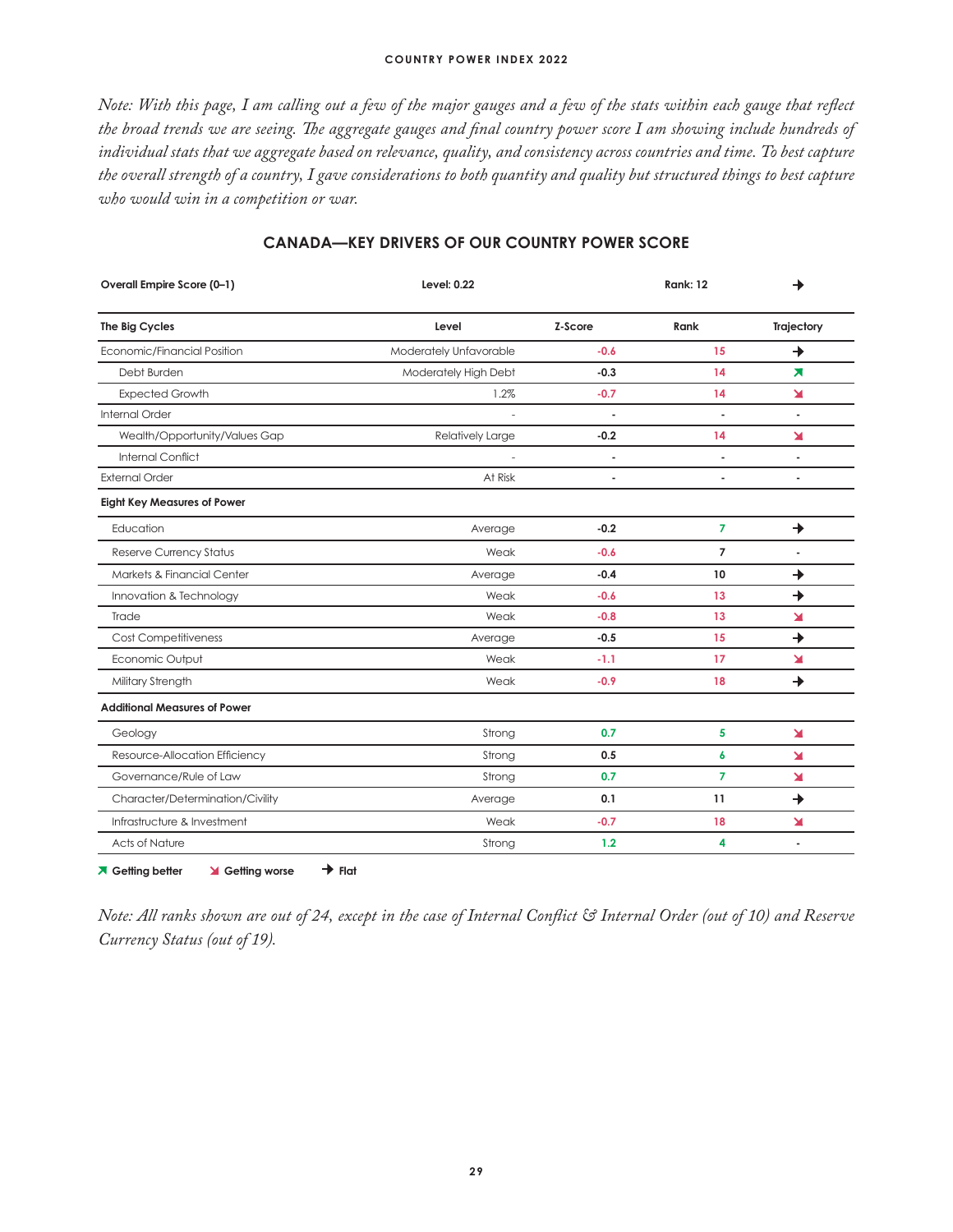#### **THE POWERS AND PROSPECTS OF AUSTRALIA**

#### **This is our computer generated reading for Australia as of April 2022.**

Based on the latest readings of key indicators, **Australia appears to be a modest power (in the middle third of countries we rank) in gradual ascent. As shown in the table below, the key strength of Australia is its wealth of natural resources. Its weaknesses are its relatively small economy, its relative unimportance to global trade, and its relatively weak military**. The eight major measures of power are somewhat weak today but are, in aggregate, rising slowly.

The table below shows our aggregate country power gauge and the major drivers, as well as the rank of each measure of power across 24 major countries today and the trajectory over the past 20 years.

To understand a country, we start by looking at **the big cycles**, as well as **measures of power** that both reflect and drive the rise and fall of a country. While we refer to these factors individually, they are not separate; they interact with and reinforce one another to move a country along its cycle.

For Australia, **the big cycles look somewhat unfavorable, though we have a limited read**.

**Australia is in a moderately unfavorable position in its economic and financial cycles**, with a moderately high debt burden and relatively low expected real growth over the next 10 years (2% per year). Australia has modestly more foreign debts than foreign assets (net IIP is -40% of GDP). Non-financial debt levels are typical for major countries today (231% of GDP), and government debt levels are typical for major countries today (64% of GDP). The bulk (95%) of these debts are in its own currency, which mitigates its debt risks. The ability to use interest rate cuts to stimulate the economy is low (short rates at 0.1%), and the country is already printing money to monetize debt.

At this time, we do not have a read on internal disorder for Australia because we do not have an internal conflict gauge. Wealth, income, and values gaps are typical (relative to countries of similar per capita income levels). Regarding inequality—the top 1% and top 10% in Australia capture 13% and 34% of income (respectively the 17th and 20th highest share across major countries).

**Looking in more detail at the eight key measures of power, we would call out its relatively small economy, its relative unimportance to global trade, and its relatively weak military.** Australia exports just 2% of global exports. A small share (2%) of global military spending is by Australia, and it has a small share (less than 1%) of the world's military personnel.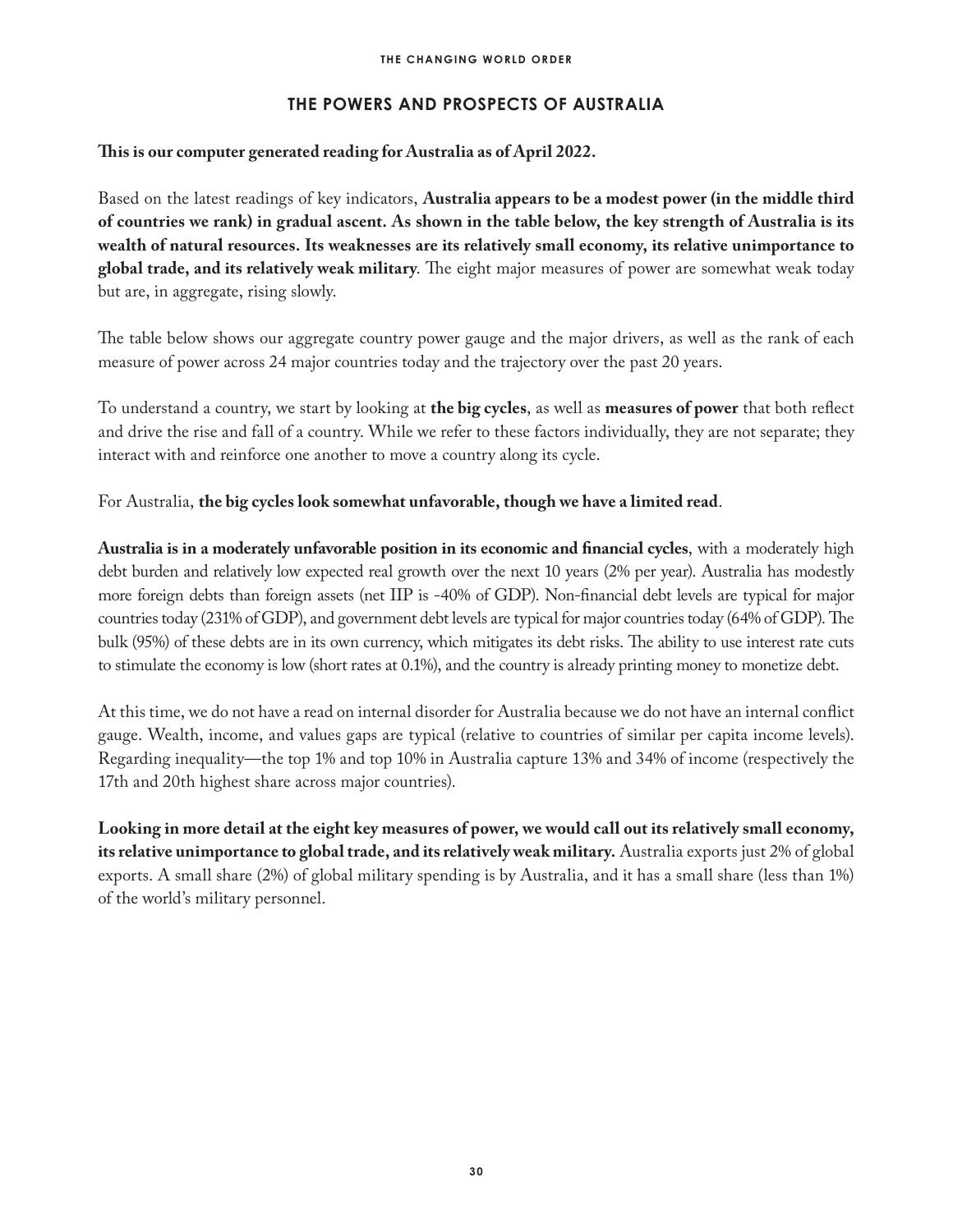*Note: With this page, I am calling out a few of the major gauges and a few of the stats within each gauge that reflect the broad trends we are seeing. The aggregate gauges and final country power score I am showing include hundreds of individual stats that we aggregate based on relevance, quality, and consistency across countries and time. To best capture the overall strength of a country, I gave considerations to both quantity and quality but structured things to best capture who would win in a competition or war.*

| Overall Empire Score (0-1)          | Level: 0.22            |                | <b>Rank: 13</b> | Х                        |
|-------------------------------------|------------------------|----------------|-----------------|--------------------------|
| The Big Cycles                      | Level                  | Z-Score        | Rank            | <b>Trajectory</b>        |
| Economic/Financial Position         | Moderately Unfavorable | $-0.6$         | 16              | $\blacktriangleright$    |
| Debt Burden                         | Moderately High Debt   | $-0.7$         | 18              | $\blacktriangleright$    |
| <b>Expected Growth</b>              | 2.0%                   | $-0.4$         | 8               | М                        |
| <b>Internal Order</b>               |                        |                |                 | $\blacksquare$           |
| Wealth/Opportunity/Values Gap       | Typical                | 0.3            | $\overline{7}$  | $\blacktriangleright$    |
| Internal Conflict                   |                        | $\overline{a}$ | $\blacksquare$  | $\blacksquare$           |
| <b>External Order</b>               | At Risk                | ä,             | $\blacksquare$  | $\blacksquare$           |
| <b>Eight Key Measures of Power</b>  |                        |                |                 |                          |
| Reserve Currency Status             | Weak                   | $-0.6$         | 6               | $\overline{\phantom{a}}$ |
| Education                           | Average                | $-0.5$         | 10              | →                        |
| Markets & Financial Center          | Average                | $-0.4$         | 11              | $\rightarrow$            |
| Innovation & Technology             | Weak                   | $-0.6$         | 12              | $\rightarrow$            |
| Cost Competitiveness                | Weak                   | $-0.6$         | 16              | $\rightarrow$            |
| Military Strength                   | Weak                   | $-0.9$         | 17              | $\rightarrow$            |
| Trade                               | Weak                   | $-1.0$         | 18              | $\overline{\mathbf{X}}$  |
| Economic Output                     | Weak                   | $-1.3$         | 21              | $\rightarrow$            |
| <b>Additional Measures of Power</b> |                        |                |                 |                          |
| Geology                             | Very Strong            | 1.9            | $\overline{2}$  | $\rightarrow$            |
| Governance/Rule of Law              | Strong                 | 0.9            | 5               | $\rightarrow$            |
| Character/Determination/Civility    | Average                | 0.1            | 12              | $\rightarrow$            |
| Resource-Allocation Efficiency      | Average                | $-0.4$         | 14              | $\blacktriangleright$    |
| Infrastructure & Investment         | Weak                   | $-0.7$         | 17              | →                        |
| <b>Acts of Nature</b>               | Strong                 | 1.4            | 3               | ٠                        |

#### **AUSTRALIA—KEY DRIVERS OF OUR COUNTRY POWER SCORE**

 **■ Getting better ■ Getting worse ■ → Flat**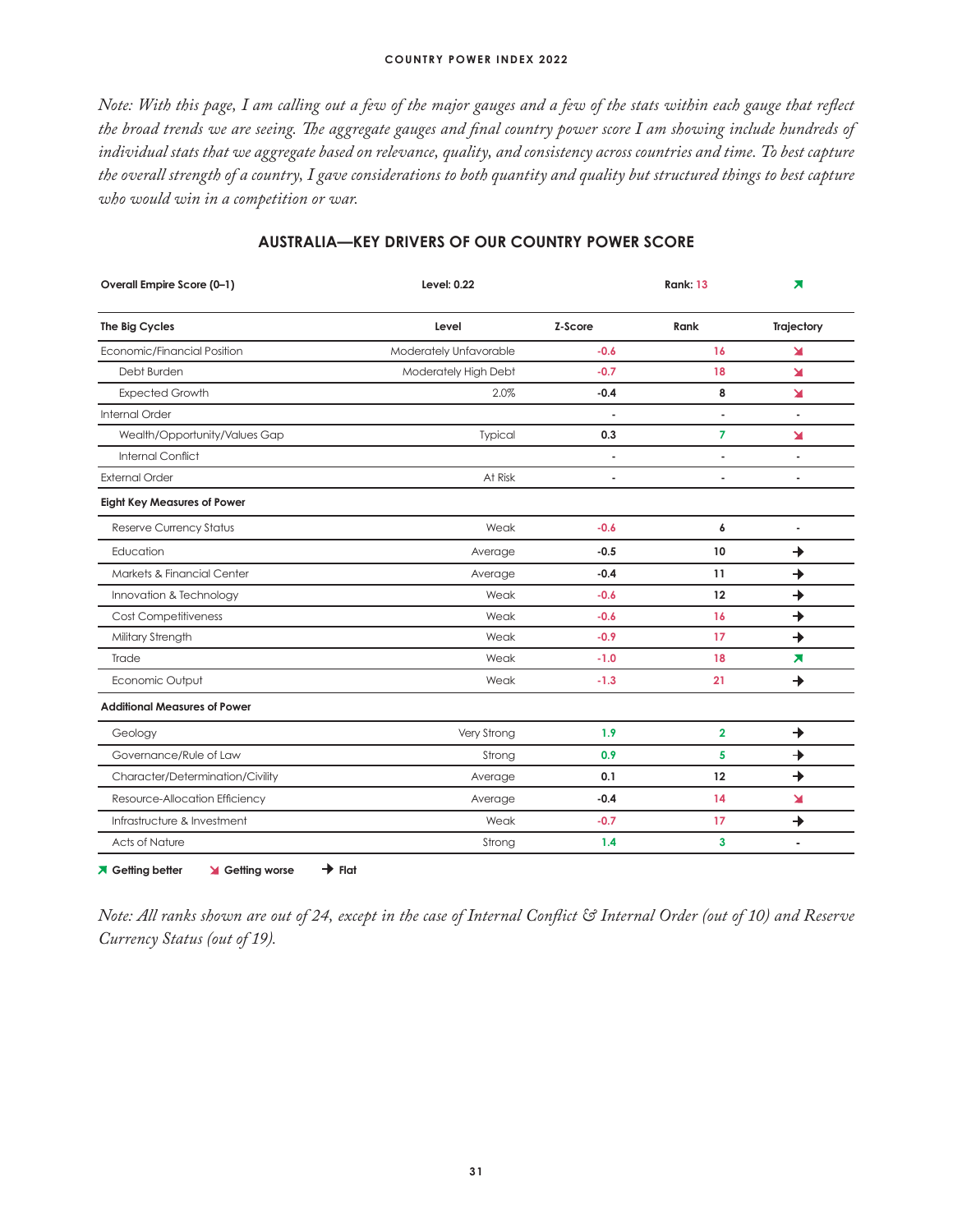#### **THE POWERS AND PROSPECTS OF SWITZERLAND**

#### **This is our computer generated reading for Switzerland as of April 2022.**

Based on the latest readings of key indicators, **Switzerland appears to be a modest power (in the middle third of countries we rank) in gradual decline. As shown in the table below, the key strength of Switzerland is its strong rule of law/low corruption. Its weaknesses are its relatively weak military, its relatively small economy, and its relative unimportance to global trade**. The eight major measures of power are somewhat weak today and are, in aggregate, falling slowly. In particular, Switzerland's relative military strength, its importance as a financial center, and its share of global output are declining.

The table below shows our aggregate country power gauge and the major drivers, as well as the rank of each measure of power across 24 major countries today and the trajectory over the past 20 years.

To understand a country, we start by looking at **the big cycles**, as well as **measures of power** that both reflect and drive the rise and fall of a country. While we refer to these factors individually, they are not separate; they interact with and reinforce one another to move a country along its cycle.

For Switzerland, **the big cycles look mixed**.

**Switzerland is in a moderately unfavorable position in its economic and financial cycles**, with a low debt burden but relatively low expected real growth over the next 10 years (1.2% per year). Switzerland has significantly more foreign assets than foreign debts (net IIP is 103% of GDP). Non-financial debt levels are high (296% of GDP), though government debt levels are low (28% of GDP). The bulk (84%) of these debts are in its own currency, which mitigates its debt risks. The ability to use interest rate cuts to stimulate the economy is very low (short rates at -0.7%), and the country is already printing money to monetize debt.

At this time, we do not have a read on internal disorder for Switzerland because we do not have an internal conflict gauge. Wealth, income, and values gaps are relatively large (relative to countries of similar per capita income levels). Regarding inequality—the top 1% and top 10% in Switzerland capture 11% and 32% of income (respectively the 20th and 22nd highest share across major countries).

**Looking in more detail at the eight key measures of power, we would call out its relatively weak military, its relatively small economy, and its relative unimportance to global trade.** A small share (less than 1%) of global military spending is by Switzerland, and it has a small share (less than 1%) of the world's military personnel. Switzerland exports just 2% of global exports.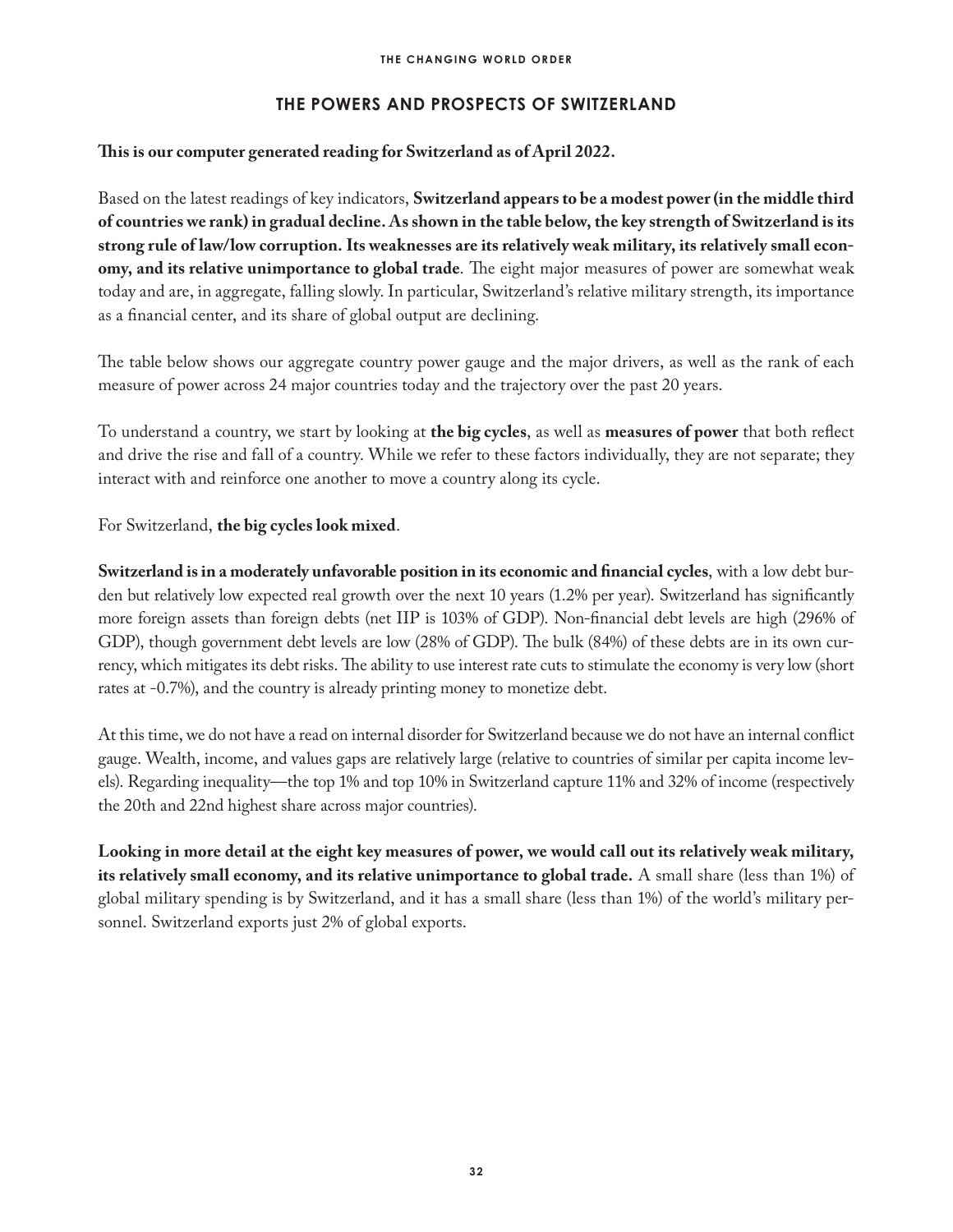*Note: With this page, I am calling out a few of the major gauges and a few of the stats within each gauge that reflect the broad trends we are seeing. The aggregate gauges and final country power score I am showing include hundreds of individual stats that we aggregate based on relevance, quality, and consistency across countries and time. To best capture the overall strength of a country, I gave considerations to both quantity and quality but structured things to best capture who would win in a competition or war.*

| Overall Empire Score (0-1)          | Level: 0.21             |                          | <b>Rank: 14</b> | ↘                     |
|-------------------------------------|-------------------------|--------------------------|-----------------|-----------------------|
| The Big Cycles                      | Level                   | Z-Score                  | Rank            | <b>Trajectory</b>     |
| Economic/Financial Position         | Moderately Unfavorable  | $-0.1$                   | 10              | $\blacksquare$        |
| Debt Burden                         | Low Debt                | 0.4                      | 8               | М                     |
| <b>Expected Growth</b>              | 1.2%                    | $-0.7$                   | 15              | $\overline{a}$        |
| Internal Order                      | ä,                      | $\overline{\phantom{a}}$ |                 | $\blacksquare$        |
| Wealth/Opportunity/Values Gap       | <b>Relatively Large</b> | 0.0                      | 13              | $\rightarrow$         |
| <b>Internal Conflict</b>            |                         | $\overline{a}$           |                 |                       |
| <b>External Order</b>               | At Risk                 | $\overline{a}$           | $\overline{a}$  | $\blacksquare$        |
| <b>Eight Key Measures of Power</b>  |                         |                          |                 |                       |
| Innovation & Technology             | Average                 | $-0.2$                   | $\overline{7}$  | →                     |
| Markets & Financial Center          | Average                 | $-0.3$                   | 8               | ≥                     |
| Education                           | Weak                    | $-0.7$                   | 13              | $\rightarrow$         |
| Trade                               | Weak                    | $-0.8$                   | 14              | $\rightarrow$         |
| Reserve Currency Status             | Weak                    | $-0.7$                   | 17              | $\rightarrow$         |
| <b>Cost Competitiveness</b>         | Weak                    | $-0.6$                   | 18              | $\rightarrow$         |
| Military Strength                   | Weak                    | $-1.2$                   | 19              | м                     |
| Economic Output                     | Weak                    | $-1.5$                   | 23              | $\blacktriangleright$ |
| <b>Additional Measures of Power</b> |                         |                          |                 |                       |
| Governance/Rule of Law              | Strong                  | $1.2$                    | $\overline{2}$  | $\rightarrow$         |
| Infrastructure & Investment         | Average                 | $-0.1$                   | 5               | →                     |
| Character/Determination/Civility    | Average                 | 0.4                      | 8               | $\rightarrow$         |
| Resource-Allocation Efficiency      | Average                 | $-0.5$                   | 15              | $\blacktriangleright$ |
| Geology                             | Average                 | $-0.5$                   | 16              | $\rightarrow$         |
| <b>Acts of Nature</b>               | Strong                  | 1.2                      | 5               | ٠                     |

#### **SWITZERLAND—KEY DRIVERS OF OUR COUNTRY POWER SCORE**

 **■ Getting better ■ Getting worse ■ → Flat**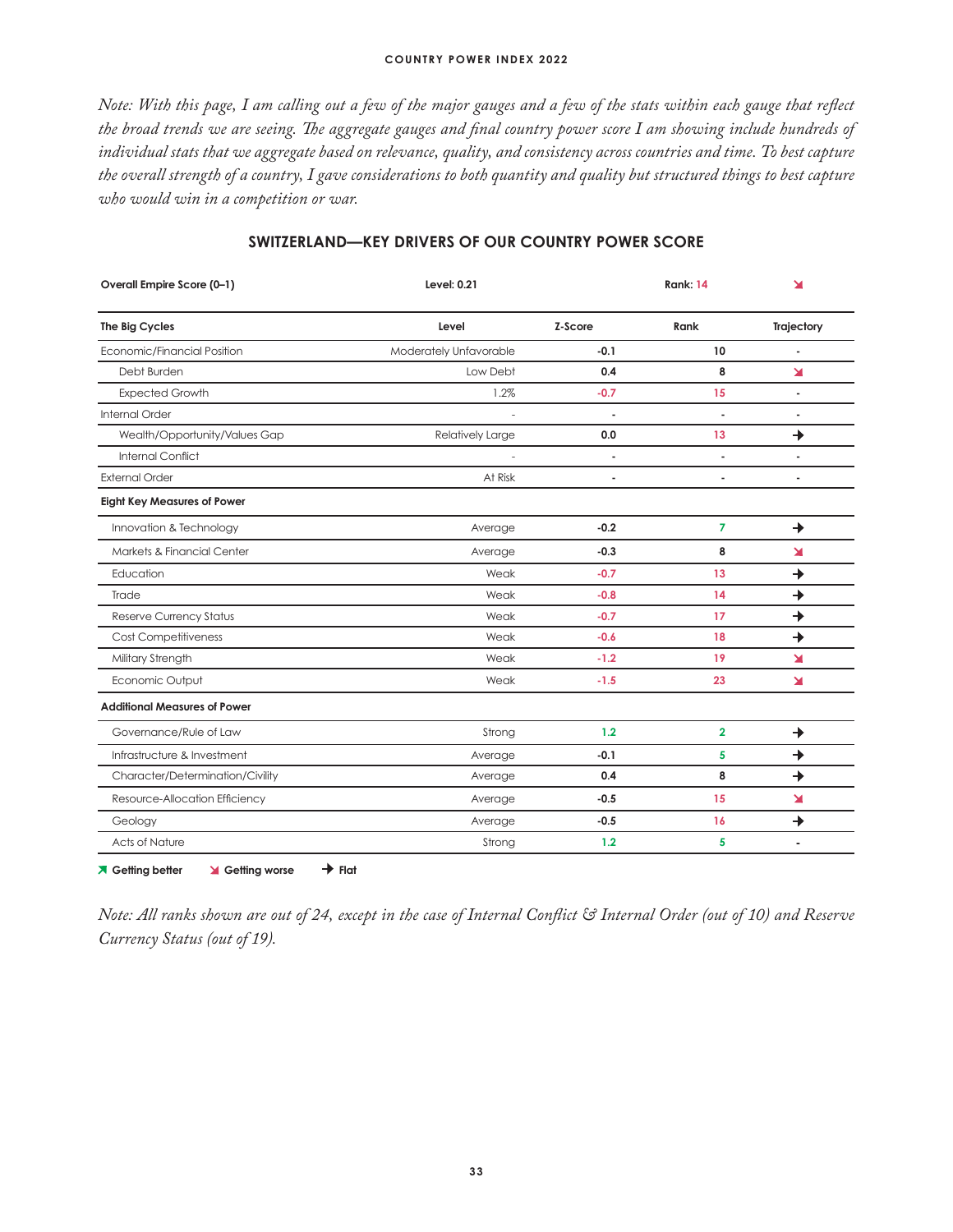#### **THE POWERS AND PROSPECTS OF TURKEY**

#### **This is our computer generated reading for Turkey as of April 2022.**

Based on the latest readings of key indicators, **Turkey appears to be a modest power (in the middle third of countries we rank) in gradual ascent. As shown in the table below, the key weaknesses of Turkey that put it in this position are its weak relative position in education, its relative unimportance to global trade, and its relative unimportance as a global financial center**. The eight major measures of power are somewhat weak today but are, in aggregate, rising slowly.

The table below shows our aggregate country power gauge and the major drivers, as well as the rank of each measure of power across 24 major countries today and the trajectory over the past 20 years.

To understand a country, we start by looking at **the big cycles**, as well as **measures of power** that both reflect and drive the rise and fall of a country. While we refer to these factors individually, they are not separate; they interact with and reinforce one another to move a country along its cycle.

For Turkey, **the big cycles look mixed**.

**Turkey is in a moderately unfavorable position in its economic and financial cycles**, with a moderately high debt burden and modest expected real growth over the next 10 years (3.9% per year). Turkey has modestly more foreign debts than foreign assets (net IIP is -38% of GDP). Non-financial debt levels are low (102% of GDP), and government debt levels are low (30% of GDP). A significant share (38%) of Turkey's debt is denominated in foreign currencies, which increases its debt risks.

At this time, we do not have a read on internal disorder for Turkey because we do not have an internal conflict gauge. Wealth, income, and values gaps are large (relative to countries of similar per capita income levels). Regarding inequality—the top 1% and top 10% in Turkey capture 19% and 55% of income (respectively the 7th and 5th highest share across major countries).

**Looking in more detail at the eight key measures of power, we would call out its weak relative position in education, its relative unimportance to global trade, and its relative unimportance as a global financial center.** With education—Turkey has a small share of the world's bachelor's degrees (less than 1%). On years of education, Turkey is poor—students have on average 8.2 years of education versus 11.5 in the average major country. PISA scores, which measure the proficiency of 15-year-old students across countries, are around average—463 versus 483 in the average major country. Turkey exports just 1% of global exports. Turkey's equity markets are a small share of the world total (less than 1% of total market cap and less than 1% of volume), and a small share of global transactions happen in TRY (less than 1%).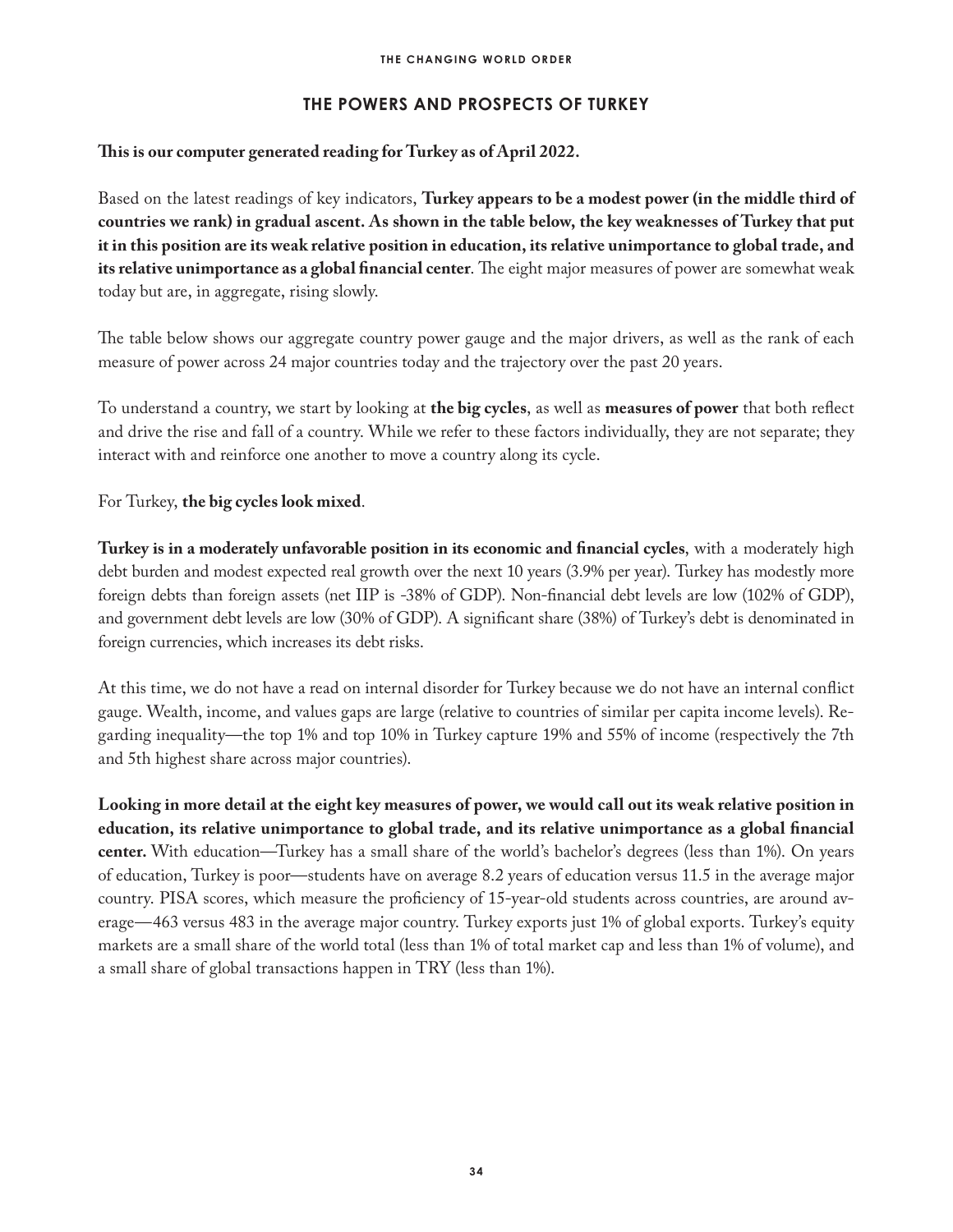*Note: With this page, I am calling out a few of the major gauges and a few of the stats within each gauge that reflect the broad trends we are seeing. The aggregate gauges and final country power score I am showing include hundreds of individual stats that we aggregate based on relevance, quality, and consistency across countries and time. To best capture the overall strength of a country, I gave considerations to both quantity and quality but structured things to best capture who would win in a competition or war.*

| Overall Empire Score (0-1)          | Level: 0.18            |                | <b>Rank: 15</b> | Χ                       |
|-------------------------------------|------------------------|----------------|-----------------|-------------------------|
| The Big Cycles                      | Level                  | Z-Score        | Rank            | Trajectory              |
| Economic/Financial Position         | Moderately Unfavorable | $-0.1$         | 12              | $\blacktriangleright$   |
| Debt Burden                         | Moderately High Debt   | $-0.5$         | 15              | М                       |
| <b>Expected Growth</b>              | 3.9%                   | 0.2            | 4               | $\blacktriangleright$   |
| <b>Internal Order</b>               | ÷.                     | ä,             | ÷,              | $\blacksquare$          |
| Wealth/Opportunity/Values Gap       | Large                  | $-1.1$         | 17              | М                       |
| Internal Conflict                   |                        | $\overline{a}$ |                 | $\blacksquare$          |
| <b>External Order</b>               | At Risk                | $\overline{a}$ | ÷,              | $\overline{a}$          |
| <b>Eight Key Measures of Power</b>  |                        |                |                 |                         |
| <b>Cost Competitiveness</b>         | Strong                 | 0.9            | 4               | $\blacktriangleright$   |
| Economic Output                     | Weak                   | $-0.7$         | 11              | $\blacktriangleright$   |
| Military Strength                   | Weak                   | $-0.6$         | 12              | $\rightarrow$           |
| Innovation & Technology             | Weak                   | $-1.0$         | 17              | $\blacktriangleright$   |
| Reserve Currency Status             | Weak                   | $-0.7$         | 18              | $\blacksquare$          |
| Markets & Financial Center          | Weak                   | $-1.0$         | 20              | $\blacktriangleright$   |
| Trade                               | Weak                   | $-1.2$         | 20              | $\overline{\mathbf{X}}$ |
| Education                           | Weak                   | $-1.7$         | 21              | $\blacktriangleright$   |
| <b>Additional Measures of Power</b> |                        |                |                 |                         |
| Resource-Allocation Efficiency      | Average                | $-0.2$         | 11              | $\blacktriangleright$   |
| Infrastructure & Investment         | Weak                   | $-0.5$         | 12              | $\blacktriangleright$   |
| Character/Determination/Civility    | Average                | 0.0            | 13              | $\blacktriangleright$   |
| Governance/Rule of Law              | Weak                   | $-1.2$         | 16              | $\rightarrow$           |
| Geology                             | Weak                   | $-0.6$         | 18              | →                       |
| Acts of Nature                      | Average                | $-0.1$         | 13              | $\blacksquare$          |

#### **TURKEY—KEY DRIVERS OF OUR COUNTRY POWER SCORE**

 **A** Getting better **M** Getting worse **→** Flat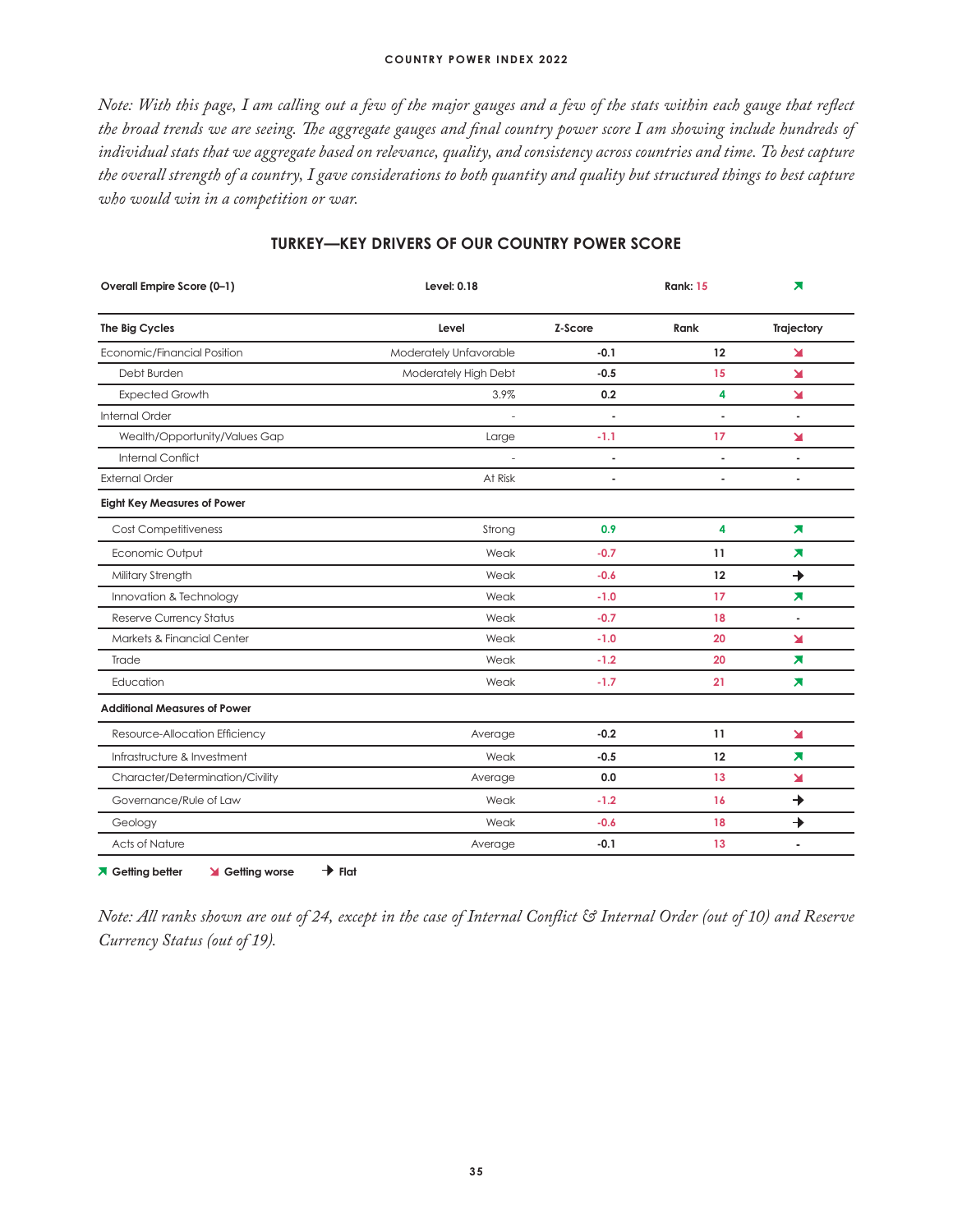#### **THE POWERS AND PROSPECTS OF BRAZIL**

#### **This is our computer generated reading for Brazil as of April 2022.**

Based on the latest readings of key indicators, **Brazil appears to be a modest power (in the middle third of countries we rank) in gradual ascent. As shown in the table below, the key strength of Brazil is its wealth of natural resources. Its weaknesses are its weak relative position in education, its corruption and inconsistent rule of law, its relatively poor allocation of labor and capital, and its poor infrastructure and low investment**. The eight major measures of power are somewhat weak today but are, in aggregate, rising slowly.

The table below shows our aggregate country power gauge and the major drivers, as well as the rank of each measure of power across 24 major countries today and the trajectory over the past 20 years.

To understand a country, we start by looking at **the big cycles**, as well as **measures of power** that both reflect and drive the rise and fall of a country. While we refer to these factors individually, they are not separate; they interact with and reinforce one another to move a country along its cycle.

For Brazil, **the big cycles look somewhat unfavorable, though we have a limited read**.

**Brazil is in a moderately unfavorable position in its economic and financial cycles**, with a moderately low debt burden but relatively low expected real growth over the next 10 years (1.9% per year). Brazil has modestly more foreign debts than foreign assets (net IIP is -35% of GDP). Non-financial debt levels are low (155% of GDP), though government debt levels are typical for major countries today (87% of GDP). The bulk (91%) of these debts are in its own currency, which mitigates its debt risks.

At this time, we do not have a read on internal disorder for Brazil because we do not have an internal conflict gauge. Wealth, income, and values gaps are large (relative to countries of similar per capita income levels). Regarding inequality—the top 1% and top 10% in Brazil capture 26% and 59% of income (both the 2nd highest share across major countries).

**Looking in more detail at the eight key measures of power, I would call out its weak relative position in education.**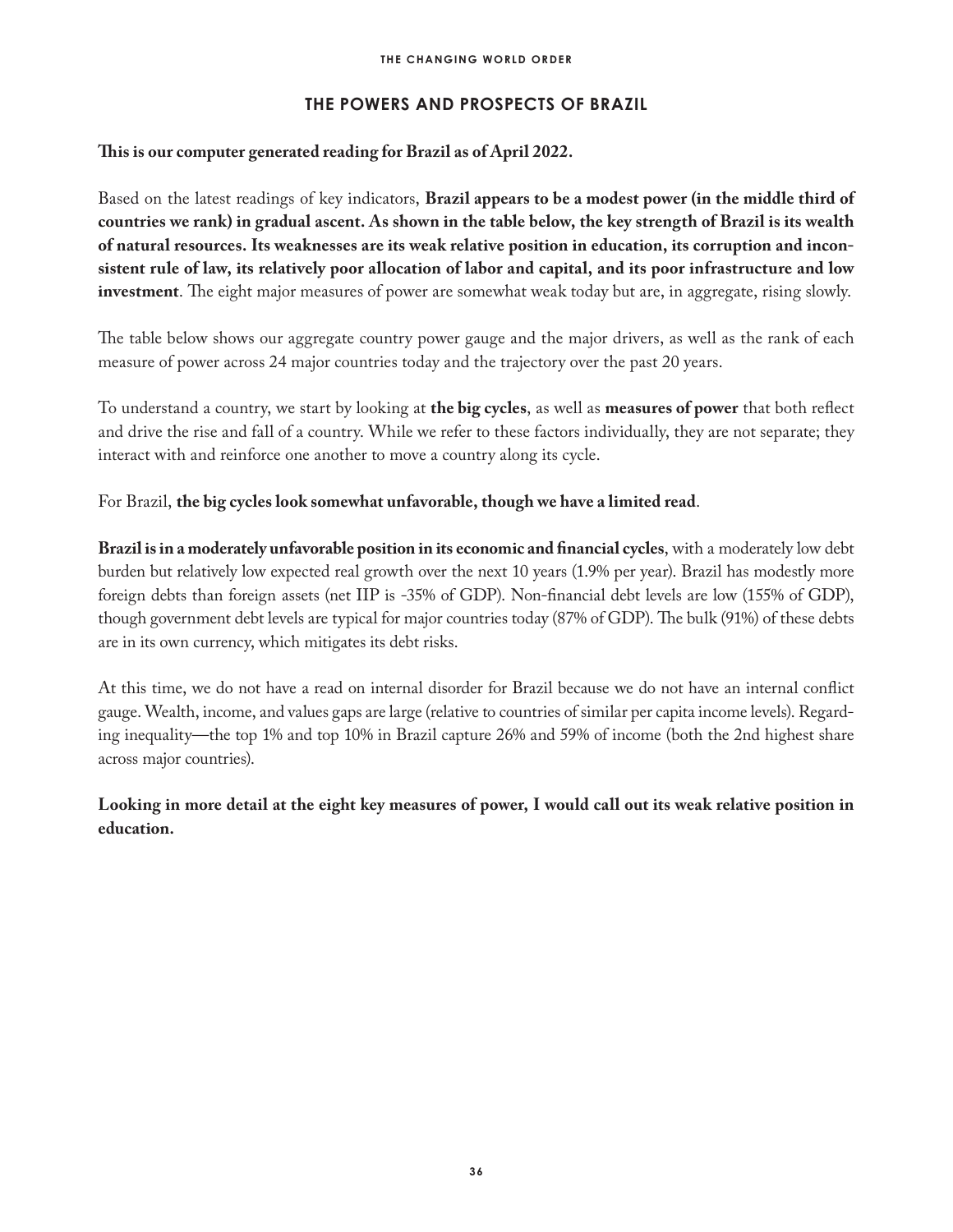*Note: With this page, I am calling out a few of the major gauges and a few of the stats within each gauge that reflect the broad trends we are seeing. The aggregate gauges and final country power score I am showing include hundreds of individual stats that we aggregate based on relevance, quality, and consistency across countries and time. To best capture the overall strength of a country, I gave considerations to both quantity and quality but structured things to best capture who would win in a competition or war.*

| Overall Empire Score (0-1)          | Level: 0.18            |                          | <b>Rank: 16</b> | Χ                        |
|-------------------------------------|------------------------|--------------------------|-----------------|--------------------------|
| The Big Cycles                      | Level                  | Z-Score                  | Rank            | <b>Trajectory</b>        |
| Economic/Financial Position         | Moderately Unfavorable | $-0.4$                   | 13              | М                        |
| Debt Burden                         | Moderately Low Debt    | $-0.2$                   | 13              | М                        |
| <b>Expected Growth</b>              | 1.9%                   | $-0.4$                   | 11              | М                        |
| <b>Internal Order</b>               | ÷.                     |                          | ÷.              | $\overline{a}$           |
| Wealth/Opportunity/Values Gap       | Large                  | $-2.0$                   | 21              | $\blacktriangleright$    |
| <b>Internal Conflict</b>            |                        | $\overline{\phantom{a}}$ | $\overline{a}$  | $\overline{\phantom{a}}$ |
| <b>External Order</b>               | At Risk                | ÷                        | ÷,              | ÷                        |
| <b>Eight Key Measures of Power</b>  |                        |                          |                 |                          |
| <b>Cost Competitiveness</b>         | Strong                 | 0.6                      | 8               | Χ                        |
| Military Strength                   | Weak                   | $-0.5$                   | 10              | $\rightarrow$            |
| Economic Output                     | Weak                   | $-0.7$                   | 10              | $\rightarrow$            |
| Reserve Currency Status             | Weak                   | $-0.7$                   | 14              |                          |
| Innovation & Technology             | Weak                   | $-1.0$                   | 18              | $\rightarrow$            |
| Markets & Financial Center          | Weak                   | $-1.0$                   | 19              | М                        |
| Trade                               | Weak                   | $-1.1$                   | 19              | $\rightarrow$            |
| Education                           | Weak                   | $-1.4$                   | 20              | $\rightarrow$            |
| <b>Additional Measures of Power</b> |                        |                          |                 |                          |
| Geology                             | Strong                 | 1.6                      | 3               | Χ                        |
| Character/Determination/Civility    | Weak                   | $-0.8$                   | 19              | М                        |
| Resource-Allocation Efficiency      | Weak                   | $-1.3$                   | 20              | $\blacktriangleright$    |
| Governance/Rule of Law              | Very Weak              | $-2.3$                   | 21              | М                        |
| Infrastructure & Investment         | Weak                   | $-1.1$                   | 22              | $\blacktriangleright$    |
| Acts of Nature                      | Very Weak              | $-2.3$                   | 23              | ä,                       |

#### **BRAZIL—KEY DRIVERS OF OUR COUNTRY POWER SCORE**

 **A** Getting better **M** Getting worse **→** Flat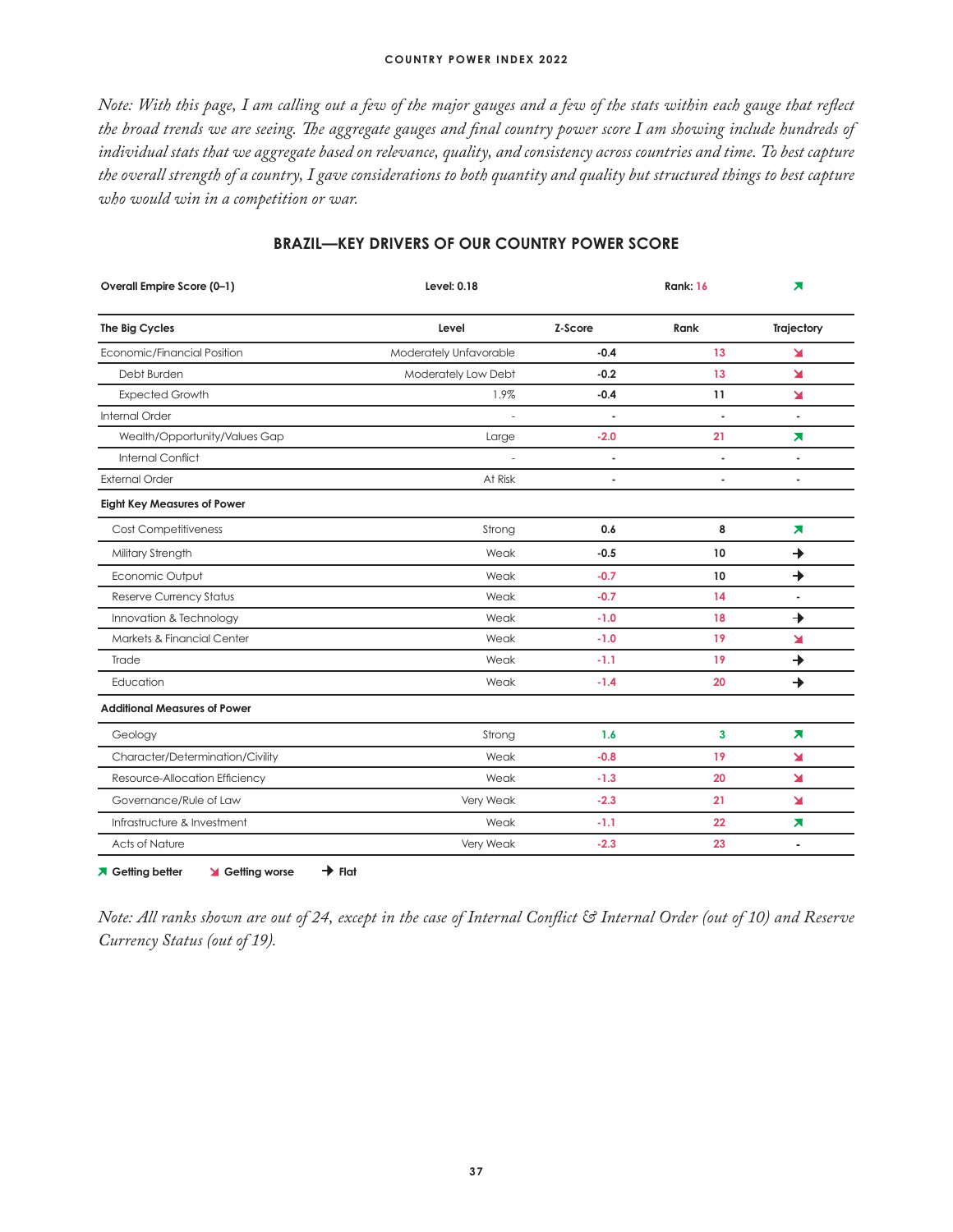#### **THE POWERS AND PROSPECTS OF ITALY**

#### **This is our computer generated reading for Italy as of April 2022.**

Based on the latest readings of key indicators, **Italy is not a meaningful global power (in the bottom third of countries we rank) and is in gradual decline. As shown in the table below, the key weaknesses of Italy that put it in this position are its unfavorable economic/financial position, its corruption and inconsistent rule of law, its people's lower than average work ethic and low self-sufficiency, and its relatively poor allocation of labor and capital.** The eight major measures of power are somewhat weak today and are, in aggregate, falling slowly. In particular, Italy's importance to global trade, its share of global output, and its innovation and technology are declining.

The table below shows our aggregate country power gauge and the major drivers, as well as the rank of each measure of power across 24 major countries today and the trajectory over the past 20 years.

To understand a country, we start by looking at **the big cycles**, as well as **measures of power** that both reflect and drive the rise and fall of a country. While we refer to these factors individually, they are not separate; they interact with and reinforce one another to move a country along its cycle.

#### For Italy, **the big cycles look somewhat unfavorable, though we have a limited read**.

**Italy is in an unfavorable position in its economic and financial cycles**, with a moderately high debt burden and very low expected real growth over the next 10 years (-0.7% per year). Italy has similar levels of foreign debts and foreign assets (net IIP is 4% of GDP). Non-financial debt levels are typical for major countries today (248% of GDP), though government debt levels are high (138% of GDP). Italy's debts are largely in euros, which increases Italy's debt risks, since this is not a currency that Italy directly controls. The ability to use interest rate cuts to stimulate the economy is low for the Eurozone (short rates at -0.6%), and Europe is already printing money to monetize debt.

At this time, we do not have a read on internal disorder for Italy because we do not have an internal conflict gauge. Wealth, income, and values gaps are narrow (relative to countries of similar per capita income levels). Regarding inequality—the top 1% and top 10% in Italy capture 9% and 33% of income (respectively the 23rd and 21st highest share across major countries).

#### **On the eight key measures of power, Italy looks somewhat weak in aggregate. It has no particularly prominent strengths or weaknesses that I will call out.**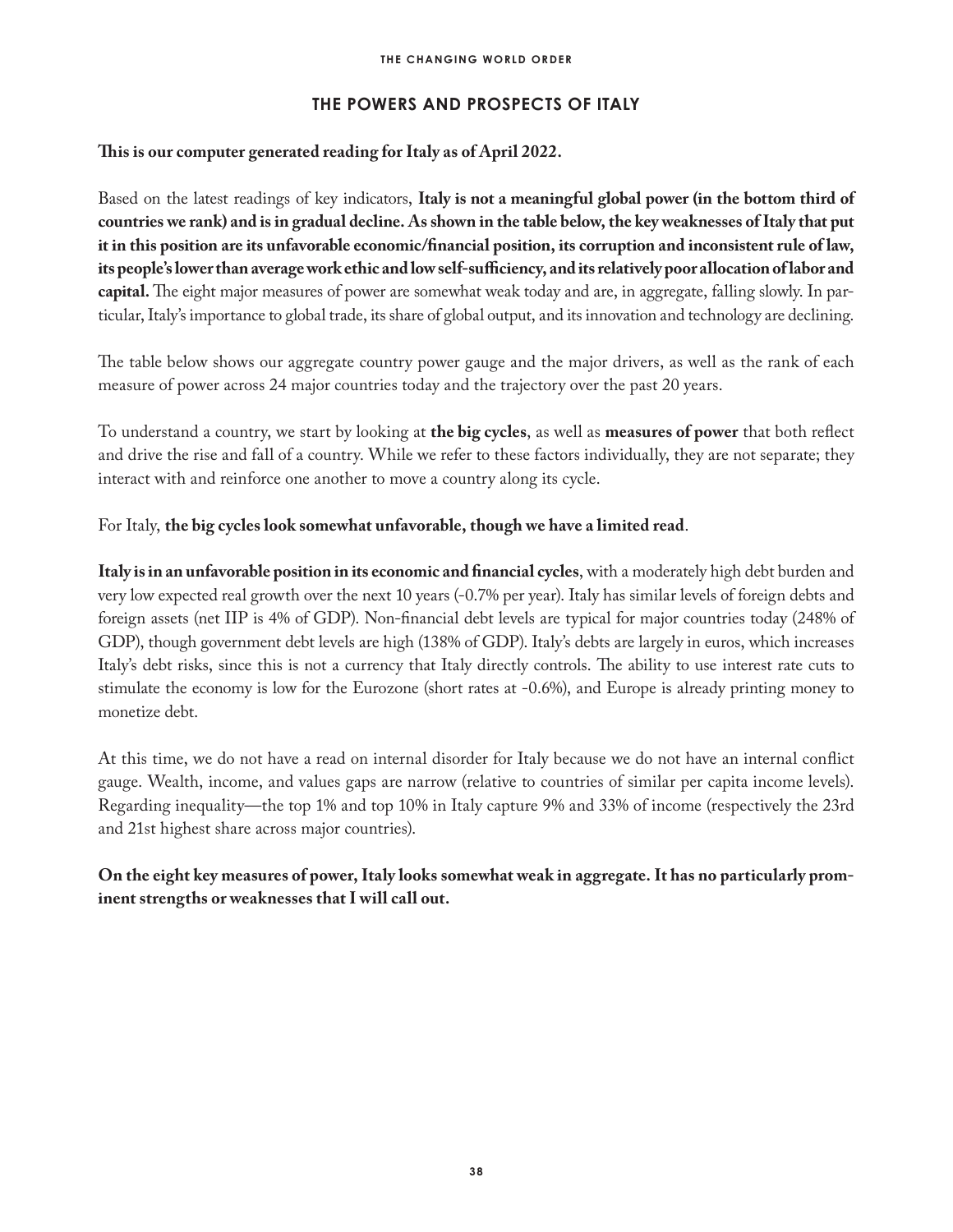*Note: With this page, I am calling out a few of the major gauges and a few of the stats within each gauge that reflect the broad trends we are seeing. The aggregate gauges and final country power score I am showing include hundreds of individual stats that we aggregate based on relevance, quality, and consistency across countries and time. To best capture the overall strength of a country, I gave considerations to both quantity and quality but structured things to best capture who would win in a competition or war.*

| Overall Empire Score (0-1)          | Level: 0.17          |                          | <b>Rank: 17</b>          | ⋊                        |
|-------------------------------------|----------------------|--------------------------|--------------------------|--------------------------|
| The Big Cycles                      | Level                | Z-Score                  | Rank                     | Trajectory               |
| Economic/Financial Position         | Unfavorable          | $-1.1$                   | 20                       | →                        |
| Debt Burden                         | Moderately High Debt | $-0.6$                   | 16                       | $\rightarrow$            |
| <b>Expected Growth</b>              | $-0.7%$              | $-1.3$                   | 23                       | $\rightarrow$            |
| Internal Order                      |                      | $\overline{\phantom{a}}$ | $\blacksquare$           | $\overline{\phantom{a}}$ |
| Wealth/Opportunity/Values Gap       | Narrow               | 0.9                      | 3                        | $\rightarrow$            |
| Internal Conflict                   |                      | $\overline{\phantom{a}}$ | $\blacksquare$           | $\blacksquare$           |
| <b>External Order</b>               | At Risk              | $\overline{a}$           | $\blacksquare$           | $\overline{a}$           |
| <b>Eight Key Measures of Power</b>  |                      |                          |                          |                          |
| Trade                               | Weak                 | $-0.7$                   | 11                       | $\blacktriangleright$    |
| Economic Output                     | Weak                 | $-0.7$                   | 12                       | ⋊                        |
| Military Strength                   | Weak                 | $-0.7$                   | 13                       | $\rightarrow$            |
| Markets & Financial Center          | Weak                 | $-0.7$                   | 14                       | М                        |
| Innovation & Technology             | Weak                 | $-0.8$                   | 15                       | $\blacktriangleright$    |
| Education                           | Weak                 | $-0.9$                   | 16                       | $\rightarrow$            |
| <b>Cost Competitiveness</b>         | Weak                 | $-0.7$                   | 22                       | $\rightarrow$            |
| Reserve Currency Status             | $\overline{a}$       | $\overline{\phantom{a}}$ | $\overline{\phantom{a}}$ | $\blacksquare$           |
| <b>Additional Measures of Power</b> |                      |                          |                          |                          |
| Infrastructure & Investment         | Weak                 | $-0.8$                   | 19                       | $\blacktriangleright$    |
| Governance/Rule of Law              | Very Weak            | $-1.9$                   | 19                       | $\blacktriangleright$    |
| Geology                             | Weak                 | $-0.7$                   | 20                       | $\rightarrow$            |
| Character/Determination/Civility    | Weak                 | $-1.4$                   | 22                       | $\blacktriangleright$    |
| Resource-Allocation Efficiency      | Very Weak            | $-2.4$                   | 24                       | $\blacktriangleright$    |
| <b>Acts of Nature</b>               | Weak                 | $-0.9$                   | 17                       | ٠                        |

#### **ITALY—KEY DRIVERS OF OUR COUNTRY POWER SCORE**

 **A** Getting better **M** Getting worse → Flat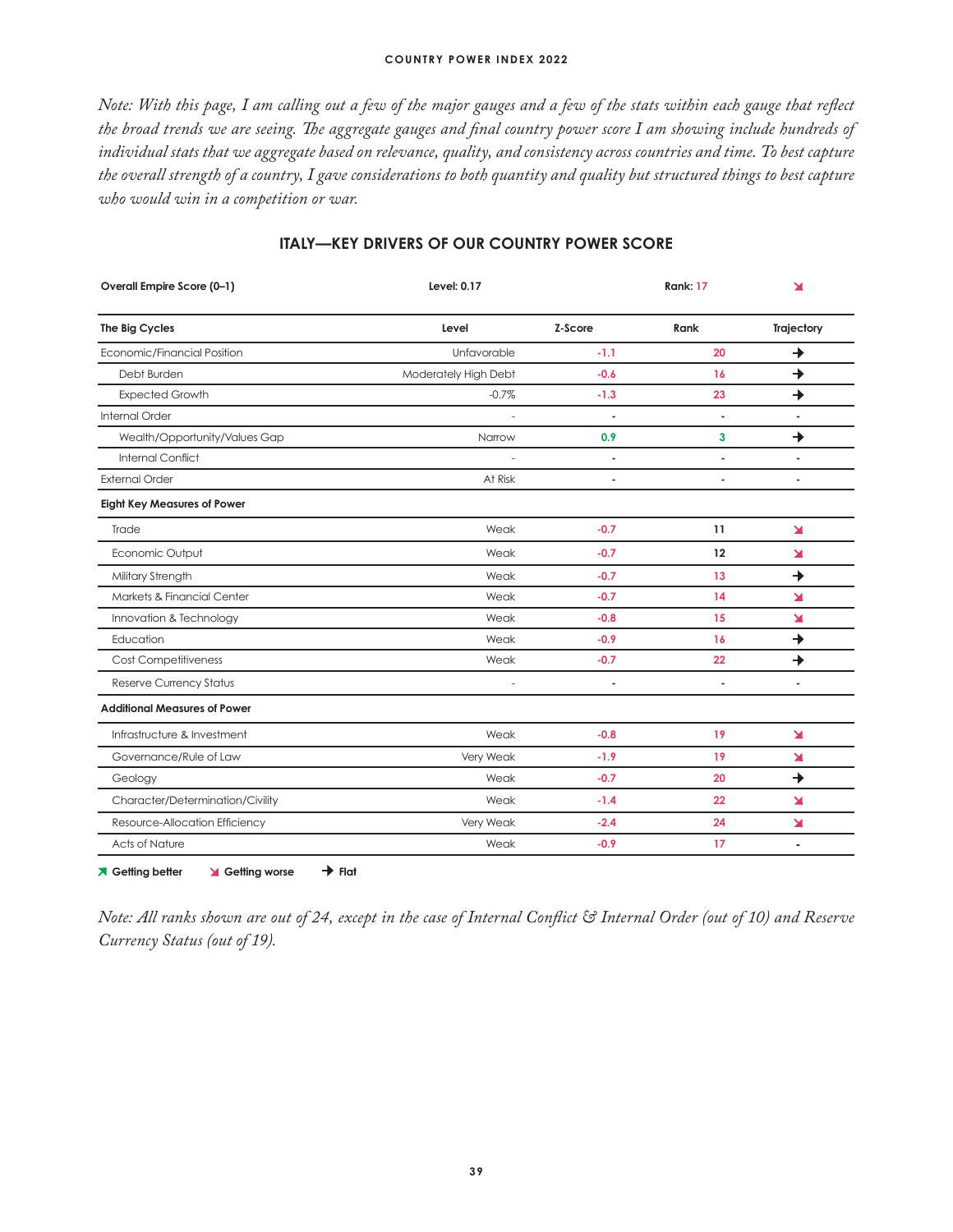#### **THE POWERS AND PROSPECTS OF THE NETHERLANDS**

#### **This is our computer generated reading for The Netherlands as of April 2022.**

Based on the latest readings of key indicators, **the Netherlands is not a meaningful global power (in the bottom third of countries we rank) on a flat trajectory. As shown in the table below, the key strength of the Netherlands is its high internal order. Its weaknesses are its relatively weak military, its relatively small economy, and its relatively expensive labor (on a quality-adjusted basis)**. The eight major measures of power are somewhat weak today and are, in aggregate, moving sideways.

The table below shows our aggregate country power gauge and the major drivers, as well as the rank of each measure of power across 24 major countries today and the trajectory over the past 20 years.

To understand a country, we start by looking at **the big cycles**, as well as **measures of power** that both reflect and drive the rise and fall of a country. While we refer to these factors individually, they are not separate; they interact with and reinforce one another to move a country along its cycle.

For the Netherlands, **the big cycles look mixed**.

**The Netherlands is in a moderately unfavorable position in its economic and financial cycles**, with a moderately low debt burden but relatively low expected real growth over the next 10 years (0.7% per year). The Netherlands has significantly more foreign assets than foreign debts (net IIP is 91% of GDP). Non-financial debt levels are high (275% of GDP), though government debt levels are typical for major countries today (51% of GDP). The Netherlands's debts are largely in euros, which increases the Netherlands's debt risks, since this is not a currency that the Netherlands directly controls. The ability to use interest rate cuts to stimulate the economy is low for the Eurozone (short rates at -0.6%), and Europe is already printing money to monetize debt.

**Internal disorder is a low risk.** Wealth, income, and values gaps are narrow (relative to countries of similar per capita income levels). Regarding inequality—the top 1% and top 10% in the Netherlands capture 7% and 30% of income (both the 24th highest share across major countries). Our internal conflict gauge is low. This gauge measures actual conflict events (e.g., protests), political conflict (e.g., partisanship), and general discontent (based on surveys).

**Looking in more detail at the eight key measures of power, we would call out its relatively weak military, its relatively small economy, and its relatively expensive labor (on a quality-adjusted basis).** A small share (less than 1%) of global military spending is by the Netherlands, and it has a small share (less than 1%) of the world's military personnel. A small share (2%) of global economic activity (adjusted for differences in prices across countries) is in the Netherlands. With labor cost, once we adjust for worker quality, labor is somewhat more expensive than the global average.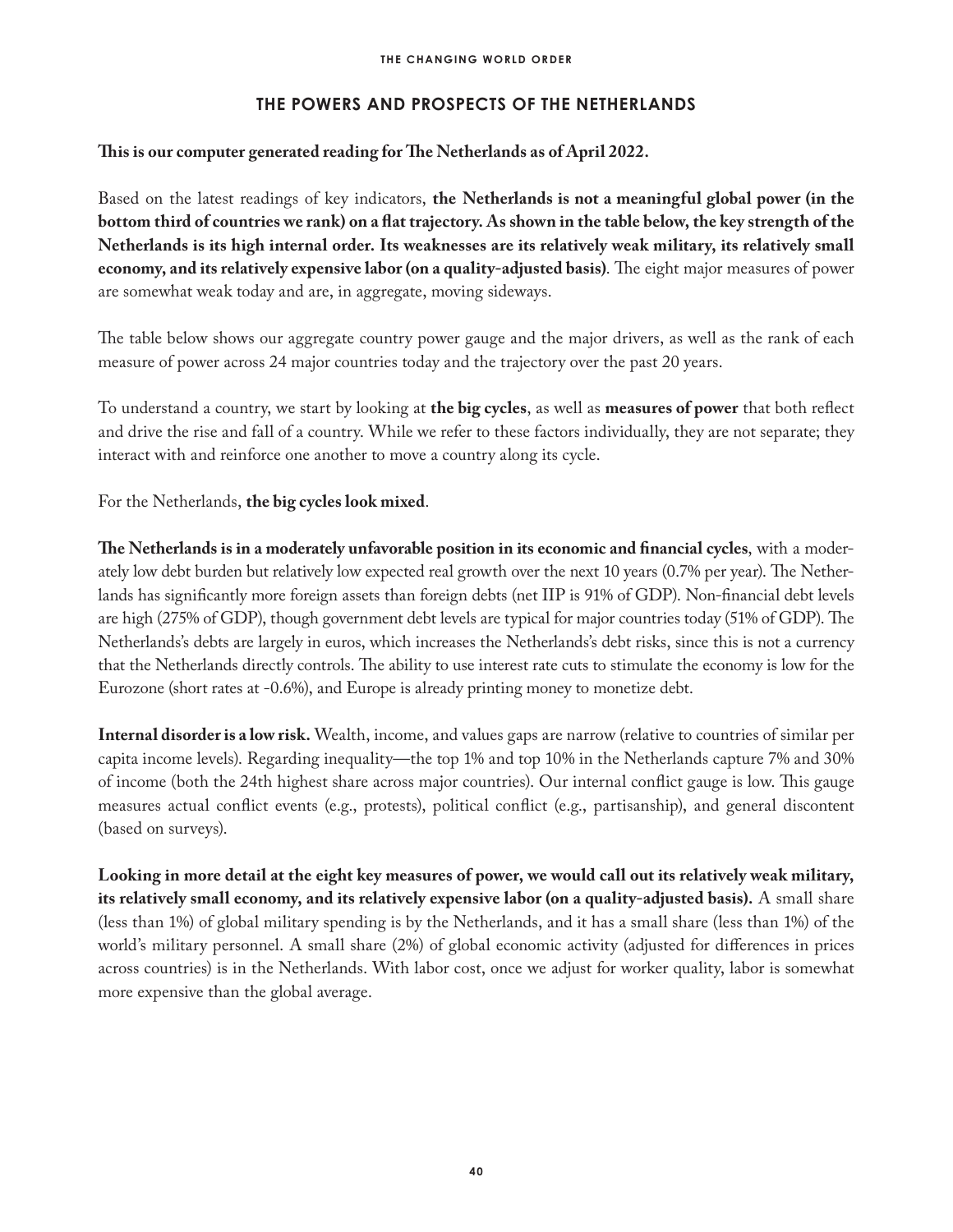*Note: With this page, I am calling out a few of the major gauges and a few of the stats within each gauge that reflect the broad trends we are seeing. The aggregate gauges and final country power score I am showing include hundreds of individual stats that we aggregate based on relevance, quality, and consistency across countries and time. To best capture the overall strength of a country, I gave considerations to both quantity and quality but structured things to best capture who would win in a competition or war.*

| Overall Empire Score (0-1)          | Level: 0.16              |                          | <b>Rank: 18</b> |                       |
|-------------------------------------|--------------------------|--------------------------|-----------------|-----------------------|
| The Big Cycles                      | Level                    | Z-Score                  | Rank            | Trajectory            |
| Economic/Financial Position         | Moderately Unfavorable   | $-0.5$                   | 14              | $\blacktriangleright$ |
| Debt Burden                         | Moderately Low Debt      | 0.0                      | 12              | $\blacktriangleright$ |
| <b>Expected Growth</b>              | 0.7%                     | $-0.9$                   | 17              | →                     |
| <b>Internal Order</b>               | Low Risk                 | 0.9                      | $\overline{2}$  | $\blacktriangleright$ |
| Wealth/Opportunity/Values Gap       | Narrow                   | 0.6                      | 5               | $\blacktriangleright$ |
| <b>Internal Conflict</b>            | Low                      | 1.3                      | 1               | $\blacktriangleright$ |
| <b>External Order</b>               | At Risk                  | $\overline{\phantom{a}}$ | ÷,              | $\blacksquare$        |
| <b>Eight Key Measures of Power</b>  |                          |                          |                 |                       |
| Trade                               | Weak                     | $-0.6$                   | 8               | $\rightarrow$         |
| Innovation & Technology             | Average                  | $-0.3$                   | 9               | $\rightarrow$         |
| Markets & Financial Center          | Weak                     | $-0.5$                   | 12              | $\rightarrow$         |
| Education                           | Weak                     | $-0.7$                   | 14              | $\rightarrow$         |
| Military Strength                   | Very Weak                | $-1.8$                   | 21              | $\rightarrow$         |
| Economic Output                     | Weak                     | $-1.4$                   | 22              | М                     |
| <b>Cost Competitiveness</b>         | Weak                     | $-0.8$                   | 23              | $\rightarrow$         |
| Reserve Currency Status             | $\overline{\phantom{a}}$ | $\blacksquare$           | ä,              | $\blacksquare$        |
| <b>Additional Measures of Power</b> |                          |                          |                 |                       |
| Governance/Rule of Law              | Strong                   | 1.0                      | 4               | $\rightarrow$         |
| Resource-Allocation Efficiency      | Average                  | 0.3                      | 7               | $\blacktriangleright$ |
| Infrastructure & Investment         | Average                  | $-0.4$                   | 11              | $\rightarrow$         |
| Geology                             | Average                  | $-0.4$                   | 13              | $\blacktriangleright$ |
| Character/Determination/Civility    | Average                  | $-0.3$                   | 14              | $\blacktriangleright$ |
| <b>Acts of Nature</b>               | Strong                   | 0.5                      | 7               | ä,                    |

#### **THE NETHERLANDS—KEY DRIVERS OF OUR COUNTRY POWER SCORE**

 **A** Getting better **M** Getting worse **→** Flat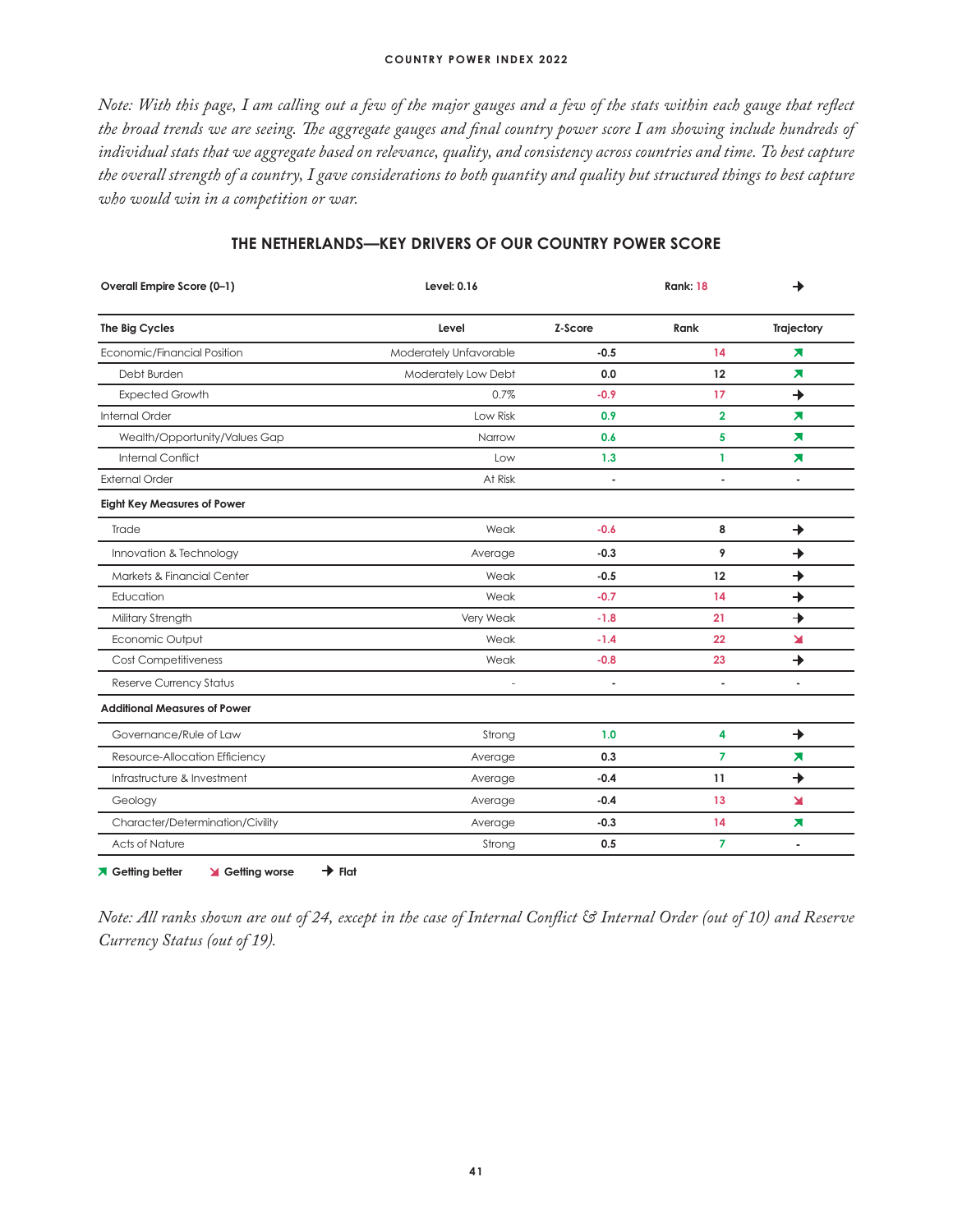#### **THE POWERS AND PROSPECTS OF SPAIN**

#### **This is our computer generated reading for Spain as of April 2022.**

Based on the latest readings of key indicators, **Spain is not a meaningful global power (in the bottom third of countries we rank) and is on a flat trajectory. As shown in the table below, the key weaknesses of Spain that put it in this position are its unfavorable economic/financial position, its relatively poor allocation of labor and capital, its people's lower than average work ethic and low self-sufficiency, and its relatively small economy**. The eight major measures of power are somewhat weak today and are, in aggregate, moving sideways.

The table below shows our aggregate country power gauge and the major drivers, as well as the rank of each measure of power across 24 major countries today and the trajectory over the past 20 years.

To understand a country, we start by looking at **the big cycles**, as well as **measures of power** that both reflect and drive the rise and fall of a country. While we refer to these factors individually, they are not separate; they interact with and reinforce one another to move a country along its cycle.

#### For Spain, **the big cycles look somewhat unfavorable**.

**Spain is in an unfavorable position in its economic and financial cycles**, with a high debt burden and very low expected real growth over the next 10 years (0.1% per year). Spain has significantly more foreign debts than foreign assets (net IIP is -74% of GDP). Non-financial debt levels are typical for major countries today (251% of GDP), though government debt levels are high (116% of GDP). Spain's debts are largely in euros, which increases Spain's debt risks, since this is not a currency that Spain directly controls. The ability to use interest rate cuts to stimulate the economy is low for the Eurozone (short rates at -0.6%), and Europe is already printing money to monetize debt.

**Internal disorder is a moderate risk.** Wealth, income, and values gaps are typical (relative to countries of similar per capita income levels). Regarding inequality—the top 1% and top 10% in Spain capture 13% and 35% of income (both the 19th highest share across major countries). Our internal conflict gauge is average. This gauge measures actual conflict events (e.g., protests), political conflict (e.g., partisanship), and general discontent (based on surveys).

#### **Looking in more detail at the eight key measures of power, we would call out its relatively small economy.** A small share (2%) of global economic activity (adjusted for differences in prices across countries) is in Spain.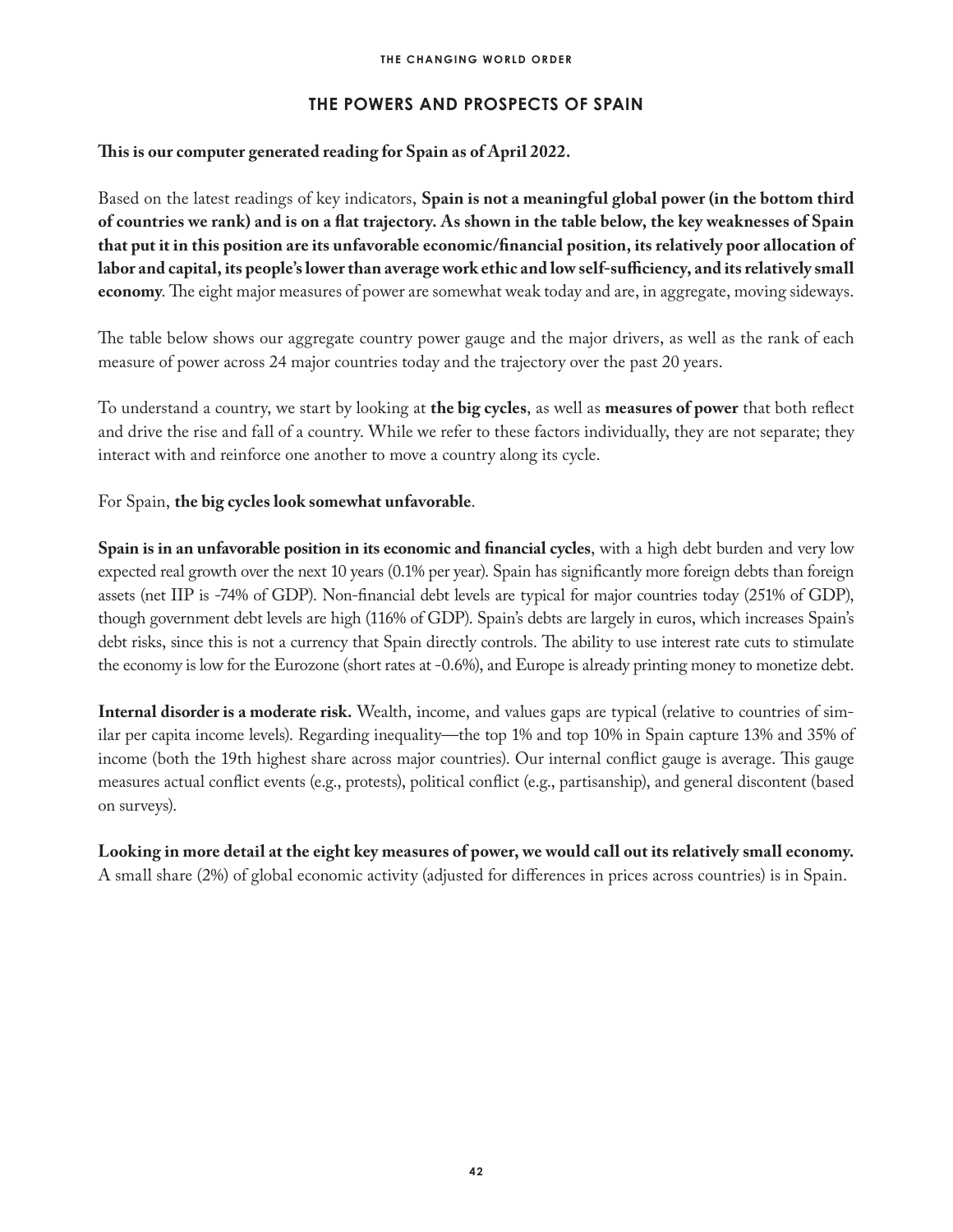*Note: With this page, I am calling out a few of the major gauges and a few of the stats within each gauge that reflect the broad trends we are seeing. The aggregate gauges and final country power score I am showing include hundreds of individual stats that we aggregate based on relevance, quality, and consistency across countries and time. To best capture the overall strength of a country, I gave considerations to both quantity and quality but structured things to best capture who would win in a competition or war.*

| Overall Empire Score (0-1)          | Level: 0.16      |                          | <b>Rank: 19</b> |                          |
|-------------------------------------|------------------|--------------------------|-----------------|--------------------------|
| The Big Cycles                      | Level            | Z-Score                  | Rank            | Trajectory               |
| Economic/Financial Position         | Unfavorable      | $-1.3$                   | 22              | $\blacktriangleright$    |
| Debt Burden                         | <b>High Debt</b> | $-1.1$                   | 22              | $\overline{\mathbf{M}}$  |
| <b>Expected Growth</b>              | 0.1%             | $-1.1$                   | 21              | ×                        |
| <b>Internal Order</b>               | Moderate Risk    | 0.0                      | $\overline{7}$  | $\rightarrow$            |
| Wealth/Opportunity/Values Gap       | Typical          | 0.4                      | 6               | →                        |
| Internal Conflict                   | Average          | $-0.4$                   | 8               | М                        |
| <b>External Order</b>               | At Risk          | $\overline{\phantom{a}}$ | ÷               | $\overline{\phantom{a}}$ |
| <b>Eight Key Measures of Power</b>  |                  |                          |                 |                          |
| Markets & Financial Center          | Weak             | $-0.7$                   | 15              | $\blacktriangleright$    |
| Education                           | Weak             | $-0.9$                   | 15              | $\rightarrow$            |
| Military Strength                   | Weak             | $-0.9$                   | 16              | $\rightarrow$            |
| Trade                               | Weak             | $-0.9$                   | 16              | $\rightarrow$            |
| Innovation & Technology             | Weak             | $-1.0$                   | 16              | М                        |
| Economic Output                     | Weak             | $-1.0$                   | 16              | $\blacktriangleright$    |
| <b>Cost Competitiveness</b>         | Weak             | $-0.6$                   | 17              | $\rightarrow$            |
| Reserve Currency Status             | ×.               | $\overline{a}$           |                 | $\overline{\phantom{a}}$ |
| <b>Additional Measures of Power</b> |                  |                          |                 |                          |
| Infrastructure & Investment         | Weak             | $-0.6$                   | 14              | $\blacktriangleright$    |
| Governance/Rule of Law              | Weak             | $-0.7$                   | 14              | М                        |
| Geology                             | Average          | $-0.5$                   | 15              | $\blacktriangleright$    |
| Character/Determination/Civility    | Weak             | $-0.9$                   | 20              | $\rightarrow$            |
| Resource-Allocation Efficiency      | Weak             | $-1.5$                   | 21              | М                        |
| <b>Acts of Nature</b>               | Weak             | $-0.6$                   | 16              | ٠                        |

#### **SPAIN—KEY DRIVERS OF OUR COUNTRY POWER SCORE**

 **A** Getting better **M** Getting worse **→** Flat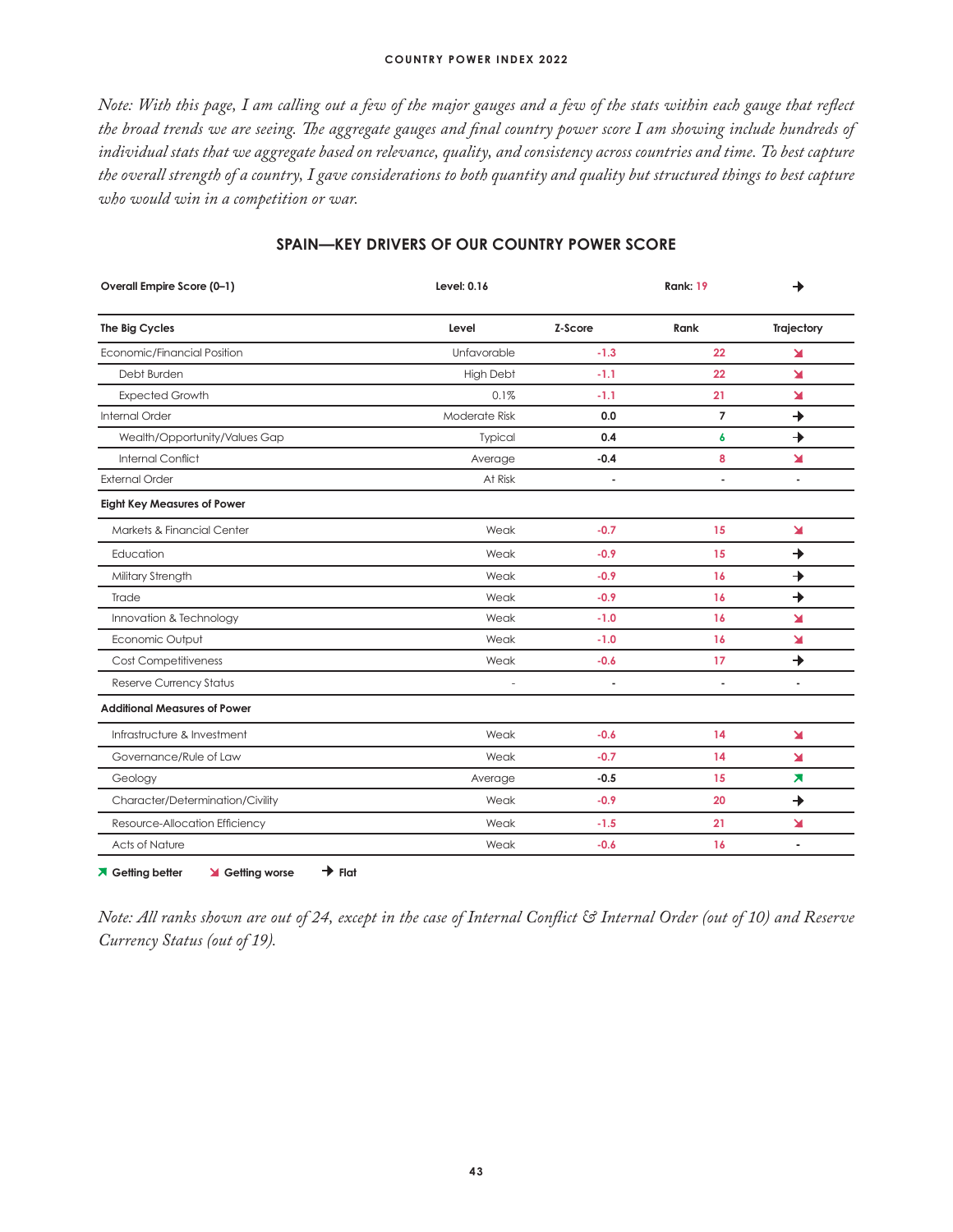#### **THE POWERS AND PROSPECTS OF INDONESIA**

#### **This is our computer generated reading for Indonesia as of April 2022.**

Based on the latest readings of key indicators, **Indonesia is not a meaningful global power (in the bottom third of countries we rank), though it is in ascent. As shown in the table below, the key strengths of Indonesia are its strong economic and financial position and its cost-competitive labor (on a quality-adjusted basis). Its weaknesses are its weak relative position in education, its bad reading on innovation and technology, its corruption and inconsistent rule of law, its relative unimportance as a global financial center, and its relative unimportance to global trade**. The eight major measures of power are somewhat weak today but are, in aggregate, rising. In particular, Indonesia's competitiveness, its innovation and technology, and its relative position in education are increasing.

The table below shows our aggregate country power gauge and the major drivers, as well as the rank of each measure of power across 24 major countries today and the trajectory over the past 20 years.

To understand a country, we start by looking at **the big cycles**, as well as **measures of power** that both reflect and drive the rise and fall of a country. While we refer to these factors individually, they are not separate; they interact with and reinforce one another to move a country along its cycle.

For Indonesia, **the big cycles look somewhat favorable, though we have a limited read**.

**Indonesia is in a highly favorable position in its economic and financial cycles**, with a low debt burden and relatively high expected real growth over the next 10 years (5.9% per year). Indonesia has slightly more foreign debts than foreign assets (net IIP is -24% of GDP). Non-financial debt levels are very low (63% of GDP), and government debt levels are low (29% of GDP). A significant share (21%) of Indonesia's debt is denominated in foreign currencies, which increases its debt risks.

At this time, we do not have a read on internal disorder for Indonesia because we do not have an internal conflict gauge. Wealth, income, and values gaps are relatively large (relative to countries of similar per capita income levels). Regarding inequality—the top 1% and top 10% in Indonesia capture 18% and 47% of income (respectively the 9th and 7th highest share across major countries).

**Looking in more detail at the eight key measures of power—Indonesia has the second cheapest labor among major countries.** Adjusted for worker quality, labor is significantly cheaper than the global average.

**We net this against its weak relative position in education, its bad reading on innovation and technology, and its relative unimportance as a global financial center, among other weaknesses laid out in the table.** With education—Indonesia has a small share of the world's bachelor's degrees (2%). On years of education, Indonesia is poor—students have on average 8 years of education versus 11.5 in the average major country. PISA scores, which measure the proficiency of 15-year-old students across countries, are bad—382 versus 483 in the average major country. With innovation and technology—a small share (less than 1%) of global patent applications, a small share (less than 1%) of global R&D spending, and a small share (less than 1%) of global researchers are in Indonesia. Indonesia's equity markets are a small share of the world total (less than 1% of total market cap and less than 1% of volume), and a small share of global transactions happen in IDR (less than 1%).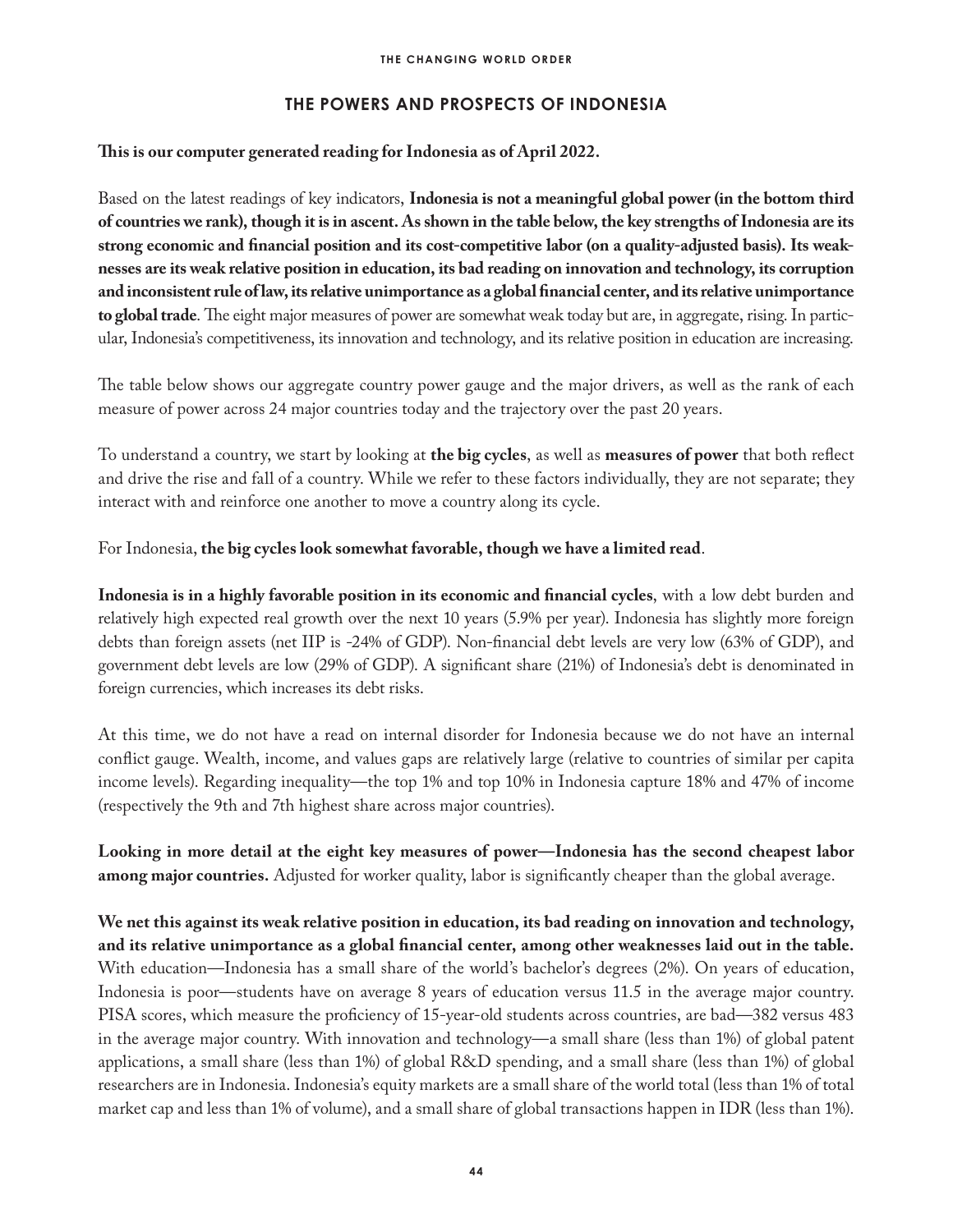*Note: With this page, I am calling out a few of the major gauges and a few of the stats within each gauge that reflect the broad trends we are seeing. The aggregate gauges and final country power score I am showing include hundreds of individual stats that we aggregate based on relevance, quality, and consistency across countries and time. To best capture the overall strength of a country, I gave considerations to both quantity and quality but structured things to best capture who would win in a competition or war.*

| Overall Empire Score (0-1)          | Level: 0.15             |                | <b>Rank: 20</b> | Χ                       |
|-------------------------------------|-------------------------|----------------|-----------------|-------------------------|
| The Big Cycles                      | Level                   | Z-Score        | Rank            | <b>Trajectory</b>       |
| Economic/Financial Position         | <b>Highly Favorable</b> | 1              | 3               | →                       |
| Debt Burden                         | Low Debt                | 0.6            | 5               | $\blacktriangleright$   |
| <b>Expected Growth</b>              | 5.9%                    | 0.9            | $\overline{2}$  | М                       |
| <b>Internal Order</b>               | ä,                      | $\overline{a}$ |                 | $\blacksquare$          |
| Wealth/Opportunity/Values Gap       | <b>Relatively Large</b> | 0.1            | 10              | $\overline{\mathbf{M}}$ |
| <b>Internal Conflict</b>            |                         | $\overline{a}$ | $\overline{a}$  | ÷                       |
| <b>External Order</b>               | At Risk                 | ä,             | $\overline{a}$  | ÷,                      |
| <b>Eight Key Measures of Power</b>  |                         |                |                 |                         |
| <b>Cost Competitiveness</b>         | Very Strong             | 2.0            | $\overline{2}$  | $\blacktriangleright$   |
| Reserve Currency Status             | Weak                    | $-0.7$         | 9               | ÷                       |
| Economic Output                     | Weak                    | $-0.8$         | 14              | $\rightarrow$           |
| Military Strength                   | Weak                    | $-0.8$         | 15              | $\rightarrow$           |
| Innovation & Technology             | Weak                    | $-1.2$         | 20              | $\blacktriangleright$   |
| Trade                               | Weak                    | $-1.2$         | 22              | $\rightarrow$           |
| Markets & Financial Center          | Weak                    | $-1.1$         | 23              | $\rightarrow$           |
| Education                           | Very Weak               | $-1.9$         | 24              | $\blacktriangleright$   |
| <b>Additional Measures of Power</b> |                         |                |                 |                         |
| Character/Determination/Civility    | Strong                  | 1.3            | 4               | $\rightarrow$           |
| Resource-Allocation Efficiency      | Strong                  | 1.0            | 4               | $\blacktriangleright$   |
| Geology                             | Average                 | 0.4            | $\overline{7}$  | $\blacktriangleright$   |
| Infrastructure & Investment         | Weak                    | $-0.6$         | 13              | $\blacktriangleright$   |
| Governance/Rule of Law              | Weak                    | $-1.3$         | 17              | $\rightarrow$           |
| <b>Acts of Nature</b>               | Very Weak               | $-2.1$         | 22              | ٠                       |

#### **INDONESIA—KEY DRIVERS OF OUR COUNTRY POWER SCORE**

 **A** Getting better **M** Getting worse **→** Flat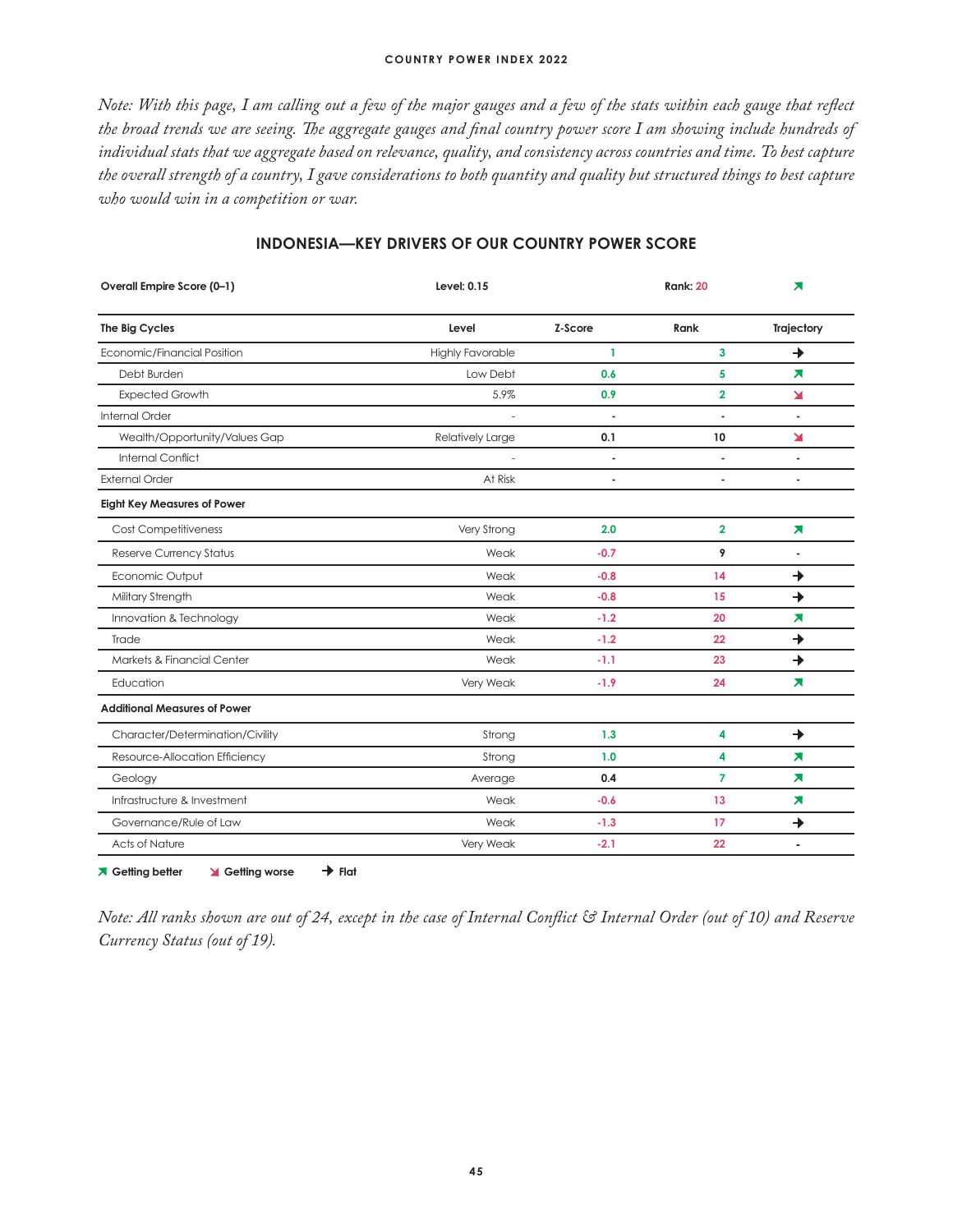#### **THE POWERS AND PROSPECTS OF SAUDI ARABIA**

#### **This is our computer generated reading for Saudi Arabia as of April 2022.**

Based on the latest readings of key indicators, S**audi Arabia is not a meaningful global power (in the bottom third of countries we rank) on a flat trajectory. As shown in the table below, the key strength of Saudi Arabia is its strong economic and financial position. Its weaknesses are its weak relative position in education, its bad reading on innovation and technology, its relative unimportance as a global financial center, and its relative unimportance to global trade**. The eight major measures of power are somewhat weak today and are, in aggregate, moving sideways.

The table below shows our aggregate country power gauge and the major drivers, as well as the rank of each measure of power across 24 major countries today and the trajectory over the past 20 years.

To understand a country, we start by looking at **the big cycles**, as well as **measures of power** that both reflect and drive the rise and fall of a country. While we refer to these factors individually, they are not separate; they interact with and reinforce one another to move a country along its cycle.

For Saudi Arabia, **the big cycles look somewhat favorable, though we have a limited read**.

**Saudi Arabia is in a highly favorable position in its economic and financial cycles**, with a low debt burden. Saudi Arabia has significantly more foreign assets than foreign debts (net IIP is 76% of GDP). Non-financial debt levels are low (97% of GDP), and government debt levels are low (32% of GDP). The bulk (86%) of these debts are in its own currency, which mitigates its debt risks.

At this time, we do not have a read on internal disorder for Saudi Arabia because we do not have an internal conflict gauge. Wealth, income, and values gaps are large (relative to countries of similar per capita income levels). Regarding inequality—the top 1% and top 10% in Saudi Arabia capture 21% and 54% of income (respectively the 5th and 6th highest share across major countries).

**Looking in more detail at the eight key measures of power, we would call out its weak relative position in education, its bad reading on innovation and technology, and its relative unimportance as a global financial center, among other weaknesses laid out in the table.** With education—Saudi Arabia has a small share of the world's bachelor's degrees (less than 1%). On years of education, Saudi Arabia is around average—students have on average 9.6 years of education versus 11.5 in the average major country. With innovation and technology—a small share (less than 1%) of global patent applications, a small share (less than 1%) of global R&D spending, and a small share (less than 1%) of global researchers are in Saudi Arabia. Saudi Arabia's equity markets are a small share of the world total (less than 1% of total market cap and less than 1% of volume), and a small share of global transactions happen in SAR (less than 1%).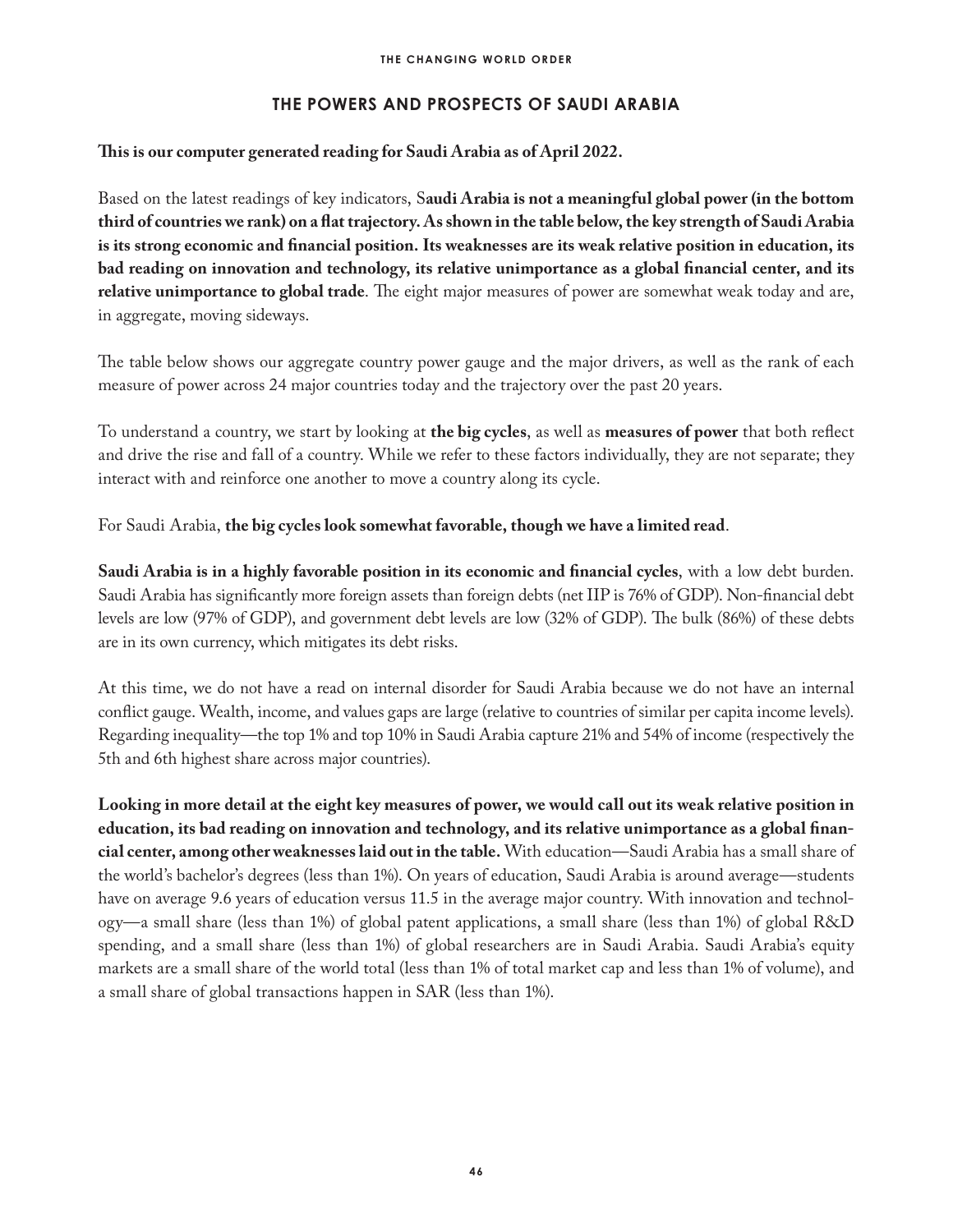*Note: With this page, I am calling out a few of the major gauges and a few of the stats within each gauge that reflect the broad trends we are seeing. We exclude a number of gauges for Saudi Arabia due to missing data. The aggregate gauges and final country power score I am showing include hundreds of individual stats that we aggregate based on relevance, quality, and consistency across countries and time. To best capture the overall strength of a country, I gave considerations to both quantity and quality but structured things to best capture who would win in a competition or war.*

| Overall Empire Score (0-1)          | Level: 0.14              | <b>Rank: 21</b>          |                          |                          |  |  |
|-------------------------------------|--------------------------|--------------------------|--------------------------|--------------------------|--|--|
| The Big Cycles                      | Level                    | Z-Score                  | Rank                     | Trajectory               |  |  |
| Economic/Financial Position         | <b>Highly Favorable</b>  | 1.9                      | 1                        | ÷                        |  |  |
| Debt Burden                         | Low Debt                 | 1.9                      | 1                        | $\overline{\phantom{a}}$ |  |  |
| <b>Expected Growth</b>              | $\overline{\phantom{a}}$ | $\blacksquare$           | $\blacksquare$           | $\overline{\phantom{a}}$ |  |  |
| Internal Order                      |                          | ٠                        |                          | ٠                        |  |  |
| Wealth/Opportunity/Values Gap       | Large                    | $-3.0$                   | 24                       |                          |  |  |
| Internal Conflict                   | ÷.                       | $\blacksquare$           | $\blacksquare$           |                          |  |  |
| <b>External Order</b>               | At Risk                  | $\blacksquare$           | ٠                        |                          |  |  |
| <b>Eight Key Measures of Power</b>  |                          |                          |                          |                          |  |  |
| Military Strength                   | Weak                     | $-0.6$                   | 11                       | Χ                        |  |  |
| Reserve Currency Status             | Weak                     | $-0.7$                   | 12                       |                          |  |  |
| Economic Output                     | Weak                     | $-1.2$                   | 18                       | $\blacktriangleright$    |  |  |
| Education                           | Weak                     | $-1.4$                   | 19                       | $\blacktriangleright$    |  |  |
| Trade                               | Weak                     | $-1.2$                   | 21                       | $\rightarrow$            |  |  |
| Markets & Financial Center          | Weak                     | $-1.1$                   | 22                       | $\blacktriangleright$    |  |  |
| Innovation & Technology             | Weak                     | $-1.4$                   | 24                       | $\blacktriangleright$    |  |  |
| <b>Cost Competitiveness</b>         | $\sim$                   | ÷,                       | $\overline{\phantom{a}}$ | $\blacksquare$           |  |  |
| <b>Additional Measures of Power</b> |                          |                          |                          |                          |  |  |
| Geology                             | Average                  | 0.3                      | 8                        |                          |  |  |
| Infrastructure & Investment         | Weak                     | $-0.6$<br>15             |                          | $\blacktriangleright$    |  |  |
| Resource-Allocation Efficiency      | Weak                     | $-0.7$                   | 23                       | $\blacktriangleright$    |  |  |
| Governance/Rule of Law              | $\sim$                   | ÷,                       | $\blacksquare$           | ä,                       |  |  |
| Character/Determination/Civility    | ÷.                       | $\overline{\phantom{a}}$ |                          | $\overline{\phantom{a}}$ |  |  |
| <b>Acts of Nature</b>               | Very Weak                | $-1.9$                   | 19<br>$\blacksquare$     |                          |  |  |

#### **SAUDI ARABIA—KEY DRIVERS OF OUR COUNTRY POWER SCORE**

 **A** Getting better ▲ Getting worse → Flat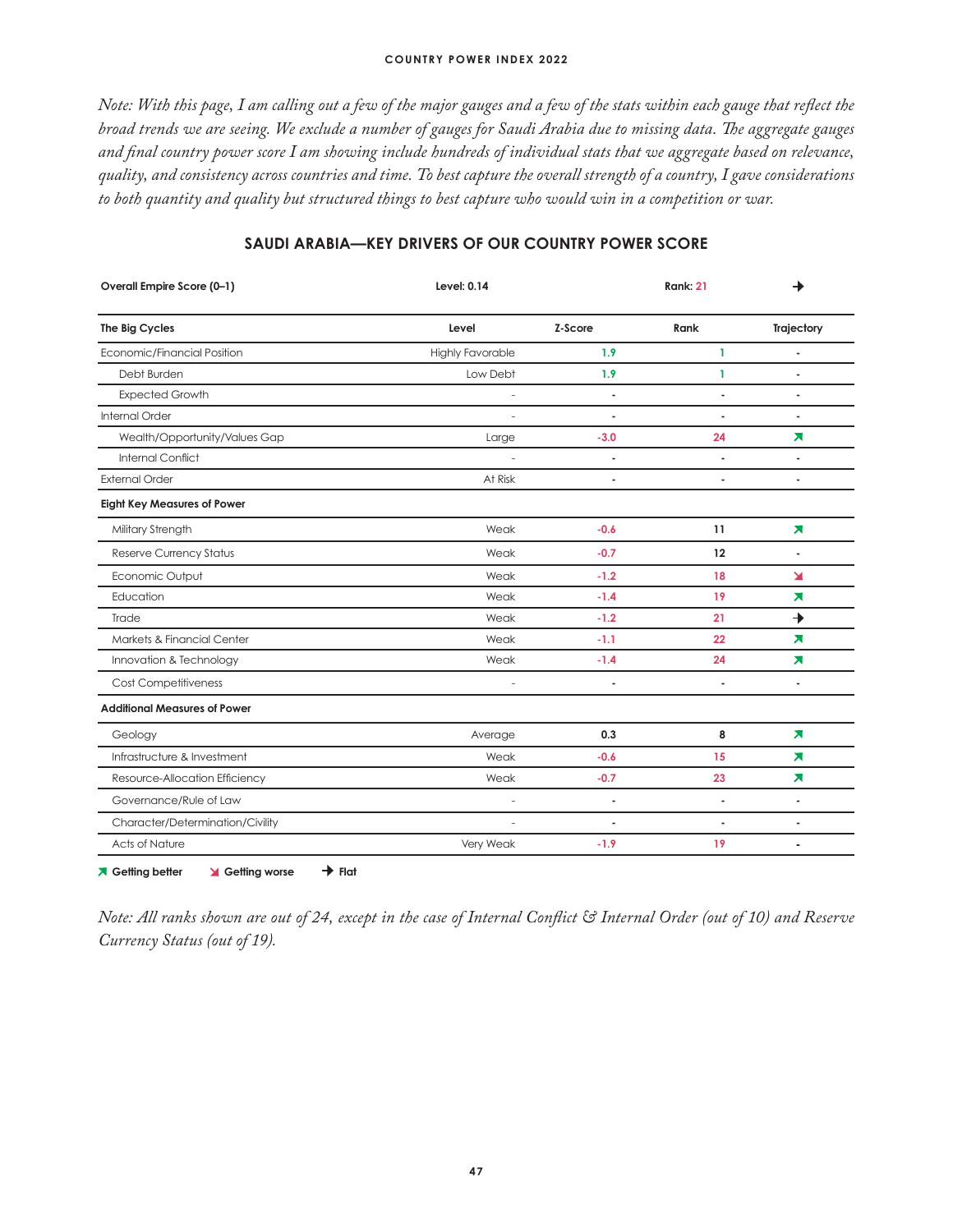#### **THE POWERS AND PROSPECTS OF MEXICO**

#### **This is our computer generated reading for Mexico as of April 2022.**

Based on the latest readings of key indicators, **Mexico is not a meaningful global power (in the bottom third of countries we rank) and is on a flat trajectory. As shown in the table below, the key weaknesses of Mexico that put it in this position are its weak relative position in education, its bad reading on innovation and technology, its relatively weak military, and its corruption and inconsistent rule of law**. The eight major measures of power are somewhat weak today and are, in aggregate, moving sideways.

The table below shows our aggregate country power gauge and the major drivers, as well as the rank of each measure of power across 24 major countries today and the trajectory over the past 20 years.

To understand a country, we start by looking at **the big cycles**, as well as **measures of power** that both reflect and drive the rise and fall of a country. While we refer to these factors individually, they are not separate; they interact with and reinforce one another to move a country along its cycle.

For Mexico, **the big cycles look somewhat favorable, though we have a limited read**.

**Mexico is in a somewhat favorable position in its economic and financial cycles**, with a low debt burden and modest expected real growth over the next 10 years (3.4% per year). Mexico has modestly more foreign debts than foreign assets (net IIP is -44% of GDP). Non-financial debt levels are low (87% of GDP), and government debt levels are low (37% of GDP). A significant share (23%) of Mexico's debt is denominated in foreign currencies, which increases its debt risks.

At this time, we do not have a read on internal disorder for Mexico because we do not have an internal conflict gauge. Wealth, income, and values gaps are large (relative to countries of similar per capita income levels). Regarding inequality—the top 1% and top 10% in Mexico capture 27% and 57% of income (respectively the 1st and 3rd highest share across major countries).

**Looking in more detail at the eight key measures of power, we would call out its weak relative position in education, its bad reading on innovation and technology, and its relatively weak military.** With education—Mexico has a moderate share of the world's bachelor's degrees (4%). On years of education, Mexico is poor—students have on average 9.1 years of education versus 11.5 in the average major country. PISA scores, which measure the proficiency of 15-year-old students across countries, are poor—416 versus 483 in the average major country. With innovation and technology—a small share (less than 1%) of global patent applications, a small share (less than 1%) of global R&D spending, and a small share (less than 1%) of global researchers are in Mexico. A small share (less than 1%) of global military spending is by Mexico, and it has a small share (2%) of the world's military personnel.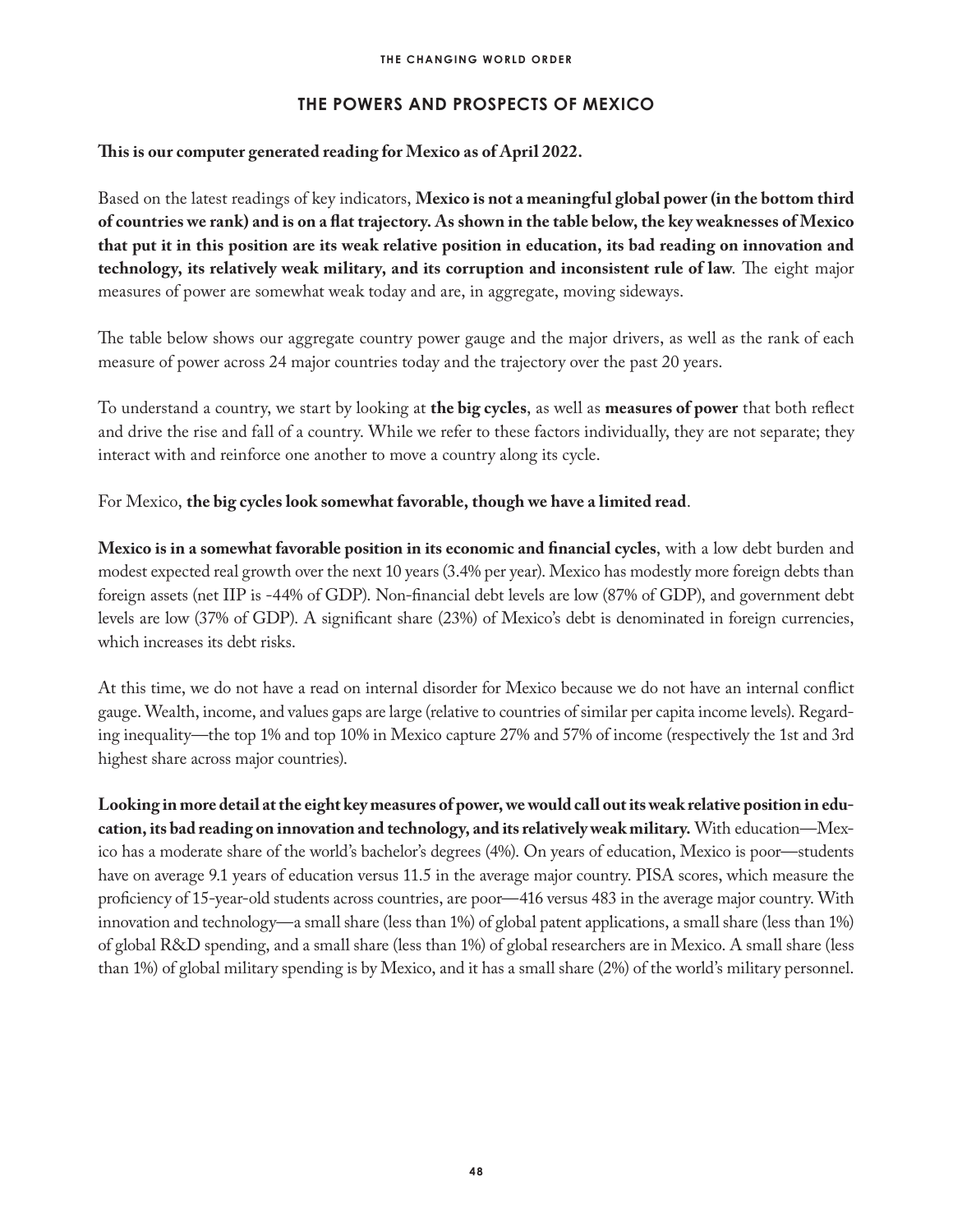*Note: With this page, I am calling out a few of the major gauges and a few of the stats within each gauge that reflect the broad trends we are seeing. The aggregate gauges and final country power score I am showing include hundreds of individual stats that we aggregate based on relevance, quality, and consistency across countries and time. To best capture the overall strength of a country, I gave considerations to both quantity and quality but structured things to best capture who would win in a competition or war.*

| Overall Empire Score (0-1)          | Level: 0.13        | <b>Rank: 22</b>          |                |                       |  |  |  |
|-------------------------------------|--------------------|--------------------------|----------------|-----------------------|--|--|--|
| The Big Cycles                      | Level              | Z-Score                  | Rank           | Trajectory            |  |  |  |
| Economic/Financial Position         | Somewhat Favorable | 0.3                      | 6              | М                     |  |  |  |
| Debt Burden                         | Low Debt           | 0.3                      | 9              | $\rightarrow$         |  |  |  |
| <b>Expected Growth</b>              | 3.4%               | 0.1                      | 5              |                       |  |  |  |
| Internal Order                      | ä,                 | $\overline{a}$           |                |                       |  |  |  |
| Wealth/Opportunity/Values Gap       | Large              | $-1.8$                   | 20             |                       |  |  |  |
| <b>Internal Conflict</b>            |                    | ÷,                       | ÷              |                       |  |  |  |
| <b>External Order</b>               | At Risk            | $\overline{\phantom{a}}$ | $\blacksquare$ | ٠                     |  |  |  |
| <b>Eight Key Measures of Power</b>  |                    |                          |                |                       |  |  |  |
| Cost Competitiveness                | Strong             | 0.8                      | 5              | Χ                     |  |  |  |
| Economic Output                     | Weak               | $-0.8$                   | 13             | $\rightarrow$         |  |  |  |
| Trade                               | Weak               | $-0.9$                   | 15             | $\blacktriangleright$ |  |  |  |
| Reserve Currency Status             | Weak               | $-0.7$                   | 16             | $\blacksquare$        |  |  |  |
| Markets & Financial Center          | Weak               | $-1.0$                   | 18             | М                     |  |  |  |
| Education                           | Weak               | $-1.3$                   | 18             | $\rightarrow$         |  |  |  |
| Military Strength                   | Very Weak          | $-2.1$                   | 22             | ÷,                    |  |  |  |
| Innovation & Technology             | Weak               | $-1.3$                   | 23             |                       |  |  |  |
| <b>Additional Measures of Power</b> |                    |                          |                |                       |  |  |  |
| Character/Determination/Civility    | Strong             | 1.3                      | 5              |                       |  |  |  |
| Geology                             | Average            | $-0.3$                   | 12             |                       |  |  |  |
| Resource-Allocation Efficiency      | Average            | $-0.3$                   | м              |                       |  |  |  |
| Infrastructure & Investment         | Weak               | $-1.0$                   | 20             |                       |  |  |  |
| Governance/Rule of Law              | Very Weak          | $-2.3$                   | 23             |                       |  |  |  |
| <b>Acts of Nature</b>               | Weak               | $-1.1$                   | 18<br>٠        |                       |  |  |  |

#### **MEXICO—KEY DRIVERS OF OUR COUNTRY POWER SCORE**

**A** Getting better **M** Getting worse  $\rightarrow$  Flat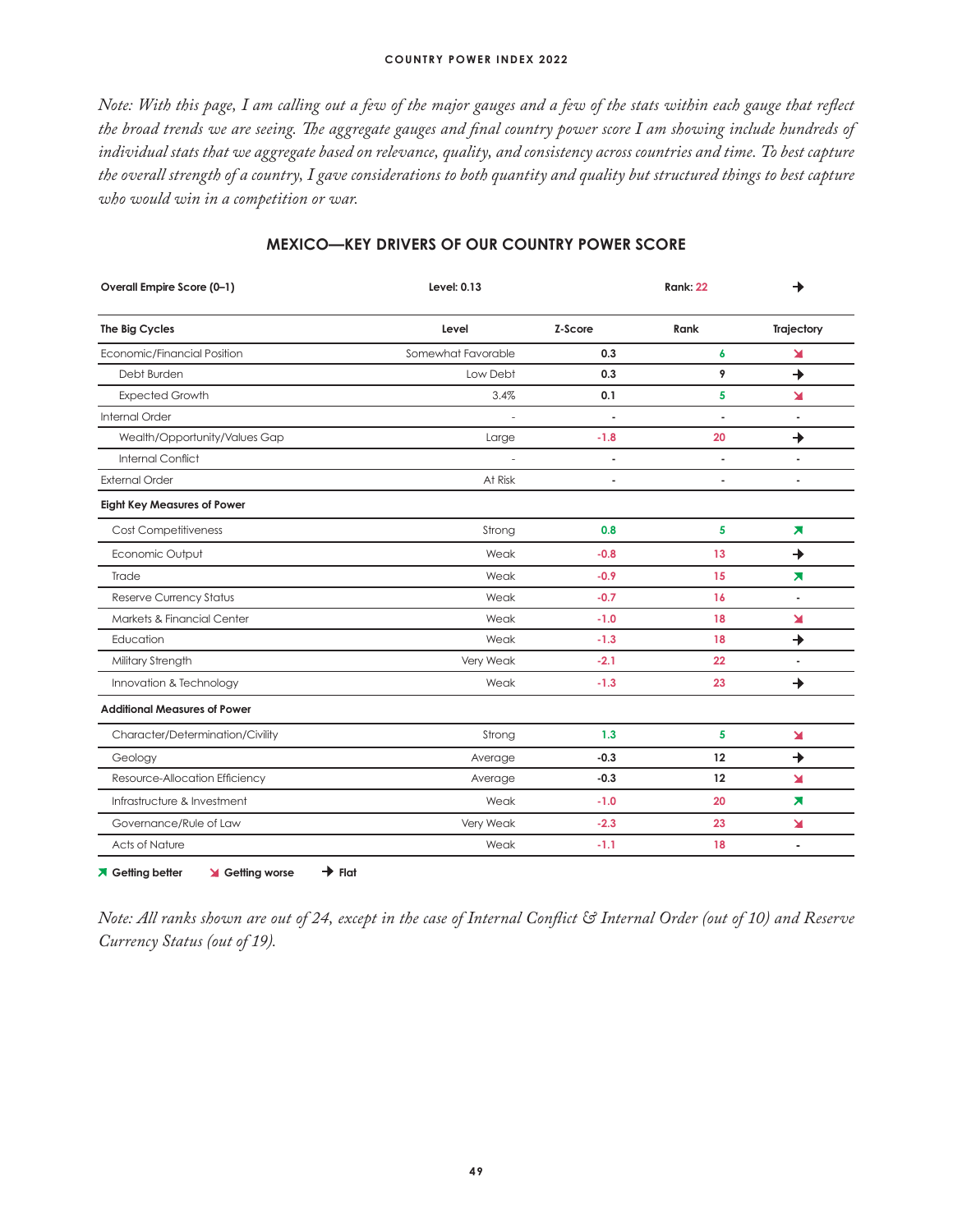#### **THE POWERS AND PROSPECTS OF SOUTH AFRICA**

#### **This is our computer generated reading for South Africa as of April 2022.**

Based on the latest readings of key indicators, **South Africa is not a meaningful global power (in the bottom third of countries we rank) and is on a flat trajectory. As shown in the table below, the key weaknesses of South Africa that put it in this position are its weak relative position in education, its bad reading on innovation and technology, its relatively weak military, its relatively small economy, its relative unimportance to global trade, its corruption and inconsistent rule of law, and its poor infrastructure and low investment**. The eight major measures of power are somewhat weak today and are, in aggregate, moving sideways.

The table below shows our aggregate country power gauge and the major drivers, as well as the rank of each measure of power across 24 major countries today and the trajectory over the past 20 years.

To understand a country, we start by looking at **the big cycles**, as well as **measures of power** that both reflect and drive the rise and fall of a country. While we refer to these factors individually, they are not separate; they interact with and reinforce one another to move a country along its cycle.

For South Africa, **the big cycles look mixed**.

**South Africa is in a somewhat favorable position in its economic and financial cycles**, with a moderately low debt burden and modest expected real growth over the next 10 years (3.3% per year). South Africa has modestly more foreign assets than foreign debts (net IIP is 26% of GDP). Non-financial debt levels are low (142% of GDP), though government debt levels are typical for major countries today (59% of GDP). The bulk (87%) of these debts are in its own currency, which mitigates its debt risks.

At this time, we do not have a read on internal disorder for South Africa because we do not have an internal conflict gauge. Wealth, income, and values gaps are large (relative to countries of similar per capita income levels). Regarding inequality—the top 1% and top 10% in South Africa capture 20% and 66% of income (respectively the 6th and 1st highest share across major countries).

**Looking in more detail at the eight key measures of power, we would call out its weak relative position in education, its bad reading on innovation and technology, and its relatively weak military, among other weaknesses laid out in the table.** With education—South Africa has a small share of the world's bachelor's degrees (less than 1%). On years of education, South Africa is poor—students have on average 7.9 years of education versus 11.5 in the average major country. With innovation and technology—a small share (less than 1%) of global patent applications, a small share (less than 1%) of global R&D spending, and a small share (less than 1%) of global researchers are in South Africa. A small share (less than 1%) of global military spending is by South Africa, and it has a small share (less than 1%) of the world's military personnel.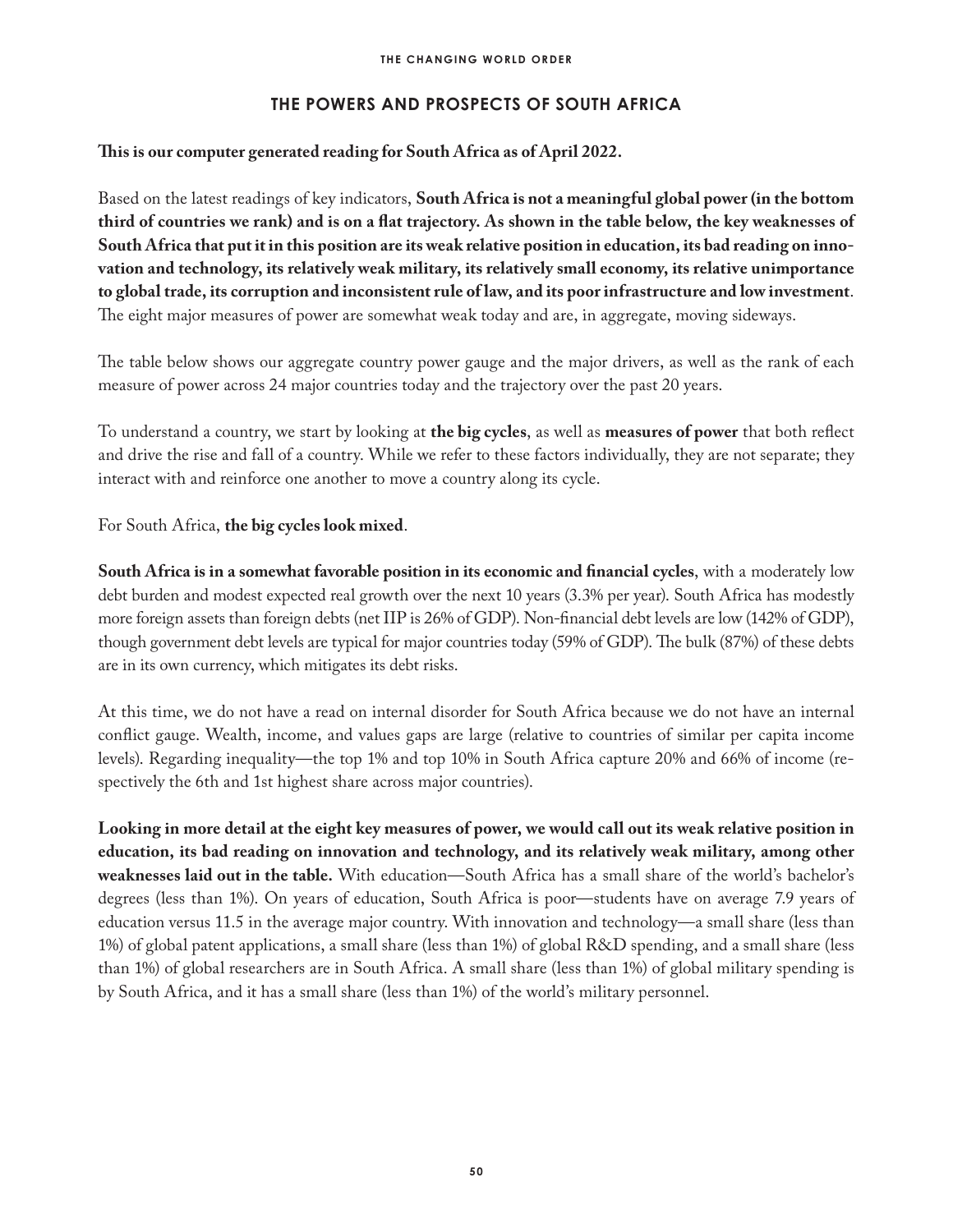*Note: With this page, I am calling out a few of the major gauges and a few of the stats within each gauge that reflect the broad trends we are seeing. The aggregate gauges and final country power score I am showing include hundreds of individual stats that we aggregate based on relevance, quality, and consistency across countries and time. To best capture the overall strength of a country, I gave considerations to both quantity and quality but structured things to best capture who would win in a competition or war.*

| Overall Empire Score (0-1)          | <b>Level: 0.09</b>  | <b>Rank: 23</b> |                                  |                         |  |  |  |
|-------------------------------------|---------------------|-----------------|----------------------------------|-------------------------|--|--|--|
| The Big Cycles                      | Level               | Z-Score         | Rank                             | Trajectory              |  |  |  |
| Economic/Financial Position         | Somewhat Favorable  | 0.2             | 8                                | м                       |  |  |  |
| Debt Burden                         | Moderately Low Debt | 0.3             | 10                               | $\rightarrow$           |  |  |  |
| <b>Expected Growth</b>              | 3.2%                | 0.0             | 6                                | М                       |  |  |  |
| Internal Order                      |                     | ٠               |                                  | ٠                       |  |  |  |
| Wealth/Opportunity/Values Gap       | Large               | $-2.8$          | 23                               | $\rightarrow$           |  |  |  |
| Internal Conflict                   | ÷,                  | $\blacksquare$  |                                  |                         |  |  |  |
| <b>External Order</b>               | At Risk             | $\overline{a}$  | $\overline{a}$<br>$\blacksquare$ |                         |  |  |  |
| <b>Eight Key Measures of Power</b>  |                     |                 |                                  |                         |  |  |  |
| <b>Cost Competitiveness</b>         | Strong              | 0.8             | 6                                | $\blacktriangleright$   |  |  |  |
| <b>Reserve Currency Status</b>      | Weak                | $-0.7$          | 11                               | ä,                      |  |  |  |
| Economic Output                     | Weak                | $-1.2$          | 20                               | $\rightarrow$           |  |  |  |
| Military Strength                   | Weak                | $-1.3$          | 20                               |                         |  |  |  |
| Markets & Financial Center          | Weak                | $-1.0$          | 21                               | $\overline{\mathbf{M}}$ |  |  |  |
| Innovation & Technology             | Weak                | $-1.2$          | 22                               | М                       |  |  |  |
| Trade                               | Weak                | $-1.3$          | 23                               | $\rightarrow$           |  |  |  |
| Education                           | Very Weak           | $-1.8$          | 23                               |                         |  |  |  |
| <b>Additional Measures of Power</b> |                     |                 |                                  |                         |  |  |  |
| Geology                             | Average             | $-0.2$          | 10                               |                         |  |  |  |
| Character/Determination/Civility    | Weak                | $-0.5$          | 17                               |                         |  |  |  |
| Resource-Allocation Efficiency      | Weak                | $-0.6$          | $\blacktriangleright$            |                         |  |  |  |
| Governance/Rule of Law              | Weak                | $-1.5$          | 18                               |                         |  |  |  |
| Infrastructure & Investment         | Weak                | $-1.1$          | 23                               |                         |  |  |  |
| <b>Acts of Nature</b>               | Very Weak           | $-2.0$          | 20<br>ä,                         |                         |  |  |  |

#### **SOUTH AFRICA—KEY DRIVERS OF OUR COUNTRY POWER SCORE**

 **A** Getting better **M** Getting worse **→** Flat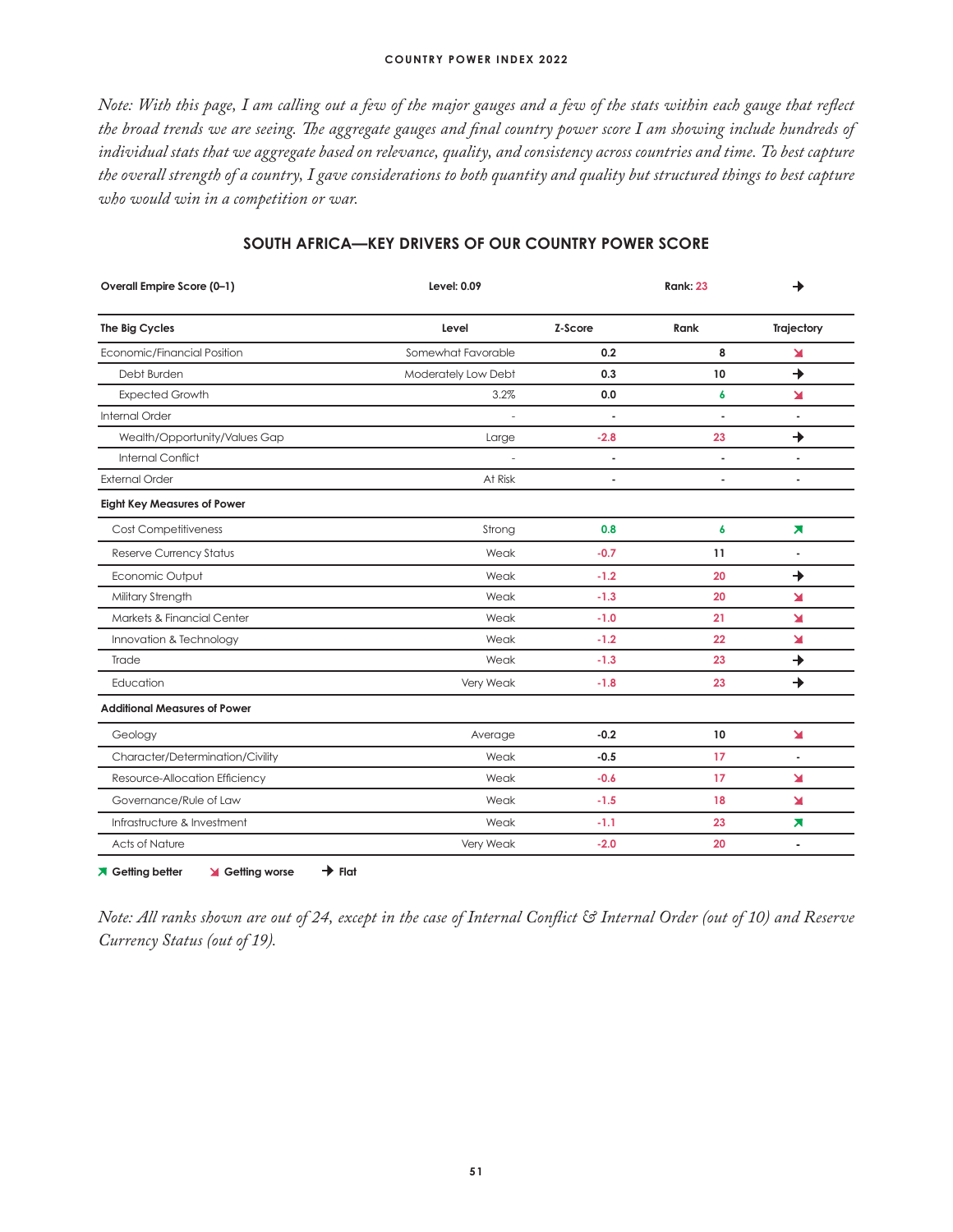#### **THE POWERS AND PROSPECTS OF ARGENTINA**

#### **This is our computer generated reading for Argentina as of April 2022.**

Based on the latest readings of key indicators, **Argentina is not a meaningful global power (in the bottom third of countries we rank) and is in gradual decline. As shown in the table below, the key weaknesses of Argentina that put it in this position are its unfavorable economic/financial position, its relative unimportance as a global financial center, its weak relative position in education, its bad reading on innovation and technology, its relatively weak military, its relatively small economy, its relative unimportance to global trade, its corruption and inconsistent rule of law, its poor infrastructure and low investment, and its relatively poor allocation of labor and capital**. The eight major measures of power are somewhat weak today and are, in aggregate, falling slowly.

The table below shows our aggregate country power gauge and the major drivers, as well as the rank of each measure of power across 24 major countries today and the trajectory over the past 20 years.

To understand a country, we start by looking at **the big cycles**, as well as **measures of power** that both reflect and drive the rise and fall of a country. While we refer to these factors individually, they are not separate; they interact with and reinforce one another to move a country along its cycle.

#### For Argentina, **the big cycles look somewhat unfavorable, though we have a limited read**.

**Argentina is in an unfavorable position in its economic and financial cycles**, with a high debt burden and relatively low expected real growth over the next 10 years (1.2% per year). Argentina has modestly more foreign assets than foreign debts (net IIP is 42% of GDP). Non-financial debt levels are low (91% of GDP), though government debt levels are typical for major countries today (73% of GDP). A significant share (29%) of Argentina's debt is denominated in foreign currencies, which increases its debt risks.

At this time, we do not have a read on internal disorder for Argentina because we do not have an internal conflict gauge. Wealth, income, and values gaps are relatively large (relative to countries of similar per capita income levels). Regarding inequality—the top 1% and top 10% in Argentina capture 16% and 41% of income (respectively the 10th and 14th highest share across major countries).

**Looking in more detail at the eight key measures of power, we would call out its relative unimportance as a global financial center, its weak relative position in education, and its bad reading on innovation and technology, among other weaknesses laid out in the table.** Argentina's equity markets are a small share of the world total (less than 1% of total market cap and less than 1% of volume), and a small share of global transactions happen in ARS (less than 1%). With education—Argentina has a small share of the world's bachelor's degrees (less than 1%). On years of education, Argentina is poor—students have on average 9.1 years of education versus 11.5 in the average major country. PISA scores, which measure the proficiency of 15-year-old students across countries, are poor—422 versus 483 in the average major country. With innovation and technology—a small share (less than 1%) of global patent applications, a small share (less than 1%) of global R&D spending, and a small share (less than 1%) of global researchers are in Argentina.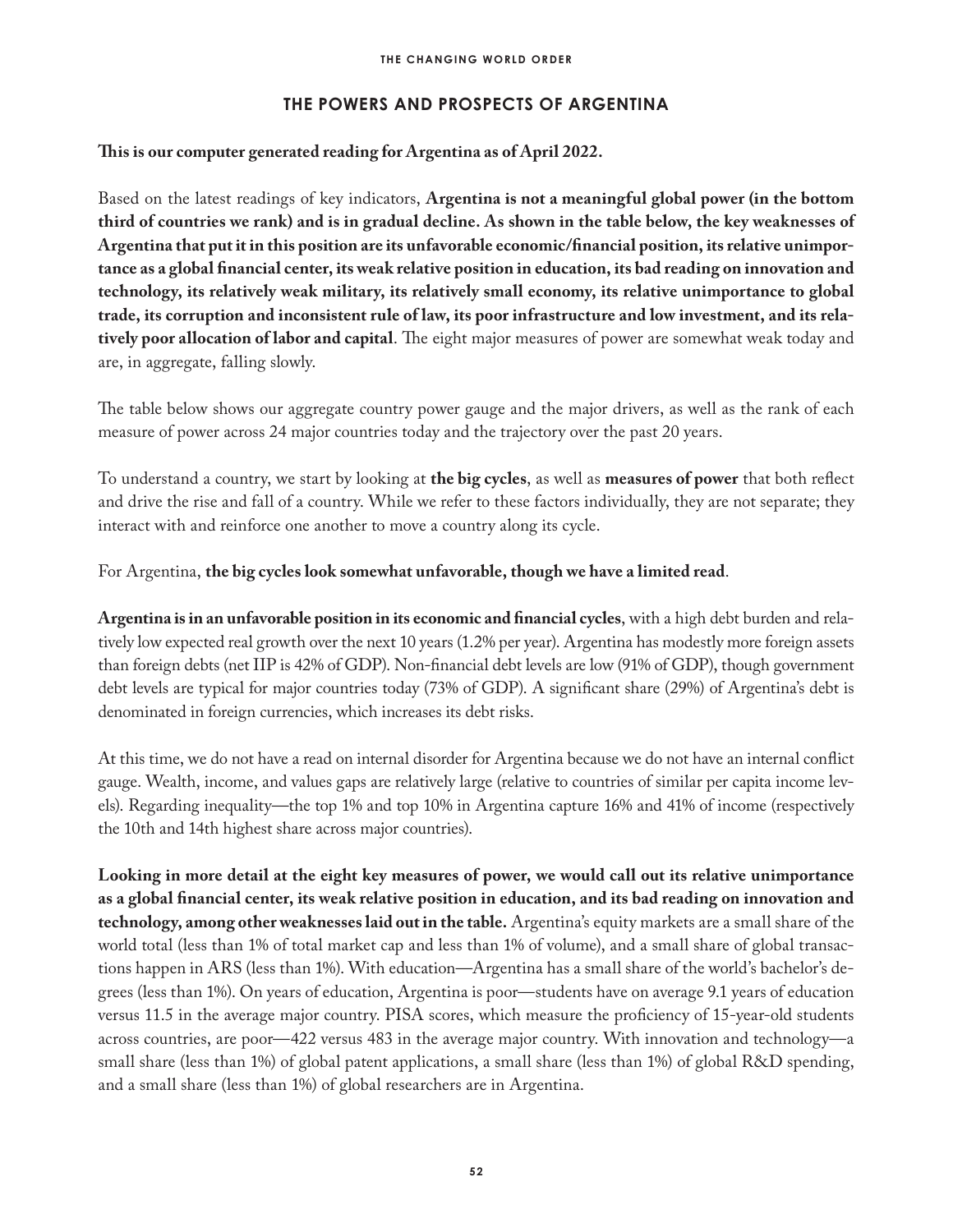*Note: With this page, I am calling out a few of the major gauges and a few of the stats within each gauge that reflect the broad trends we are seeing. The aggregate gauges and final country power score I am showing include hundreds of individual stats that we aggregate based on relevance, quality, and consistency across countries and time. To best capture the overall strength of a country, I gave considerations to both quantity and quality but structured things to best capture who would win in a competition or war.*

| Overall Empire Score (0-1)          | Level: 0.05             | <b>Rank: 24</b> | У                     |                       |  |  |
|-------------------------------------|-------------------------|-----------------|-----------------------|-----------------------|--|--|
| The Big Cycles                      | Level                   | Z-Score         | Rank                  | Trajectory            |  |  |
| Economic/Financial Position         | Unfavorable             | $-1.0$          | 18                    | м                     |  |  |
| Debt Burden                         | <b>High Debt</b>        | $-1.0$          | 21                    | Я                     |  |  |
| <b>Expected Growth</b>              | 1.2%                    | $-0.7$          | 16                    | М                     |  |  |
| <b>Internal Order</b>               |                         |                 |                       |                       |  |  |
| Wealth/Opportunity/Values Gap       | <b>Relatively Large</b> | 0.1             | 11                    | $\rightarrow$         |  |  |
| Internal Conflict                   |                         | ÷,              |                       |                       |  |  |
| <b>External Order</b>               | At Risk                 | ä,              | $\overline{a}$        |                       |  |  |
| <b>Eight Key Measures of Power</b>  |                         |                 |                       |                       |  |  |
| <b>Cost Competitiveness</b>         | Average                 | 0.4             | 9                     | $\blacktriangleright$ |  |  |
| <b>Reserve Currency Status</b>      | Weak                    | $-0.7$          | 13                    |                       |  |  |
| Economic Output                     | Weak                    | $-1.2$          | 19                    | $\rightarrow$         |  |  |
| Innovation & Technology             | Weak                    | $-1.2$          | 21                    | ⋊                     |  |  |
| Education                           | Weak                    | $-1.7$          | 22                    | $\rightarrow$         |  |  |
| Markets & Financial Center          | Weak                    | $-1.3$          | 24                    | М                     |  |  |
| Trade                               | Weak                    | $-1.3$          | 24                    | $\rightarrow$         |  |  |
| Education                           | Very Weak               | $-2.1$          | 24                    | $\rightarrow$         |  |  |
| <b>Additional Measures of Power</b> |                         |                 |                       |                       |  |  |
| Geology                             | Average                 | $-0.3$          | 11                    | $\blacktriangleright$ |  |  |
| Character/Determination/Civility    | Weak                    | $-0.7$          | 18                    |                       |  |  |
| Resource-Allocation Efficiency      | Very Weak               | $-2.4$          | $\blacktriangleright$ |                       |  |  |
| Governance/Rule of Law              | Very Weak               | $-2.3$          | 22                    | $\blacktriangleright$ |  |  |
| Infrastructure & Investment         | Weak                    | $-1.5$          | 24                    |                       |  |  |
| <b>Acts of Nature</b>               | Very Weak               | $-2.0$          | 21<br>٠               |                       |  |  |

#### **ARGENTINA—KEY DRIVERS OF OUR COUNTRY POWER SCORE**

 **A** Getting better **M** Getting worse **→** Flat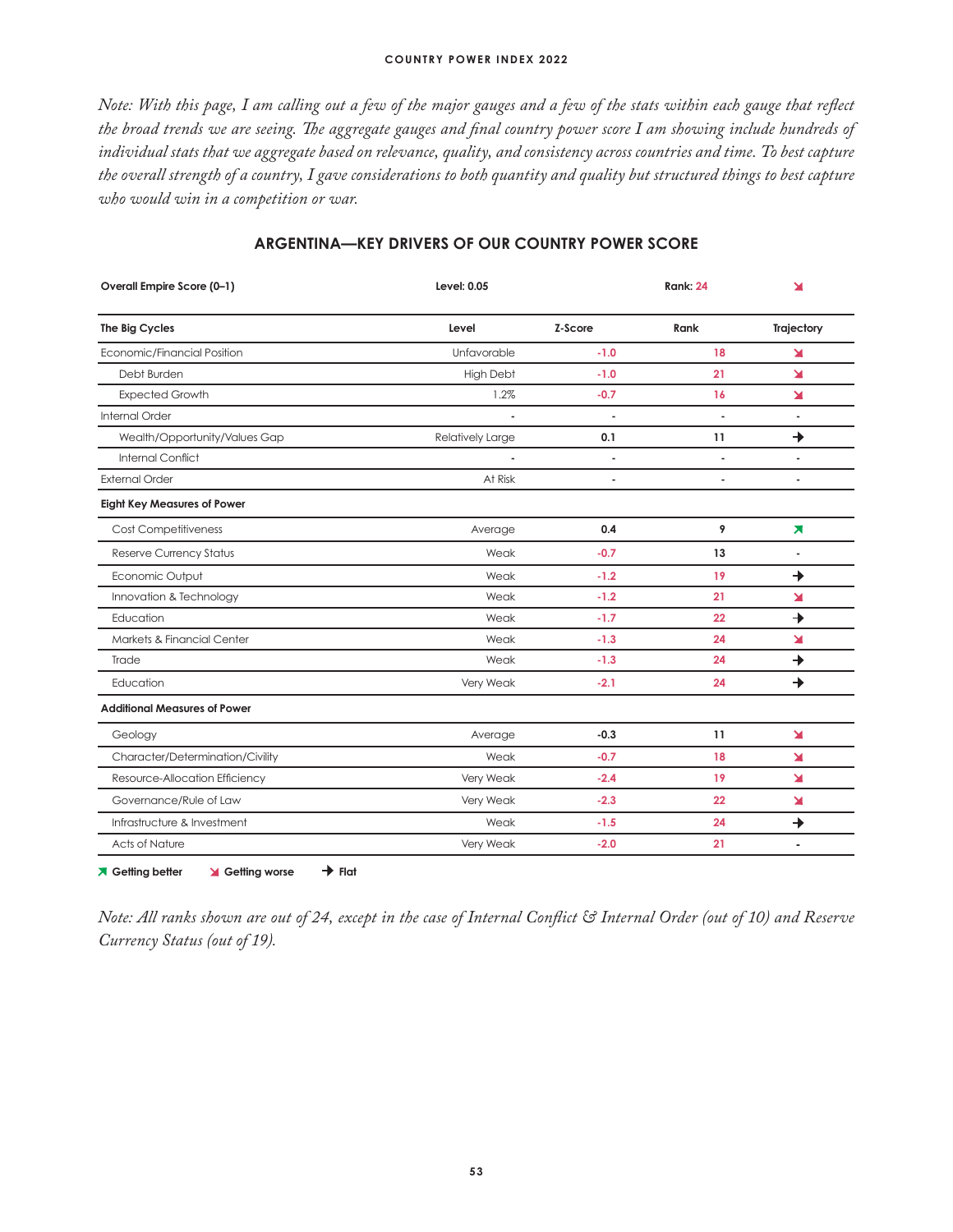#### **MORE DETAIL ON EACH OF THE GAUGES**

- **Education:** This gauge measures basic and higher education, split about evenly between the two. Half of the measure captures the absolute quantity of educated people at various levels and about half is placed on quality such as higher education rankings, test scores, and average years of education. The US ranks highest in this gauge (driven by strong absolute and relative measures of higher education), with China close behind (due to its large number of educated people).
- **Innovation & Technology:** This gauge measures inventiveness, technological advancement, and entrepreneurship. It gives about half its weight to the country's absolute share of key innovation metrics (e.g., patents, researchers, R&D spending, and venture capital funding) and half to a combination of external rankings and measures of innovation per capita (to help capture how widespread innovation is in the economy). The US is at the top of this measure due to its strength across a variety of metrics, while China ranks second due to its large share of global research spending, researchers, and patents. China is rising quickly in this area.
- Cost Competitiveness: This gauge measures what one gets for what one pays. We want to see this because countries that produce the best at costs that are too expensive aren't in good shape, even though they rank high in quality. We look at quality-adjusted and productivity-adjusted labor costs, along with other productivity measures. Major developing economies (particularly India) rank highest in this gauge, while the US ranks around the middle of the pack and European countries rank lowest (due to high labor costs).
- **Infrastructure & Investment:** This gauge measures the quantity of infrastructure and investment spending and the quality of it. It captures a country's absolute share of global investment, as well as the extent to which a country prioritizes quality of infrastructure and productivity-enhancing investments. The gauge weighs measures of investment as a share of world investment, overall infrastructure quality, investment and savings as a share of GDP, and logistics performance. China is currently the strongest according to this gauge (having risen sharply over the past 20 years) because of its high rates of productive investment relative to both the world and the size of its own past investment; the US is second, due largely to its high share of global productive investment, though it is worsening.
- **Economic Output:** This gauge measures the strength of a country's economic resources. We measure output primarily through GDP levels as a share of world total (adjusted for price differences across countries). We allocate some weight to GDP per capita rather than total GDP to capture quality. China ranks first in this gauge, insignificantly ahead of the US but also rising fastest, due its large PPP-adjusted GDP share. Europe ranks third.
- **Expected Growth (Big Economic Cycle):** This gauge measures how well a country is positioned to grow its economy over the next 10 years. We look at a variety of metrics to estimate forward-looking 10-year economic growth, placing two-thirds weight on metrics that predict productivity and one-third on metrics that predict the impact of indebtedness on growth. Currently India is predicted to grow the fastest, followed by China, with the US predicted to grow a bit slower than average, and with Japan and a number of European countries predicted to grow least.
- **Trade:** This gauge measures how strong of an exporter a country is. It looks at the absolute level of a country's exports as a share of the world. China scores highest (being the largest exporter in the world), followed by Europe and the US.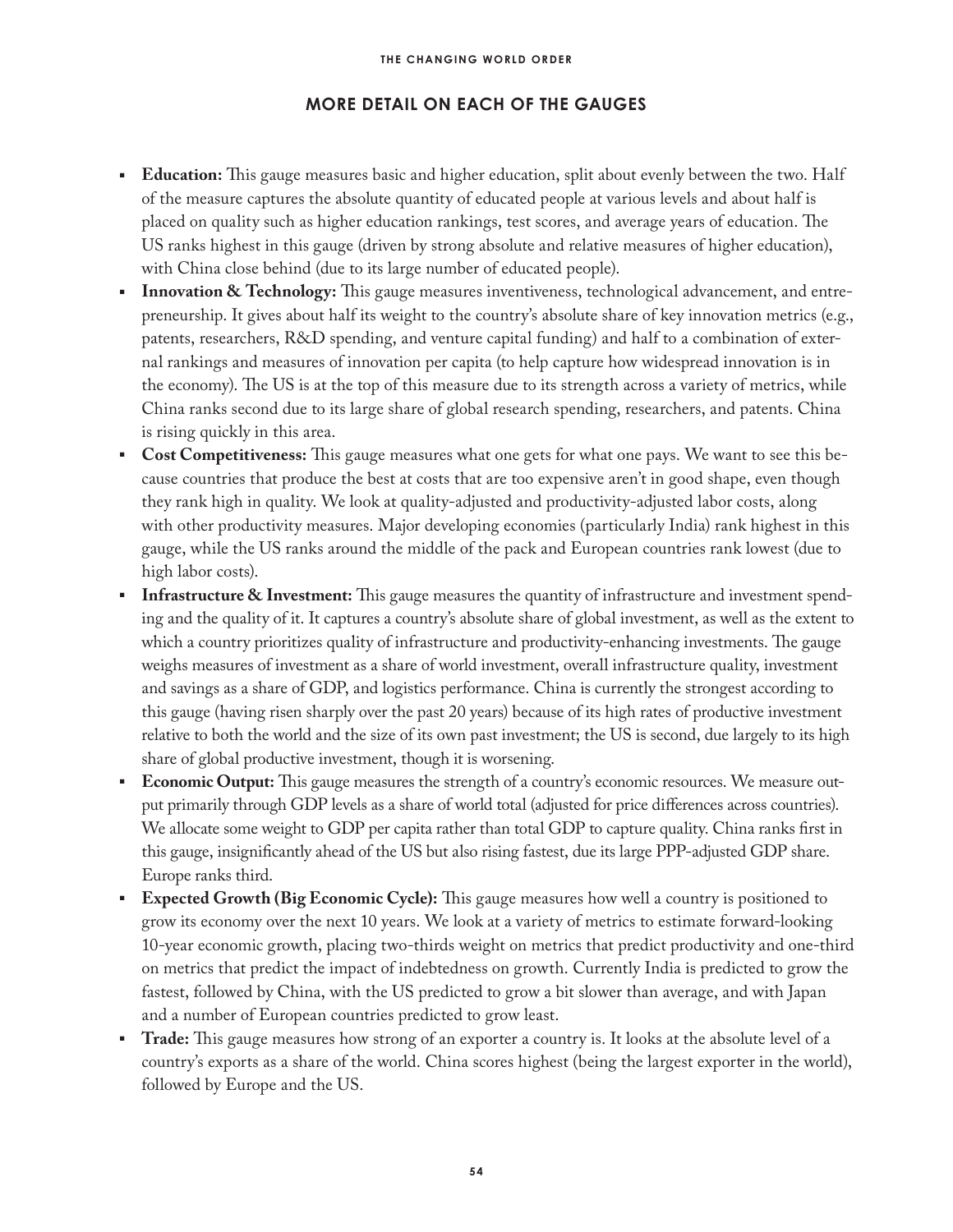- **Military Strength:** This gauge is driven mostly by the absolute share of military spending and strength measured by the number of personnel, the number of nuclear weapons, and external indices of military capabilities. It does not look at military powers in varying regions or of various types, failing to capture some military superiorities Russia and China have in certain geographic areas, certain types of military technologies, or the role of alliances. The US is still the strongest overall military power based on these measures, with a strong lead in spending and a nuclear weapons program that is only rivaled by Russia. China is now ranked second and is rising quickly.
- **Financial Center:** This gauge measures the level of development and sizes of a country's financial markets and financial center. We look at absolute measures of transaction shares and market capitalizations, as well as external indices of financial center cities. The US remains the top-ranked power in this metric by a significant margin (driven primarily by its very large share of world equity and debt markets), with China and Europe ranking second and third, respectively.
- **Reserve Currency Status:** This gauge measures the extent to which a country's currency operates as a global reserve currency. We measure reserve currency status by the share of transactions, debts, and central bank reserves that are denominated or held in a country's currency. Similar to financial center status, the US remains the top-ranked power in this metric by a significant margin, with Europe and Japan ranking second and third, respectively.
- **Debt Burden (Big Economic Cycle):** This gauge is based on a combination of a) debt levels relative to asset levels, b) the sizes of external and internal surpluses and deficits, c) the sizes of debt service costs relative to GDP, d) the amount of debt in a country's own currency versus foreign currency, e) the amount of debt held by its own citizens versus foreigners, and f) its credit rating. We composed it this way because it has proven itself to be the most reliable way we have of foreshadowing declines in the value of real wealth, whether they come in the form of debt defaults that result from not creating enough money and credit to satisfy excessive debt needs or devaluations that come from creating more than enough money and credit to satisfy excessive debt needs. I constructed this index to exclude reserve currency status so that I could see the exposure a country would have if it lost its reserve currency status.
- **Internal Conflict (Internal Order):** This gauge looks at how much domestic conflict and discontent there is. It measures actual conflict events (e.g., protests), political conflict (e.g., partisanship), and general discontent (based on surveys). The US ranks highest in this gauge among the major countries, driven by measures of partisanship and higher incidence of internal conflict events, and it has been rising fast.
- **Governance/Rule of Law:** This gauge measures the extent to which a country's legal system is consistent, predictable, and conducive to growth and advancement. It combines rule of law measures (based primarily on business surveys of doing business in the country) and corruption measures (via a combination of external corruption indices and surveys of businesses). Russia and India score lowest (worst) on the gauge, while the UK, the Netherlands, and Japan score highest (best), with Germany and the US close behind.
- **Geology:** This gauge measures each country's geographic endowment, including land size and the value of its natural resources. It includes the total production of energy, agriculture, and industrial metals in order to capture the absolute production capacity of each nation, as well as net exports to capture relative self-reliance for each of the categories (in addition to measuring some other natural resources like freshwater supply). Russia and the US score highest (followed by China, which relies more on the rest of the world to cover its natural resource needs), while Japan and the UK score lowest.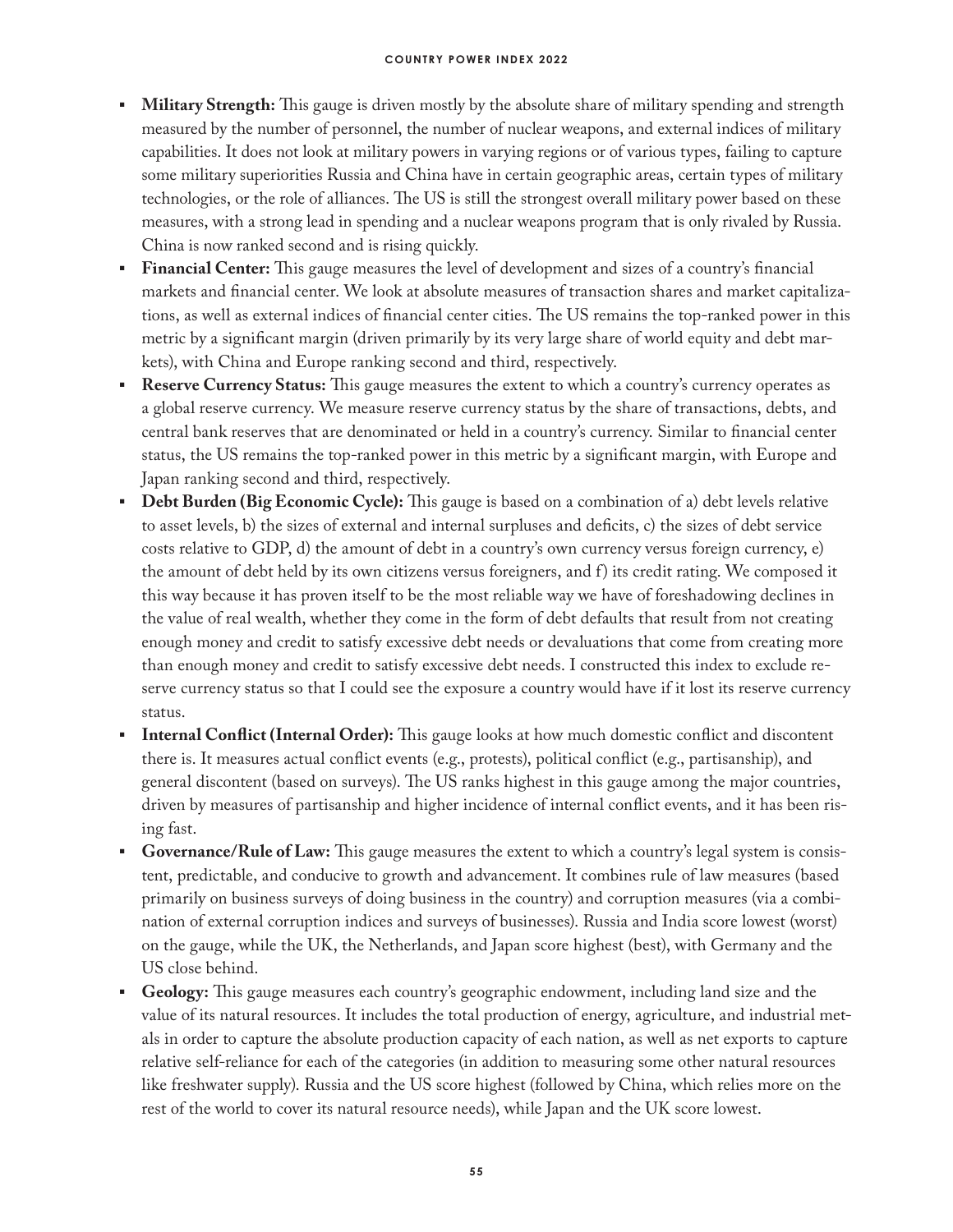- **Gaps in Wealth, Opportunity & Values:** This gauge measures how big the gaps in wealth/income, opportunities, and values are. It combines measures of both a) wealth and income inequality (e.g., how much does the top 1% have versus the rest) and b) political conflict (e.g., how split is the legislature on ideology). India, the US, and China score worst because of very large wealth and income gaps (and in the case of the US, also significant political gaps). At the other end of the spectrum are the European nations and Japan, which generally speaking have lower income and wealth inequality.
- **Character/Civility/Determination:** This gauge attempts to measure to what extent the attitudes of each country's people create an environment that's supportive to civility and hard work, which supports growth and advancement. It uses a) surveys around attitudes toward working hard and success and b) other measures that proxy how much a society values self-sufficiency and work (e.g., government transfer payments size, effective retirement age) to quantify this. China and India score highest (the US is third), and the European countries (notably Spain and France) score lowest.
- **Resource-Allocation Efficiency:** This gauge attempts to measure how efficiently each country is using its labor and capital. It looks at whether the country has chronically high unemployment ( e.g., not finding efficient ways to employ its people), if debt growth generates commensurate income growth over time, and external indices and surveys about the rigidity of the labor market and ease of getting loans. Much of Europe (particularly France and Spain) score lowest on these measures, while the US and Germany score near the top. Developing countries (particularly Russia, but also China and India) also score fairly well in this measure—as generally speaking they produce more income growth per unit of debt growth.
- Acts of Nature: This gauge measures how vulnerable to and impacted by acts of nature each country is. While it is difficult to quantify all the various acts of nature that might affect a country, we used expert assessments of future climate change impact on each country's GDP, external assessments of each country's preparedness for natural disasters, and the outcomes from the COVID pandemic (as that was a real-time test against an act of nature). I consider this rating so-so and find that there is still a lot more we want to capture to make this gauge better, hence its low quality.
- **External Conflict:** While not a part of the model for individual countries, the external conflict gauge measures the levels of economic, political/cultural, and military conflict between pairs of major countries. Within each category, we tried to come up with a mix of structural indicators (to establish a baseline level of conflict between countries) and timely indicators (to flag major escalations above that baseline). For example, for economic conflict we track bilateral trade between countries, tariff rates, and timely news around sanctions, trade wars, etc.